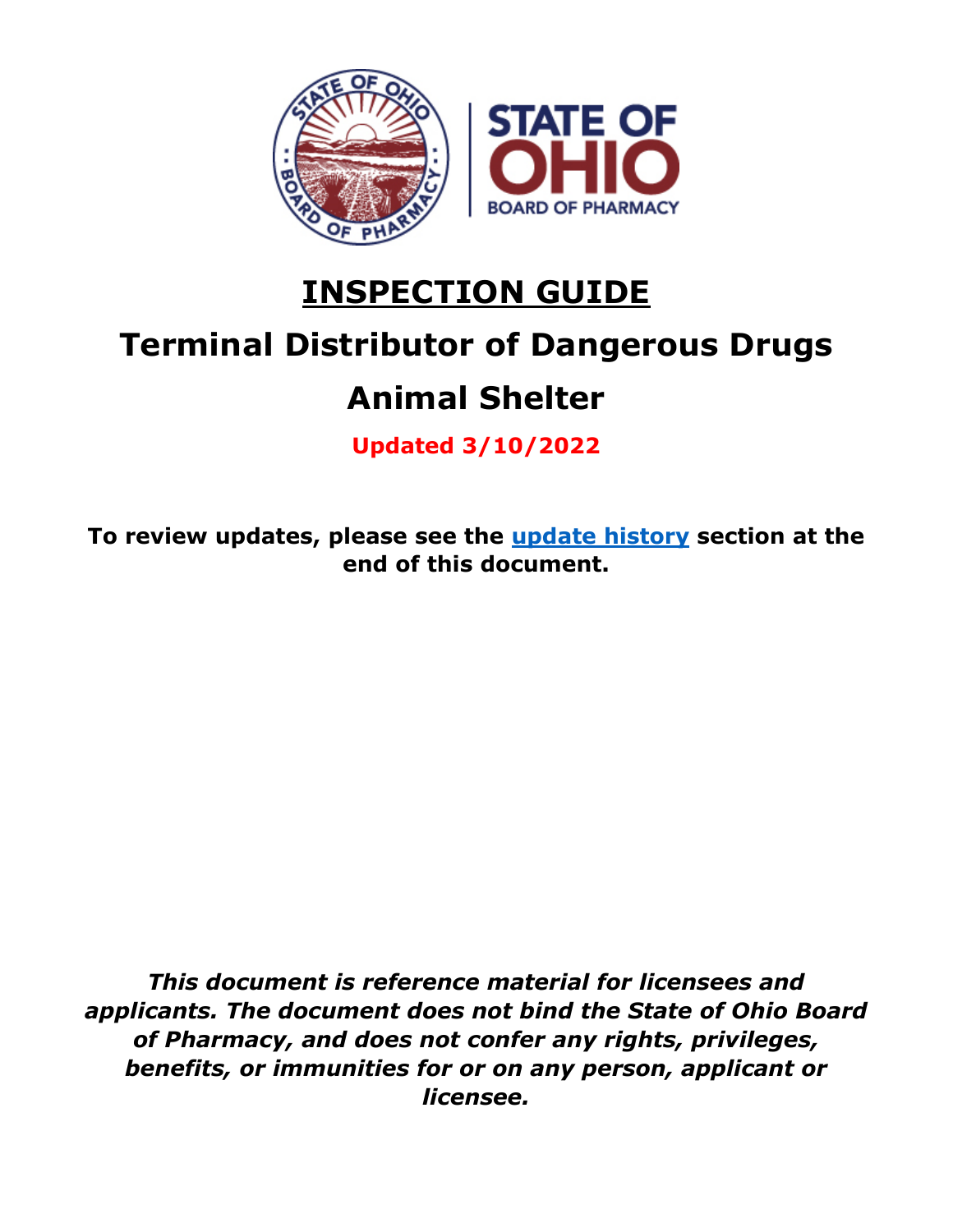### **Applicability**

This guide applies only to locations licensed as terminal distributor of dangerous drugs that meet the following definition of a "animal shelter" in rule 4729:5-15-01 of the Ohio Administrative Code:

*"Animal shelter" means a facility licensed as terminal distributor of dangerous drugs in accordance with section 4729.531 of the Revised Code or section 4729.54 of the Revised Code. An animal shelter shall be operated by a humane society or any society organized under Chapter 1717. of the Revised Code or a dog pound operated pursuant to Chapter 955. of the Revised Code.*

**NOTE:** An animal shelter that does not have a licensed veterinarian serving as the responsible person shall obtain a limited license as terminal distributor of dangerous drugs in accordance with section 4729.531 of the Revised Code.

**REMINDER:** This inspection guide **does not apply** to pharmacies, institutional facilities, or any of the following license types that have their own corresponding chapter of the Ohio Administrative Code:

- Pain Management Clinics 4729:5-11
- First Aid Departments 4729:5-13
- $\blacksquare$  Laboratories 4729:5-16
- Office-Based Opioid Treatment Facilities 4729:5-18
- Clinics and Prescriber Offices 4729:5-19
- Veterinary Clinics 4729:5-20
- Opioid Treatment Programs 4729:5-21
- Non-limited Facilities 4729:5-22
- Limited Facilities 4729:5-23

#### **Licensure Requirements – Animal Sanctuaries**

The definition of animal shelter **DOES NOT** include an animal sanctuary or other facility that may care for animals (ex. zoo), unless that facility is either:

- Operated by a humane society or any society organized under Chapter 1717. of the Revised Code; or
- A dog pound operated pursuant to Chapter 955. of the Revised Code.

A facility where dangerous drugs are maintained for the treatment of animals that does not meet the definition of an animal shelter, must apply for a veterinary clinic license under Chapter 4729:5- 20 of the Ohio Administrative Code. A veterinary clinic must have a veterinarian listed as the responsible person for the license. For more information on veterinary clinic licensure visit: [www.pharmacy.ohio.gov/VetInspect.](http://www.pharmacy.ohio.gov/VetInspect)

Alternatively, animal sanctuaries that contract with a veterinarian to provide medical services may also opt to utilize a provision of [rule 4729:5-3-13 of the Administrative Code](http://www.registerofohio.state.oh.us/pdfs/4729/5/3/4729$5-3-13_PH_FF_N_RU_20200110_1258.pdf) whereby a veterinarian may remove drugs from a veterinary clinic to treat animals at an off-site location. This permits a veterinarian to treat animals at a sanctuary or other location but not require the sanctuary to obtain a terminal distributor license. If a veterinarian opts to maintain a non-patient specific drug supply at another location (instead of returning those drugs to a licensed veterinary clinic location), the veterinarian must meet the security and recordkeeping requirements set forth in the rule. This also subjects the off-site location where the drugs are stored to inspection by the Board.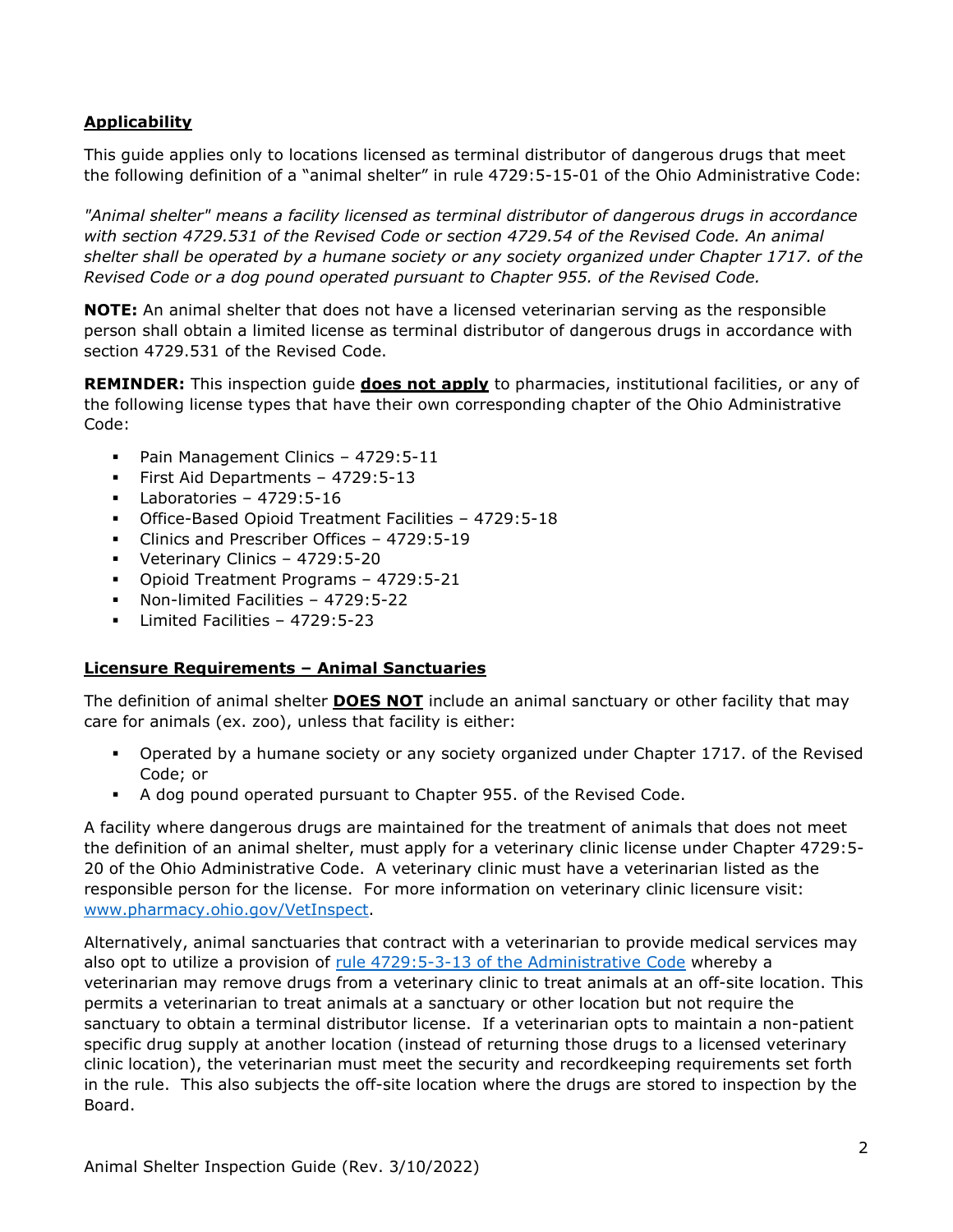#### **Inspection Authority**

Pursuant to section [3719.13](http://codes.ohio.gov/orc/3719.13) of the Revised Code and rule [4729:5-3-03](http://codes.ohio.gov/oac/4729:5-3-03) of the Administrative Code, a location licensed by the State Board of Pharmacy as a terminal distributor of dangerous drugs is subject to an on-site inspection by the Board. An authorized Board agent may, without notice, carry out an on-site inspection or investigation of an entity licensed by the Board.

Upon verification of the Board agent's credentials, the agent shall be permitted to enter the licensed entity.

Submission of an application for a license as a terminal distributor of dangerous drugs with the State Board of Pharmacy constitutes permission for entry and on-site inspection by an authorized Board agent.

After the completion of the inspection, the authorized Board agent will provide an inspection report for review and any corrective actions required. If the inspection report requires a written response, responses must be e-mailed within 30 days of the inspection to [writtenresponse@pharmacy.ohio.gov.](mailto:writtenresponse@pharmacy.ohio.gov)

#### **Applicable Rules**

The following provides a general list of rule chapters that apply to animal shelters licensed as terminal distributor of dangerous drugs:

- **[4729:5-1 –](http://codes.ohio.gov/oac/4729%3A5-1) Definitions**
- **[4729:5-2 –](http://codes.ohio.gov/oac/4729%3A5-2) Licensing**
- **4729:5-3 – [General Terminal Distributor Provisions](http://codes.ohio.gov/oac/4729%3A5-3)**
- **4729:5-4 – [Disciplinary Actions](http://codes.ohio.gov/oac/4729%3A5-4)**
- **4729:5-15 – Animal Shelters**
	- o [4729:5-15-01](https://codes.ohio.gov/ohio-administrative-code/rule-4729:5-15-01) Animal Shelters Definitions.
	- $\circ$  [4729:5-15-02](https://codes.ohio.gov/ohio-administrative-code/rule-4729:5-15-02) Security and control of dangerous drugs.
	- $\circ$  [4729:5-15-03](https://codes.ohio.gov/ohio-administrative-code/rule-4729:5-15-03) Record keeping.
	- o [4729:5-15-04](https://codes.ohio.gov/ohio-administrative-code/rule-4729:5-15-04) Drugs approved for euthanasia.
	- o [4729:5-15-05](https://codes.ohio.gov/ohio-administrative-code/rule-4729:5-15-05) Chemical capture classification.
	- $\circ$  [4729:5-20-02](https://codes.ohio.gov/ohio-administrative-code/rule-4729:5-20-02) (required by 4729:5-15-01) Personally furnishing dangerous drugs.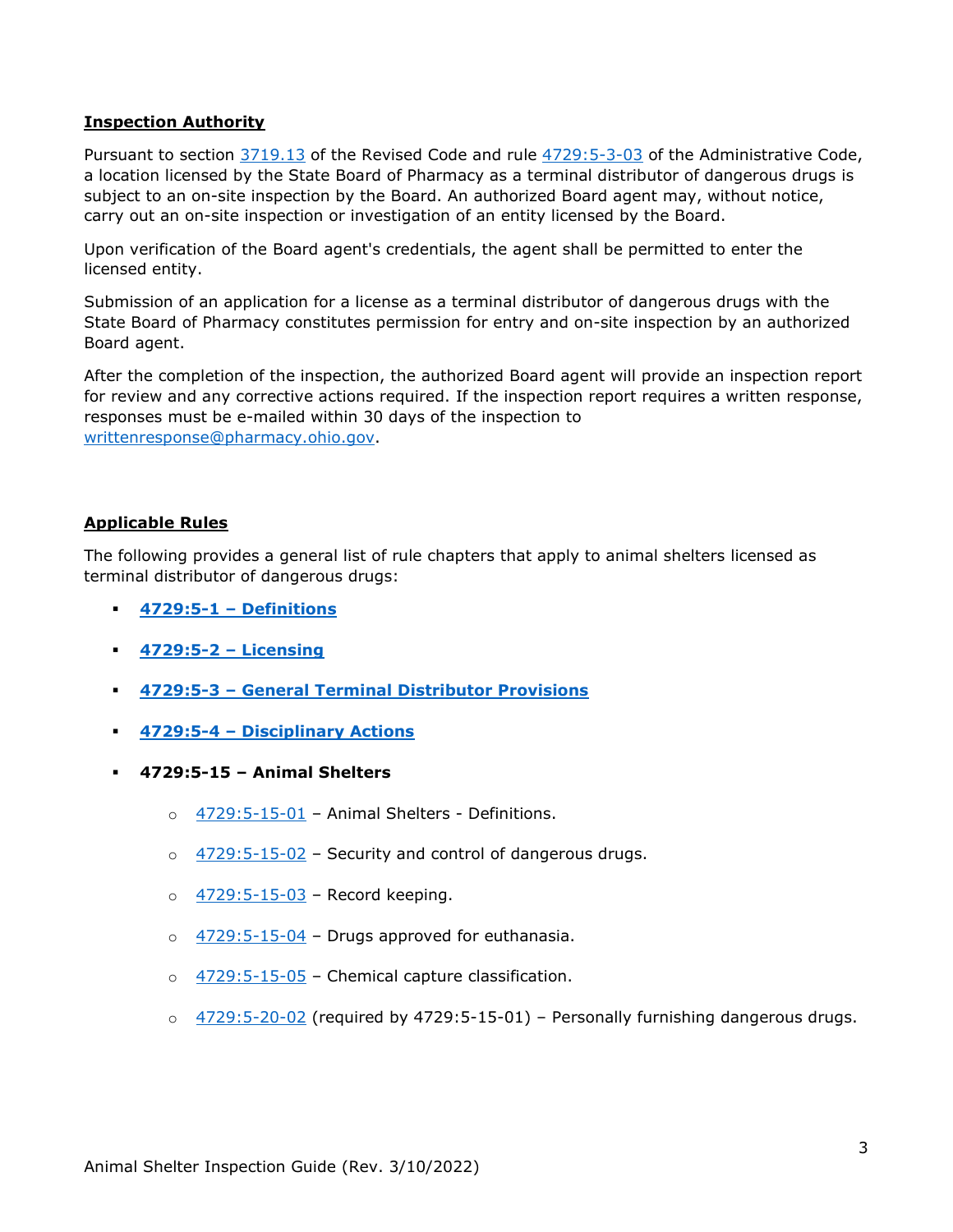#### **Positive Identification Guidance**

"Positive identification" means a method of identifying a person that does not rely on the use of a private personal identifier such as a password, but must use a secure means of identification that includes any of the following:

- (1) A manual signature on a hard copy record;
- (2) A magnetic card reader;
- (3) A bar code reader;
- (4) A biometric method;
- (5) A proximity badge reader;

(6) A board approved system of randomly generated personal questions;

(7) A printout of every transaction that is verified and manually signed within a reasonable period of time by the individual who performed the action requiring positive identification. The printout must be maintained for three years and made readily retrievable; or

(8) Other effective methods for identifying individuals that have been approved by the board.

**NOTE:** A method relying on a magnetic card reader, a bar code reader, a proximity badge reader, or randomly generated questions for identification must also include a private personal identifier, such as a password, for entry into a secure mechanical or electronic system.

**REMINDER:** Positive identification should be at the conclusion of a drug transaction. For electronic systems, positive identification required at log-in does not document the specific drug transaction and causes other security problems. For example, a nurse does not document the administration of a medication when they log in to an electronic drug record keeping system.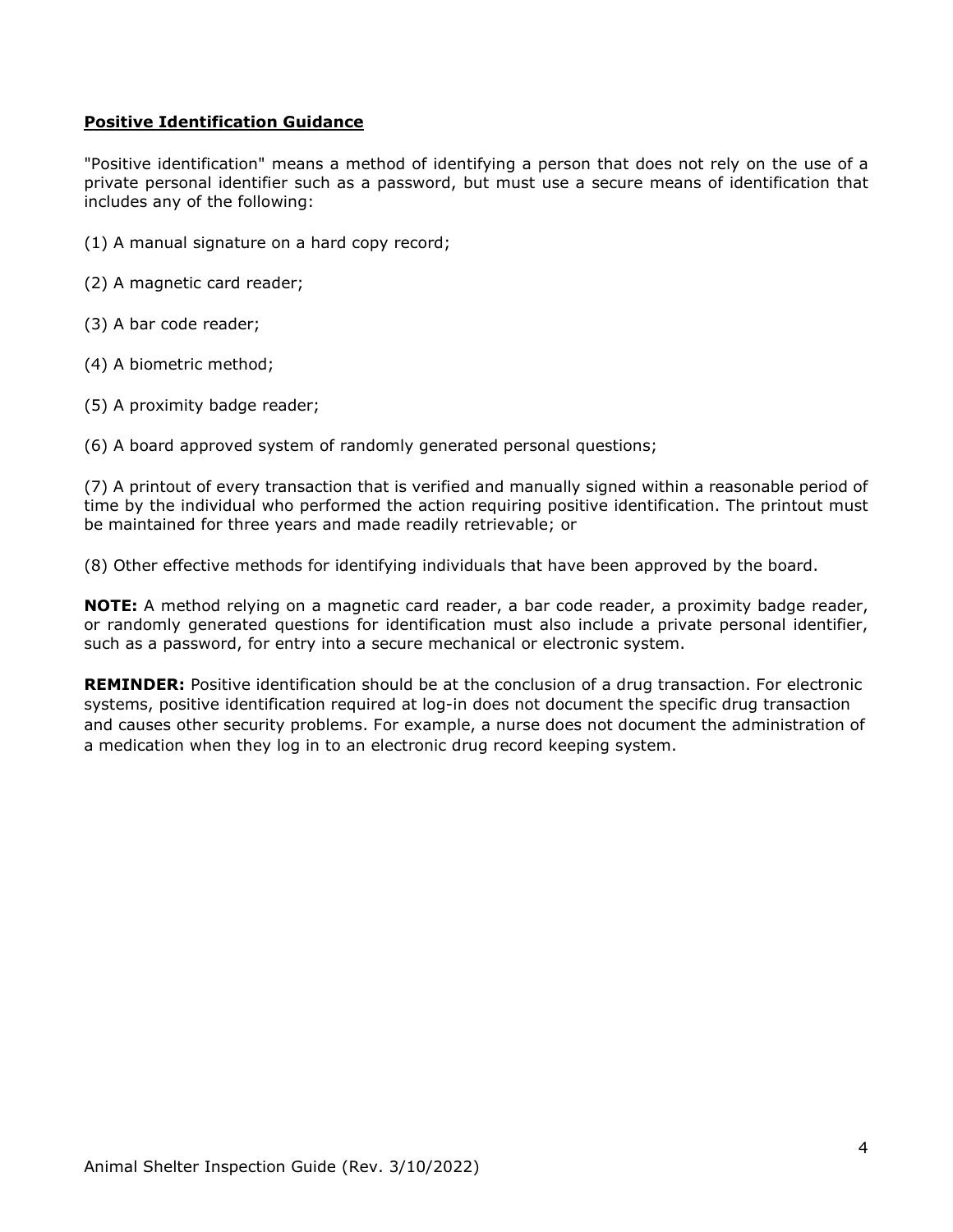#### **Required Notifications or Document Submissions**

*Links to instructions and forms can be found in the table below and can also be accessed on the Board's terminal distributor licensing page:<https://www.pharmacy.ohio.gov/Licensing/TDDD.aspx>*

State of Ohio Board of Pharmacy rules require the following notifications to the Board:

| <b>Notification/Submission Requirement</b>                                                                                                                                                                                                                                                                                                                                                                                                                                                                            | <b>How to Submit</b>                                                                                                                                                            |
|-----------------------------------------------------------------------------------------------------------------------------------------------------------------------------------------------------------------------------------------------------------------------------------------------------------------------------------------------------------------------------------------------------------------------------------------------------------------------------------------------------------------------|---------------------------------------------------------------------------------------------------------------------------------------------------------------------------------|
| <b>Change in Business Description</b><br>OAC 4729:5-2-03<br>Any change in the ownership, business or trade name,<br>category, or address of a terminal distributor of dangerous<br>drugs requires a new application, required fee, and license.<br>The new application and required fee shall be submitted<br>within thirty days of any change in the ownership, business<br>or trade name, category, or address.                                                                                                     | A change of business description<br>must be completed online using<br>Ohio's <b>eLicense</b> system.<br>Instructions on submitting this<br>information can be accessed<br>here. |
| <b>Discontinuation of Business</b><br>OAC 4729:5-2-04<br>A terminal distributor of dangerous drugs who plans to<br>discontinue business activities shall file a notice with the<br>Board of Pharmacy. The notice shall be submitted, in a<br>manner determined by the Board, at least thirty days in<br>advance of the proposed date of discontinuing business,<br>unless waived by the Board's Executive Director or the<br>Director's Designee due to extraordinary circumstances<br>beyond the licensee's control. | Requires submission of a<br><b>Written Notice of</b><br><b>Discontinuing Business Form.</b>                                                                                     |
| <b>Change of Responsible Person</b><br>OAC 4729:5-2-01<br>A location licensed as a terminal distributor of dangerous<br>drugs must have a responsible person at all times.<br>When there is a change of responsible person, the Board<br>must be notified within ten days of the effective date of the<br>appointment of the new responsible person.                                                                                                                                                                  | Requires submission of a<br><b>Change of Responsible Person</b><br>Form.                                                                                                        |
| <b>Notification of Off-Site Records Storage</b><br>OAC 4729:5-15-03<br>A terminal distributor intending to maintain records at a<br>location other than the location licensed by the State Board<br>of Pharmacy must notify the Board.                                                                                                                                                                                                                                                                                | Requires submission of an Off-<br><b>Site Records Notification</b><br>Form.                                                                                                     |
| <b>Theft or Significant Loss of Dangerous Drugs and Drug</b><br><b>Documents</b><br>OAC 4729:5-3-02                                                                                                                                                                                                                                                                                                                                                                                                                   | For more information on this<br>requirement, the Board<br>developed this <b>guidance</b><br>document.                                                                           |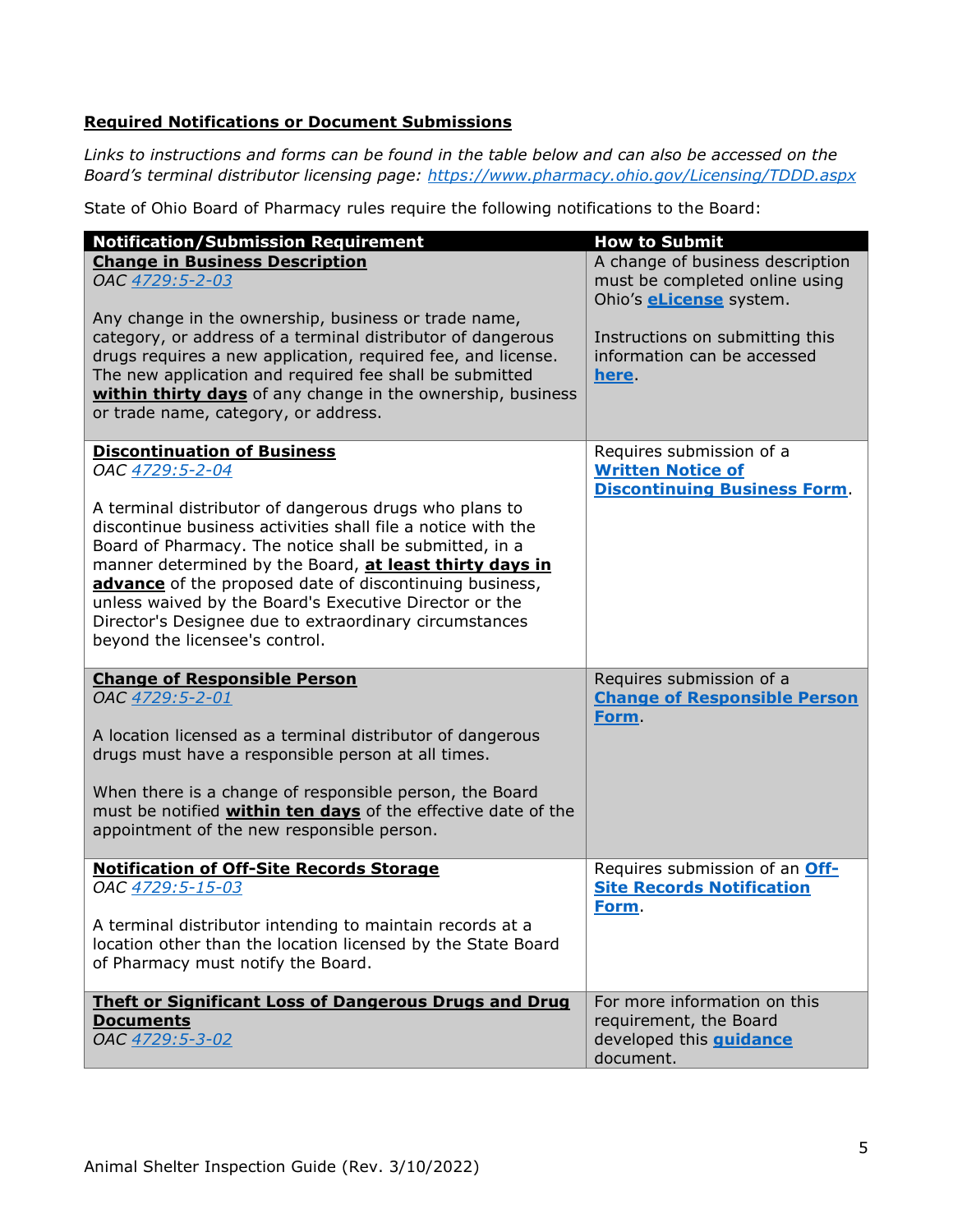| Licensees are required to report the theft or significant loss<br>of dangerous drugs (controlled and non-controlled<br>prescription drugs) and drug documents.                                                                                                                                                                                                                                                                                                                                                                                                                                                                                                                                                                                                                                                                |                                                                                                                                                                                                                                                                |
|-------------------------------------------------------------------------------------------------------------------------------------------------------------------------------------------------------------------------------------------------------------------------------------------------------------------------------------------------------------------------------------------------------------------------------------------------------------------------------------------------------------------------------------------------------------------------------------------------------------------------------------------------------------------------------------------------------------------------------------------------------------------------------------------------------------------------------|----------------------------------------------------------------------------------------------------------------------------------------------------------------------------------------------------------------------------------------------------------------|
| <b>Drug List Modifications - Limited Licenses ONLY</b><br>OAC 4729:5-15-03                                                                                                                                                                                                                                                                                                                                                                                                                                                                                                                                                                                                                                                                                                                                                    | Requires electronic submission of<br>a signed drug list.                                                                                                                                                                                                       |
| An animal shelter licensed as a limited category II or limited<br>category III terminal distributor of dangerous drugs may only<br>possess dangerous drugs that are on the drug list submitted<br>to the Board pursuant to section 4729.54 of Revised Code<br>and only at locations licensed by the State Board of<br>Pharmacy. The responsible person may modify the drugs that<br>may be possessed and administered by the limited facility by<br>submitting a new drug list to the State Board of Pharmacy in<br>a manner determined by the Board.<br><b>IMPORTANT:</b> When uploading a drug list, it will replace the<br>current drug list on file. The list should include all drugs (not<br>just updates) that may be purchased and possessed by the<br>licensee. Click here to review a licensee's current drug list. | A sample drug list along with<br>instructions for submission can<br>be accessed <b>here</b> .<br>A licensee may submit drug list<br>using a different format but it<br>must include all of the<br>components of the sample drug<br>list provided by the Board. |
| <b>Chemical Capture Classification</b><br>OAC 4729:5-15-05<br>Section 4729.542 of the Ohio Revised Code and rule 4729:5-<br>15-05 of the Ohio Administrative Code allow an animal<br>shelter or county dog warden that holds a limited terminal<br>distributor of dangerous drugs license to apply for a chemical<br>capture classification. This classification permits the holder<br>to purchase, possess, and administer a combination of drugs<br>for chemical capture.                                                                                                                                                                                                                                                                                                                                                   | To apply for a chemical capture<br>classification, the certified officer<br>must submit a Chemical Capture<br>Attestation Form. This form,<br>including submission instructions,<br>can be accessed here:<br>www.pharmacy.ohio.gov/CCform.                     |

#### **Use of Drugs as Part of the Euthanasia Process**

Pursuant to section 4729.532 of the Revised Code and rule  $4729:5-15-04$ , the State of Ohio Board of Pharmacy and the Ohio Veterinary Medical Licensing Board have approved the administration of the following additional dangerous drugs to be used by euthanasia technicians as part of the euthanasia process:

- Tiletamine and zolazepam for injection for anesthetizing an animal;
- Ketamine hydrochloride for anesthetizing an animal; and
- Xylazine for sedating an animal.

#### **Important Terms**

**"Dangerous drug"** means any of the following:

(1) Any drug to which either of the following applies: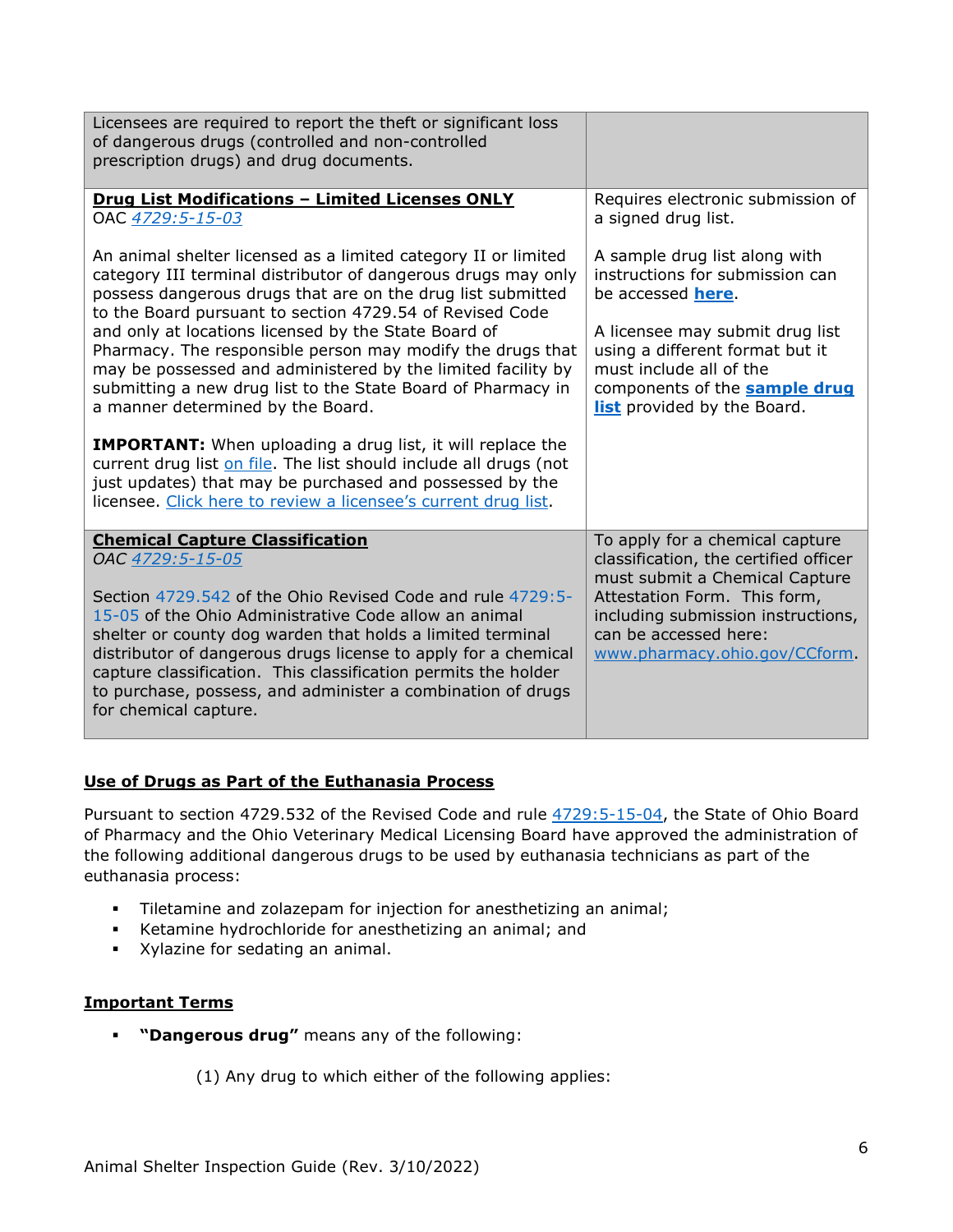(a) Under the "Federal Food, Drug, and Cosmetic Act," 52 Stat. 1040 (1938), 21 U.S.C.A. 301, as amended, the drug is required to bear a label containing the legend "Caution: Federal law prohibits dispensing without prescription" or "Caution: Federal law restricts this drug to use by or on the order of a licensed veterinarian" or any similar restrictive statement, or the drug may be dispensed only upon a prescription;

(b) Under Chapter 3715. or 3719. of the Revised Code, the drug may be dispensed only upon a prescription.

(2) Any drug that contains a schedule V controlled substance and that is exempt from Chapter 3719. of the Revised Code or to which that chapter does not apply;

(3) Any drug intended for administration by injection into the human body other than through a natural orifice of the human body;

(4) Any drug that is a biological product, as defined in section 3715.01 of the Revised Code.

#### **IMPORTANT: Animal vaccines are NOT considered a dangerous drug.**

- **"Distributor of dangerous drugs"** or "drug distributor " means the following persons licensed in accordance with section [4729.52](http://codes.ohio.gov/orc/4729.52) of the Revised Code:
	- (1) Wholesale distributors of dangerous drugs, including:
	- (a) Brokers; and
	- (b) Virtual wholesalers.
	- (2) Manufacturers of dangerous drugs.
	- (3) Outsourcing facilities.
	- (4) Third-party logistics providers.
	- (5) Repackagers of dangerous drugs.
- **"Euthanasia"** means the causing of humane death, through the rapid loss of consciousness followed by cardiac and respiratory arrest and the ultimate loss of brain function.
- **"Readily retrievable"** means that records maintained in accordance with this division shall be kept in such a manner that, upon request, they can be produced for review no later than three business days to an agent, officer or inspector of the Board.
- **"Personal supervision"** means the person specified in rule shall be physically present at the licensed location to deter and detect the diversion of dangerous drugs.
- **"Personally furnish"** or "personally furnishing" means the distribution of dangerous drugs by a prescriber to the prescriber's patients for use outside the prescriber's practice setting. For the purposes of this chapter, the prescriber shall be a veterinarian.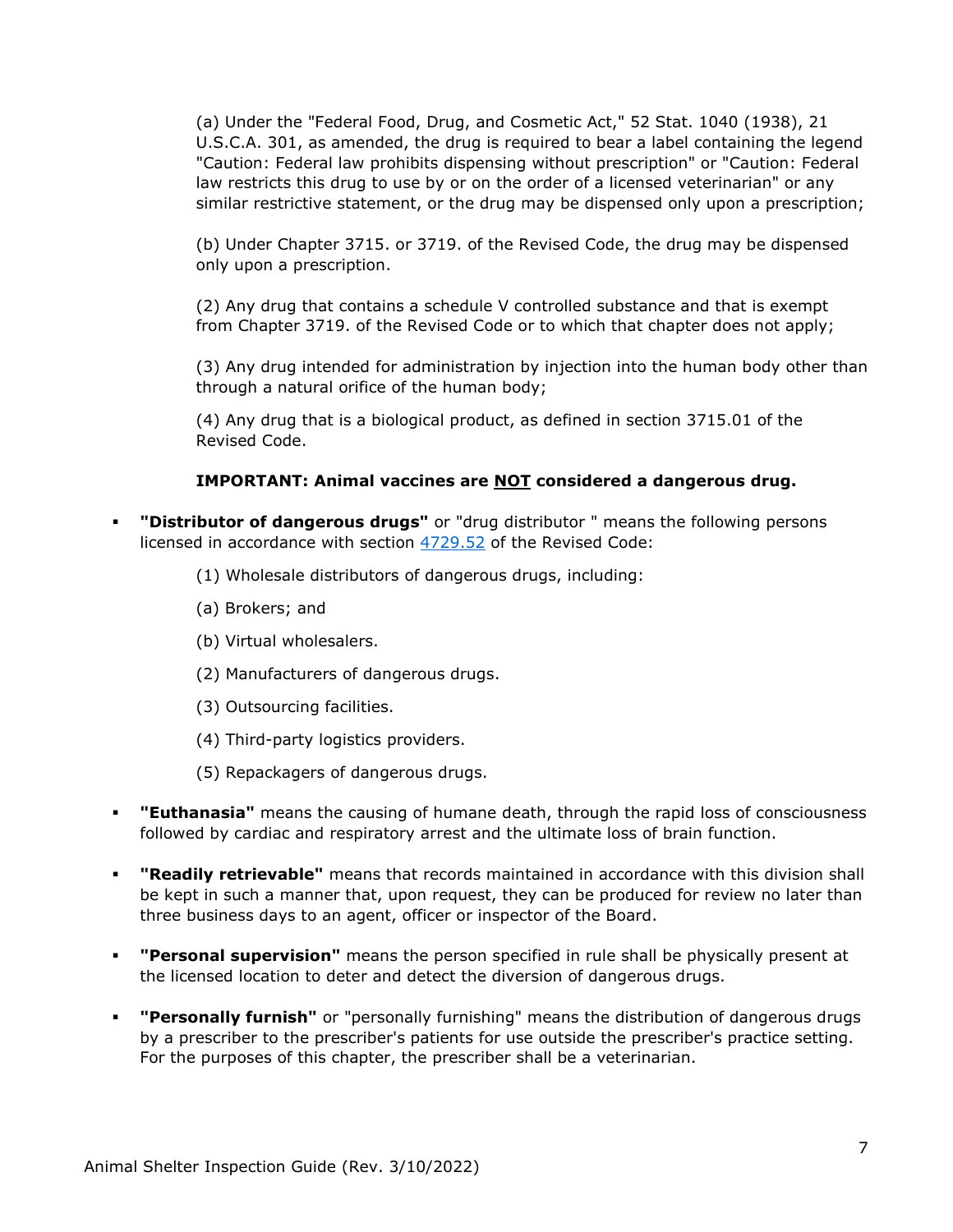### **Inspection Guide Table of Contents**

| <b>Section Title</b>                                  | Page No. |
|-------------------------------------------------------|----------|
| <b>Licensing and Responsible Person</b>               | 9        |
| <b>Personnel</b>                                      | 10       |
| <b>Drug List</b>                                      | 12       |
| <b>Patient Records and Drug Administration</b>        | 13       |
| <b>Drug and Hypodermic Security</b>                   | 17       |
| <b>Drug Storage and Temperature Control</b>           | 23       |
| Theft or Significant Loss of Drugs and Drug Documents | 25       |
| <b>Orders for Schedule II Controlled Substances</b>   | 26       |
| <b>Controlled Substance Inventory</b>                 | 27       |
| <b>Drug Purchases</b>                                 | 29       |
| <b>Drug Disposal</b>                                  | 31       |
| <b>Personally Furnishing</b>                          | 34       |
| <b>Patient-Specific Drug Transfers</b>                | 37       |
| <b>Drug Samples</b>                                   | 38       |
| <b>OARRS</b>                                          | 39       |
| <b>Drug Compounding</b>                               | 39       |
| <b>Prescriptions</b>                                  | 40       |
| <b>Expired/Adulterated Drugs</b>                      | 41       |
| <b>General Record Keeping</b>                         | 43       |
| <b>Temporary Removal of Drugs</b>                     | 45       |
| <b>Chemical Capture</b>                               | 47       |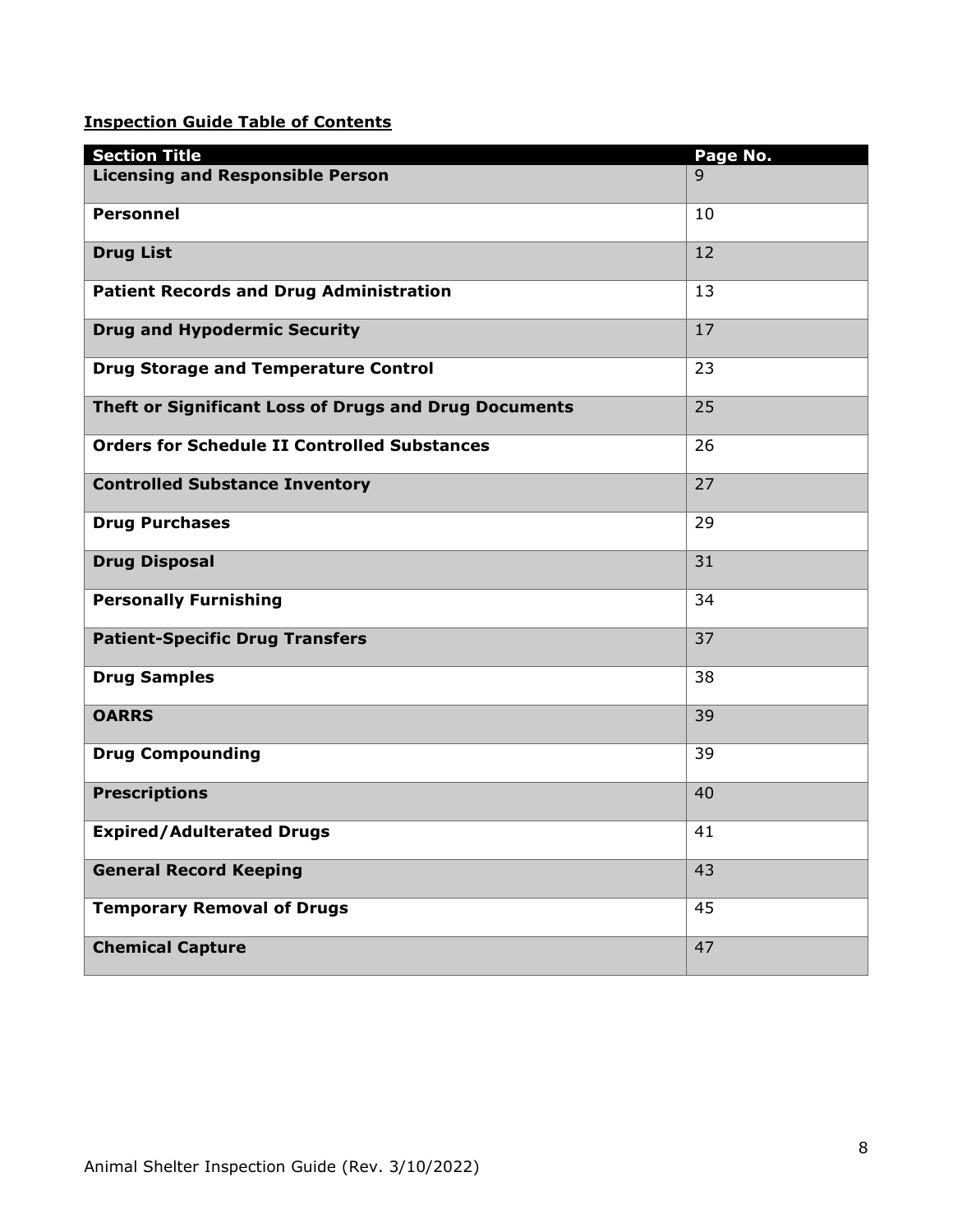# **Animal Shelter - Inspection Guide**

OAC = Ohio Administrative Code / ORC = Ohio Revised Code / CFR = Code of Federal Regulations

# **Licensing and Responsible Person**

| Question                                                                                                                                                                               | <b>Description / Guidance</b>                                                                                                                                                                                                                                                                                                                                                                                            | Law/Rule        |
|----------------------------------------------------------------------------------------------------------------------------------------------------------------------------------------|--------------------------------------------------------------------------------------------------------------------------------------------------------------------------------------------------------------------------------------------------------------------------------------------------------------------------------------------------------------------------------------------------------------------------|-----------------|
| Have there been any<br>changes in the facility's<br>ownership, business name<br>or trade name, category, or<br>address without submitting<br>a new application to the<br><b>Board?</b> | Any change in the ownership, business or trade name, category, or<br>address of a terminal distributor of dangerous drugs requires a new<br>application, required fee, and license. The new application and<br>required fee shall be submitted within thirty days of any change in<br>the ownership, business or trade name, category, or address.                                                                       | OAC 4729:5-2-03 |
| Does the responsible<br>person match what is<br>indicated in eLicense?                                                                                                                 | A location licensed as a terminal distributor of dangerous drugs must<br>have a responsible person at all times. When there is a change of<br>responsible person, the Board must be notified within ten days of the<br>effective date of the appointment of the new responsible person. A<br>change of responsible person form is available on the Board's<br>website https://www.pharmacy.ohio.gov/Licensing/TDDD.aspx. | OAC 4729:5-2-01 |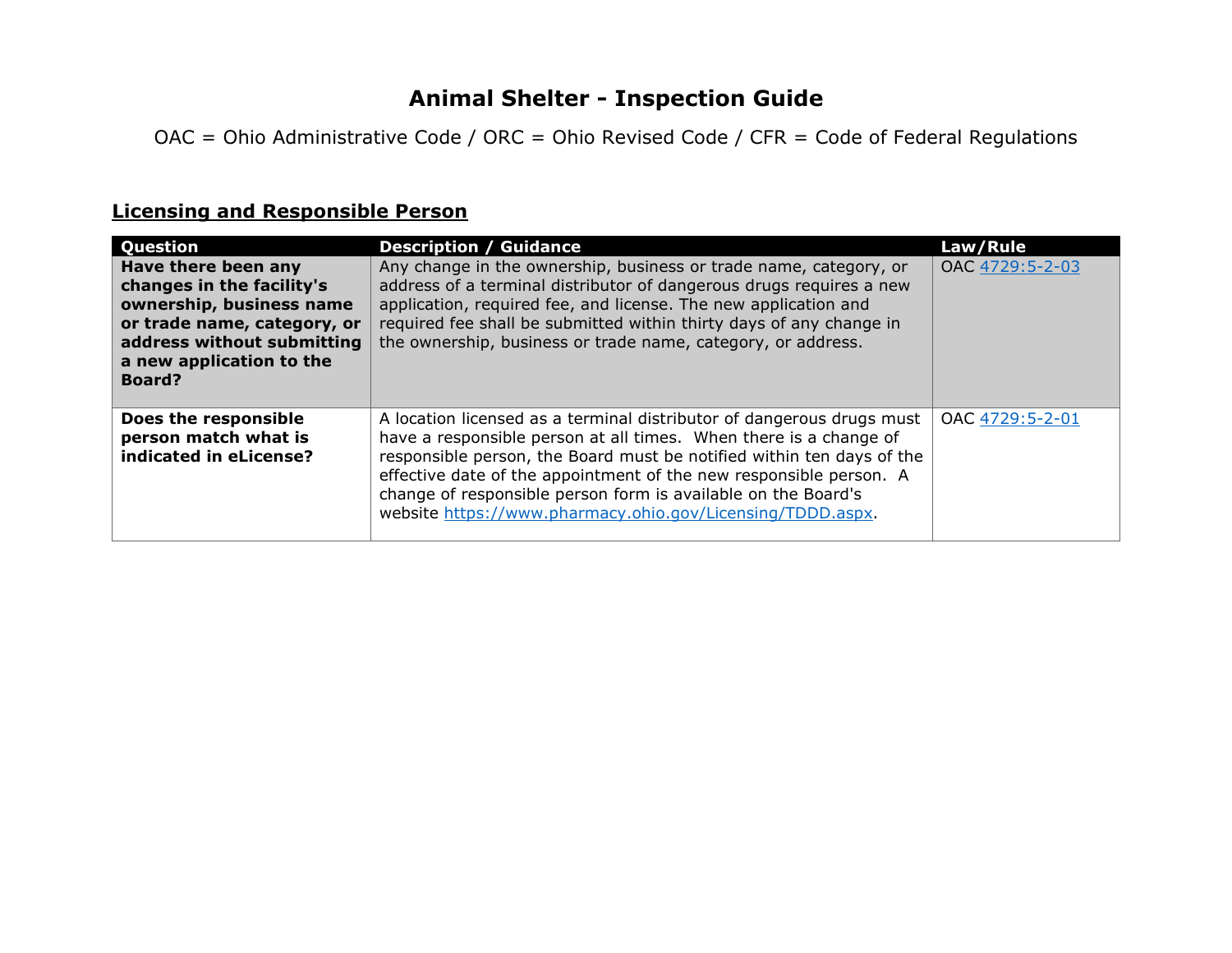# **Personnel**

| Question                                                                                                                                                  | <b>Guidance</b>                                                                                                                                                                                                                                                                                                                                                                                                                      | Law/Rule                           |
|-----------------------------------------------------------------------------------------------------------------------------------------------------------|--------------------------------------------------------------------------------------------------------------------------------------------------------------------------------------------------------------------------------------------------------------------------------------------------------------------------------------------------------------------------------------------------------------------------------------|------------------------------------|
| Have any<br>licensed/registered<br>employees at the facility<br>with access to drug stock<br>ever been disciplined by an<br><b>Ohio licensing agency?</b> | "Access to drug stock" includes not only physical access, but also<br>any influence over the handling of dangerous drugs such as<br>purchases, inventories, issuance of medical orders, etc. It does not<br>include employees or contractors such as maintenance, janitorial, IT<br>or other staff that may need limited supervised access to areas<br>where dangerous drugs or D.E.A. controlled substance order forms<br>are kept. | OAC 4729:5-1-01<br>OAC 4729:5-4-01 |
|                                                                                                                                                           | Disciplinary action means any of the following, regardless of whether<br>the action occurred by formal proceeding, consent, settlement, or<br>other agreement:                                                                                                                                                                                                                                                                       |                                    |
|                                                                                                                                                           | (1) An action to revoke, suspend, restrict, limit, or refuse to grant or<br>renew a license, registration, or certification;                                                                                                                                                                                                                                                                                                         |                                    |
|                                                                                                                                                           | (2) A summary or emergency suspension of a license, registration or<br>certification, of any length, and any subsequent revision to the<br>action;                                                                                                                                                                                                                                                                                   |                                    |
|                                                                                                                                                           | (3) An administrative fine or money penalty, taken as a result of a<br>formal proceeding, to include any fine or money penalty connected<br>to the delivery of health care services or taken in conjunction with<br>other adverse licensure, registration or certification actions, such as<br>revocation, suspension, censure, reprimand, or probation;                                                                             |                                    |
|                                                                                                                                                           | (4) An action to reprimand or place the license, registration, or<br>certification holder on probation;                                                                                                                                                                                                                                                                                                                              |                                    |
|                                                                                                                                                           | (5) The issuance of a corrective action plan only if such issuance is in<br>conjunction with other adverse licensure, registration or certification<br>actions, such as revocation, suspension, reprimand, probation, or<br>surrender;                                                                                                                                                                                               |                                    |
|                                                                                                                                                           | (6) The withdrawal of a renewal application for licensure, registration<br>or certification while under investigation;                                                                                                                                                                                                                                                                                                               |                                    |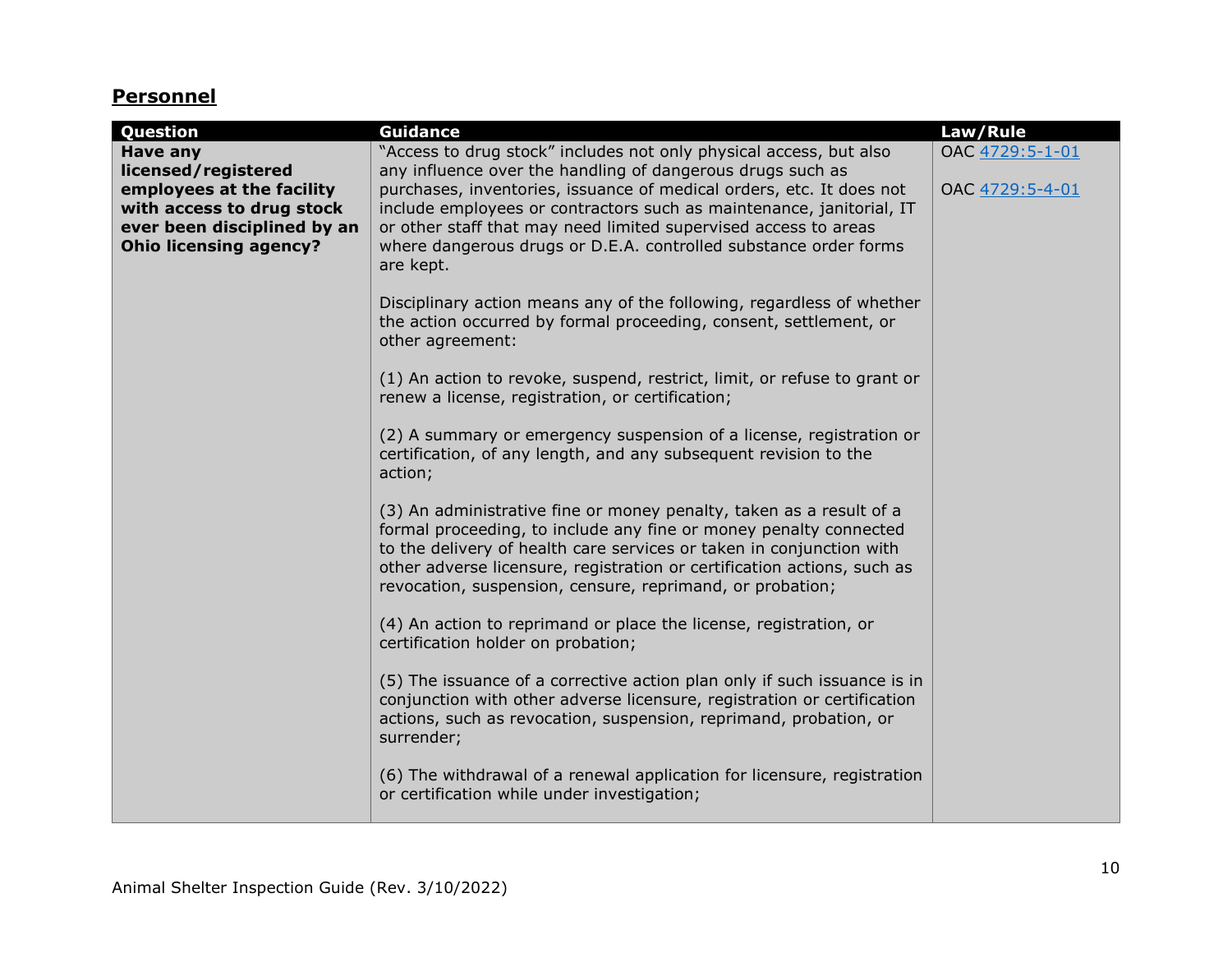|                                                                                                                          | (7) The non-renewal of a license, registration or certification while<br>under investigation or to avoid an investigation;<br>(8) The surrender or other relinguishment of a license, registration<br>or certification in lieu of a formal sanction against a person's license,<br>registration or certificate, whether permanent or temporary;<br>(9) In lieu of an adverse licensure, registration or certification action,<br>a licensing agency issues a consent order in which a person agrees<br>not to re-apply for a license, registration, or certification in the<br>future;<br>(10) An enforceable agreement not to practice or to be placed into<br>inactive or other equivalent status while under investigation or in<br>exchange for not conducting an investigation.<br>NOTE: Licensee will be asked to provide the names of Ohio<br>licensed/registered employees with access to drug stock to assist<br>Board staff with verification. |                  |
|--------------------------------------------------------------------------------------------------------------------------|----------------------------------------------------------------------------------------------------------------------------------------------------------------------------------------------------------------------------------------------------------------------------------------------------------------------------------------------------------------------------------------------------------------------------------------------------------------------------------------------------------------------------------------------------------------------------------------------------------------------------------------------------------------------------------------------------------------------------------------------------------------------------------------------------------------------------------------------------------------------------------------------------------------------------------------------------------|------------------|
| Have all agents and<br>employees who perform<br>euthanasia completed a<br>euthanasia technician<br>certification course? | An animal shelter shall ensure that all agents and employees who<br>perform euthanasia, other than registered veterinary technicians or<br>licensed veterinarians, shall successfully complete a euthanasia<br>technician certification course described in section 4729.532 of the<br>Revised Code.<br><b>NOTE:</b> Licensee must have documentation on-site for review by<br>Board staff. This requirement does not apply to veterinarians and<br>veterinary technicians.<br>A list of approved courses approved by the Ohio Veterinary Medical<br>Licensing Board can be <b>accessed here</b> .                                                                                                                                                                                                                                                                                                                                                       | OAC 4729:5-15-01 |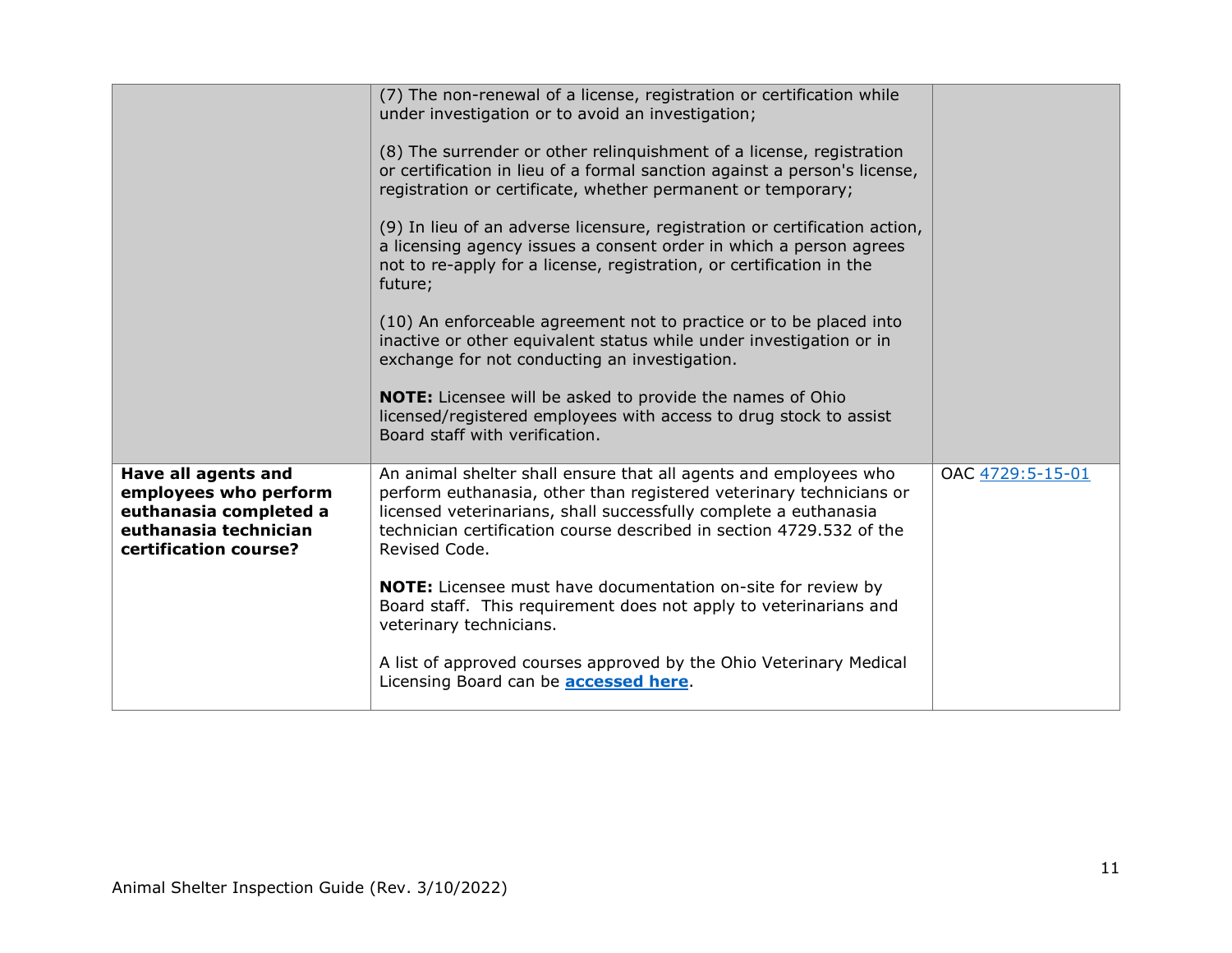# **Drug List**

| Question                                                                                                                                                             | <b>Guidance</b>                                                                                                                                                                                                                                                                                                                                                                                                                                                                                                                                                                                                                                                                                                         | Law/Rule         |
|----------------------------------------------------------------------------------------------------------------------------------------------------------------------|-------------------------------------------------------------------------------------------------------------------------------------------------------------------------------------------------------------------------------------------------------------------------------------------------------------------------------------------------------------------------------------------------------------------------------------------------------------------------------------------------------------------------------------------------------------------------------------------------------------------------------------------------------------------------------------------------------------------------|------------------|
| Does the licensee's drug<br>list match the list on-file<br>with the Board?                                                                                           | A limited facility may only possess those controlled substances and<br>dangerous drugs that are on the drug list submitted to the Board.<br>The drug list on-file can be accessed here:<br>www.pharmacy.ohio.gov/DL                                                                                                                                                                                                                                                                                                                                                                                                                                                                                                     | OAC 4729:5-15-03 |
| <b>**FOR LIMITED LICENSES</b><br><b>ONLY: Does the licensee</b><br>possess any dangerous<br>drugs that are not on the<br>drug list on-file with the<br><b>Board?</b> | An animal shelter licensed as a limited category II or limited<br>category III terminal distributor of dangerous drugs may only<br>possess dangerous drugs that are on the drug list submitted to the<br>Board pursuant to section 4729.54 of Revised Code and only at<br>locations licensed by the State Board of Pharmacy.<br>The responsible person may modify the drugs that may be<br>possessed and administered by the limited facility by submitting a<br>new drug list to the State Board of Pharmacy in a manner<br>determined by the Board.<br>The drug list on-file can be accessed here:<br>www.pharmacy.ohio.gov/DL<br>Board staff will check the drug list with the drugs that are on hand to<br>confirm. | OAC 4729:5-15-03 |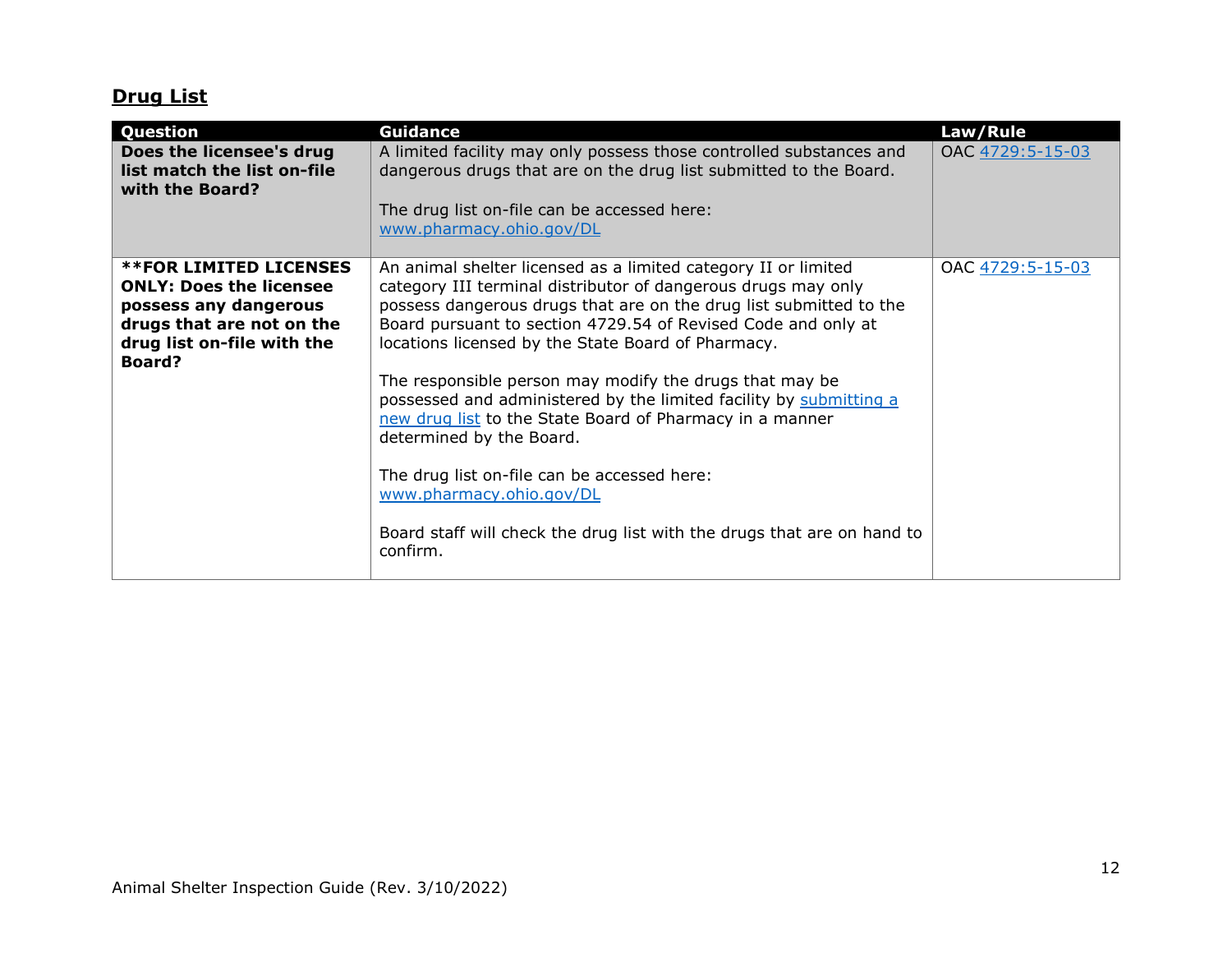# **Patient Records and Drug Administration**

| Question                                                                                                                                       | <b>Guidance</b>                                                                                                                                                                                                                                                                                                                                                                                                                                                                                                                                                                                        | Law/Rule         |
|------------------------------------------------------------------------------------------------------------------------------------------------|--------------------------------------------------------------------------------------------------------------------------------------------------------------------------------------------------------------------------------------------------------------------------------------------------------------------------------------------------------------------------------------------------------------------------------------------------------------------------------------------------------------------------------------------------------------------------------------------------------|------------------|
| Does this site use a<br>manual, computerized or<br>combination of both to<br>maintain drug records?                                            | Describe what type of system (manual, electronic or both).                                                                                                                                                                                                                                                                                                                                                                                                                                                                                                                                             |                  |
| If using a computerized<br>record keeping system,<br>does the system have<br>effective security controls<br>to prevent unauthorized<br>access? | All computerized systems must contain security features to prevent<br>unauthorized access. Such features may include unique user names<br>and passwords, biometrics (i.e. fingerprint), or any other method<br>that ensures only authorized users may obtain access. All methods<br>for accessing electronic records must be user-specific (i.e. no shared<br>user names or passwords).                                                                                                                                                                                                                | OAC 4729:5-15-03 |
| If using a computerized<br>system, are records backed<br>up daily to prevent against<br>record loss?                                           | Licensee should provide documentation demonstrating that<br>computerized records are backed up daily.                                                                                                                                                                                                                                                                                                                                                                                                                                                                                                  | OAC 4729:5-15-03 |
| If using computerized<br>record keeping system, is<br>it stand-alone or able to be<br>shared or accessed by<br>another location?               | If shared access, Board staff will confirm that security features are in<br>place to prevent unauthorized access from other locations.                                                                                                                                                                                                                                                                                                                                                                                                                                                                 | OAC 4729:5-15-03 |
| Does the licensee maintain<br>records of drug<br>administration containing<br>the required information?                                        | Records of drug administration must be maintained for at least three<br>years.<br>Records of administration, including the administration of patient<br>specific dangerous drugs, shall contain the name, strength, dosage<br>form, and quantity of the dangerous drugs administered, the name<br>or identification of the animal to whom or for whose use the<br>dangerous drugs were administered, and the date of administration.<br>For controlled substance dangerous drugs, the administration record<br>shall also include the positive identification of the person<br>administering the drug. | OAC 4729:5-15-03 |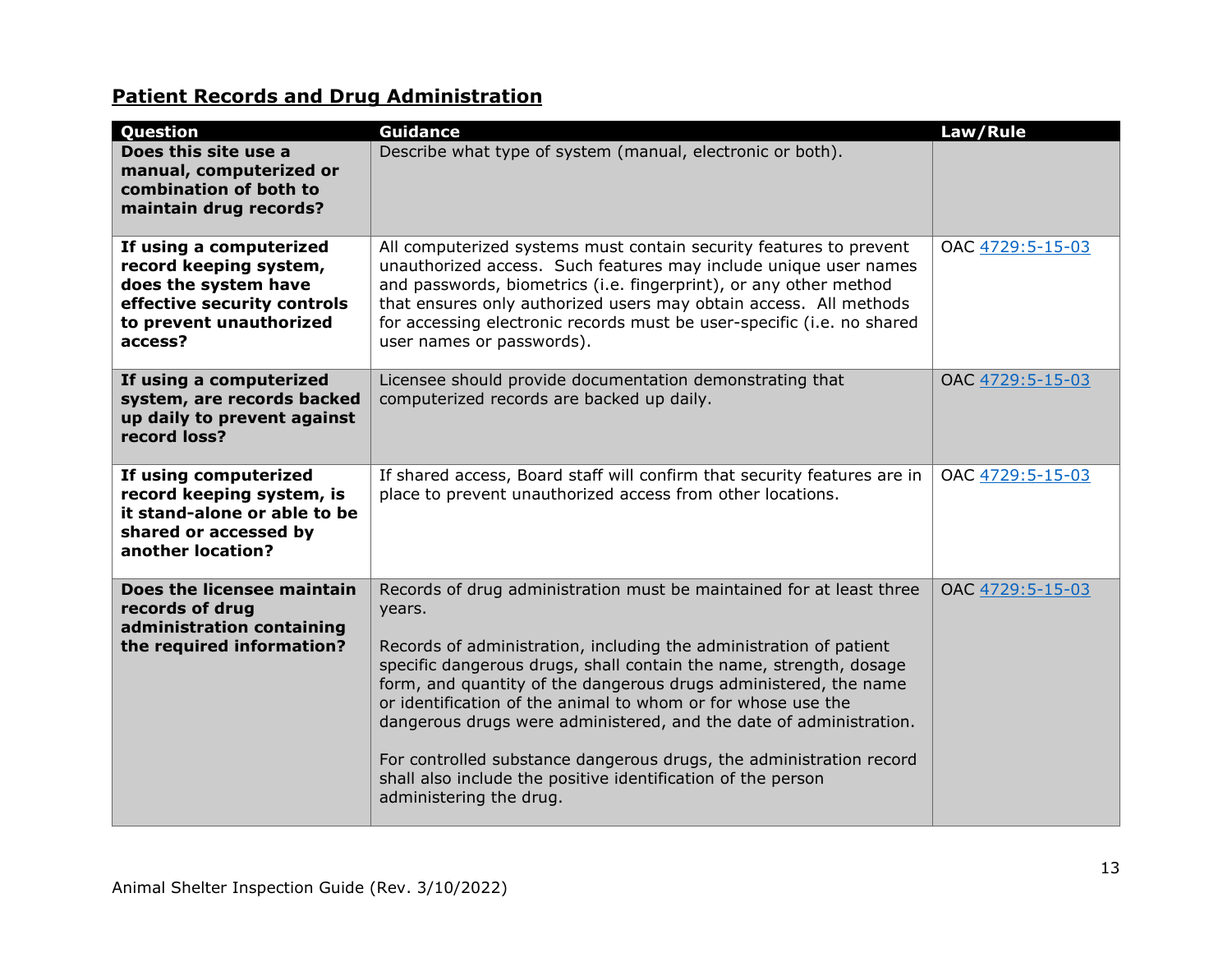|                                                                                                                  | Records of dangerous drugs administered which become a<br>permanent part of the patient's medical record meet the<br>requirements of the rule.<br><b>REMINDER:</b> Administration of patient-specific medications are<br>required to be captured as part of the drug administration record.<br>NOTE: Board staff will review drug records to determine compliance.                                                                                                                                                                                                                                                                                                                                                                                                                                                                                                                                                                                                                                                                                                                                                      |                  |
|------------------------------------------------------------------------------------------------------------------|-------------------------------------------------------------------------------------------------------------------------------------------------------------------------------------------------------------------------------------------------------------------------------------------------------------------------------------------------------------------------------------------------------------------------------------------------------------------------------------------------------------------------------------------------------------------------------------------------------------------------------------------------------------------------------------------------------------------------------------------------------------------------------------------------------------------------------------------------------------------------------------------------------------------------------------------------------------------------------------------------------------------------------------------------------------------------------------------------------------------------|------------------|
| Are orders for the<br>administration of<br>controlled substances<br>documented using positive<br>identification? | Records of controlled substances administered by a health care<br>professional, acting within the professional's scope of practice, who<br>is not a prescriber must include documentation of an order issued by<br>a prescriber or protocol authorizing the administration of the drug.<br>Orders for the administration of controlled substances shall be<br>documented using positive identification. This requirement does not<br>apply either of the following:<br>Administration of controlled substances authorized in rule<br>$\blacksquare$<br>4729:5-15-01 to perform euthanasia by a veterinarian,<br>registered veterinary technician, or euthanasia technician.<br>Administration of controlled substances that have been<br>$\blacksquare$<br>personally furnished by a veterinarian or dispensed by a<br>pharmacy for direct administration to an animal [see<br>paragraph (E) of OAC 4729:5-15-02].<br>An order that is a permanent part of the patient's medical record<br>shall be deemed to meet the requirements of the rule.<br>NOTE: Board staff will review drug records to determine compliance. | OAC 4729:5-15-03 |
| Are protocols being used to<br>administer dangerous                                                              | Protocols may only be used as follows:                                                                                                                                                                                                                                                                                                                                                                                                                                                                                                                                                                                                                                                                                                                                                                                                                                                                                                                                                                                                                                                                                  | OAC 4729:5-3-12  |
| drugs?                                                                                                           | (1) The provision of medical services to individuals in an emergency<br>situation when the services of a prescriber authorized by the revised<br>code to prescribe dangerous drugs as part of their professional<br>practice are not immediately available. An emergency situation may<br>manifest itself by acute symptoms of sufficient severity that an<br>authorized individual providing medical services under this                                                                                                                                                                                                                                                                                                                                                                                                                                                                                                                                                                                                                                                                                               |                  |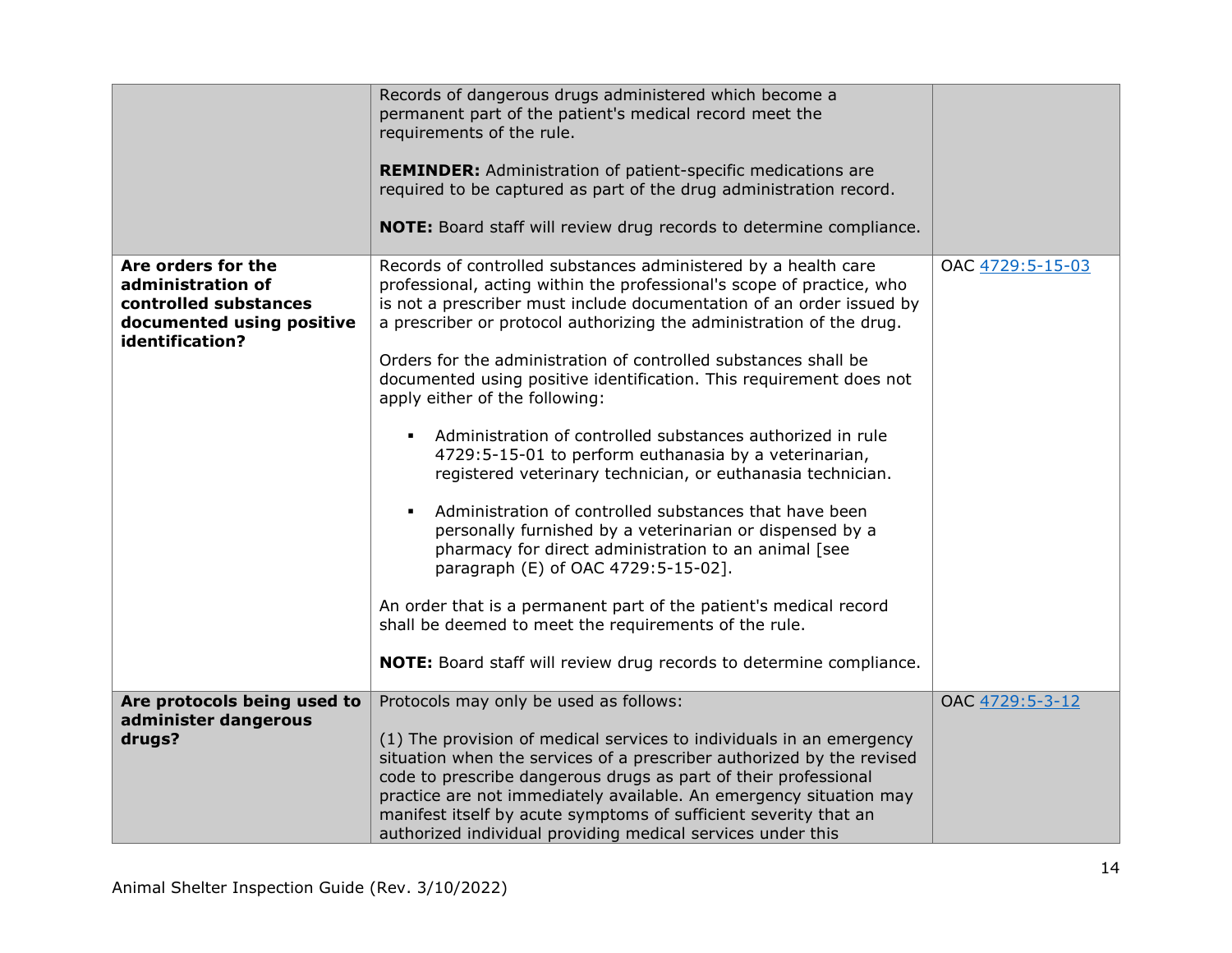|                                                                              | paragraph could reasonably expect the absence of immediate<br>medical attention to result in placing the health of the individual or,<br>with respect to a pregnant woman, the health of the woman or her<br>unborn child, in serious jeopardy; serious impairment to bodily<br>functions; or serious dysfunction of any bodily organ or part.<br>Examples of emergency situations includes cases such as heart<br>attacks, severe burns, extravasation, overdoses, cyanide poisonings,<br>electrocutions, or severe asthmatic attacks;<br>(2) The administration of biologicals or vaccines to individuals for the<br>purpose of preventing diseases;<br>(3) The administration of vitamin K for prevention of vitamin K<br>deficient bleeding in newborns;<br>(4) The administration of erythromycin for prevention of ophthalmia<br>neonatorum; and<br>(5) The administration of influenza antiviral treatment and<br>chemoprophylaxis to residents and health care personnel at an<br>institutional facility, as defined in agency 4729 of the Administrative<br>Code, according to current guidance issued by the United States<br>center for disease control and prevention.<br>If yes, Board staff will review protocols to ensure they meet the<br>allowed uses and comply with the following:<br>(1) Includes a description of the intended recipients to whom the<br>drugs are to be administered; drug name and strength; instructions<br>of how to administer the drug, dosage, and frequency; signature of a<br>prescriber or some other form of positive identification; and date of<br>signature.<br>(2) Are maintained by the terminal distributor of dangerous drugs for<br>a period of three years from the date of authorization or<br>reauthorization following any modification or amendment. |                 |
|------------------------------------------------------------------------------|--------------------------------------------------------------------------------------------------------------------------------------------------------------------------------------------------------------------------------------------------------------------------------------------------------------------------------------------------------------------------------------------------------------------------------------------------------------------------------------------------------------------------------------------------------------------------------------------------------------------------------------------------------------------------------------------------------------------------------------------------------------------------------------------------------------------------------------------------------------------------------------------------------------------------------------------------------------------------------------------------------------------------------------------------------------------------------------------------------------------------------------------------------------------------------------------------------------------------------------------------------------------------------------------------------------------------------------------------------------------------------------------------------------------------------------------------------------------------------------------------------------------------------------------------------------------------------------------------------------------------------------------------------------------------------------------------------------------------------------------------------------------------------------------------------------------|-----------------|
| Are pre-printed orders<br>used for the administration<br>of dangerous drugs? | A "pre-printed order" means a patient specific and dose specific<br>order for the administration of a specific drug or drugs prescribed by<br>a licensed health care professional authorized to prescribe drugs.                                                                                                                                                                                                                                                                                                                                                                                                                                                                                                                                                                                                                                                                                                                                                                                                                                                                                                                                                                                                                                                                                                                                                                                                                                                                                                                                                                                                                                                                                                                                                                                                   | OAC 4729:5-3-12 |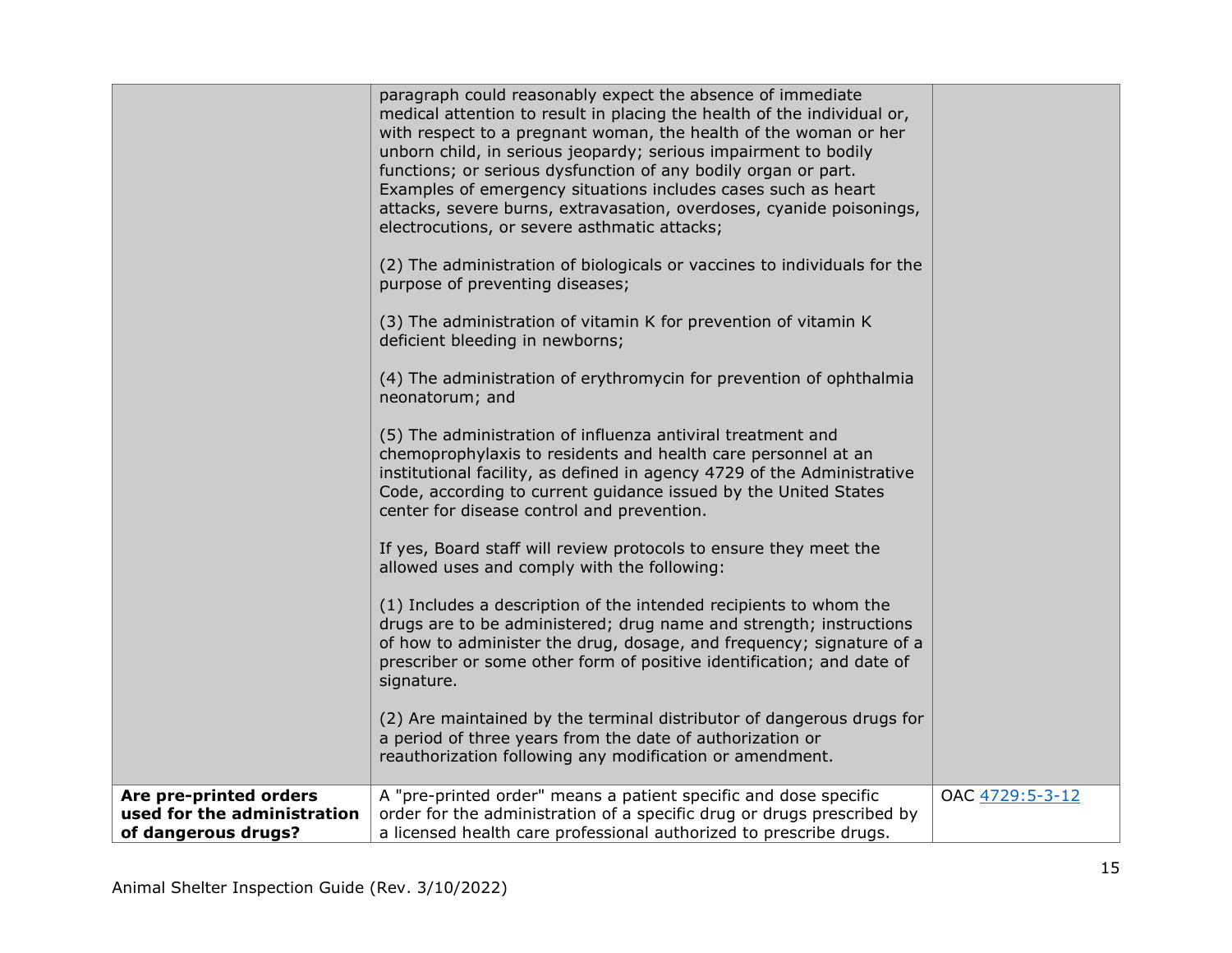| If yes, Board staff will confirm the following:                                                                                                                                                                                                                                                                                                                                                                                                        |  |
|--------------------------------------------------------------------------------------------------------------------------------------------------------------------------------------------------------------------------------------------------------------------------------------------------------------------------------------------------------------------------------------------------------------------------------------------------------|--|
| (1) A prescriber completes an assessment and make a diagnosis<br>prior to initiating a pre-printed order in accordance with the<br>prescriber's scope of practice.                                                                                                                                                                                                                                                                                     |  |
| (2) The order contains the following information: the name of the<br>patient; drug name and strength; specific instructions of how to<br>administer the drug, dosage, and frequency; instructions of any<br>patient specified dosage range based on objective measures such as<br>calculations and patient physiologic data; signature of the prescriber<br>or some other form of positive identification of the prescriber; and<br>date of signature. |  |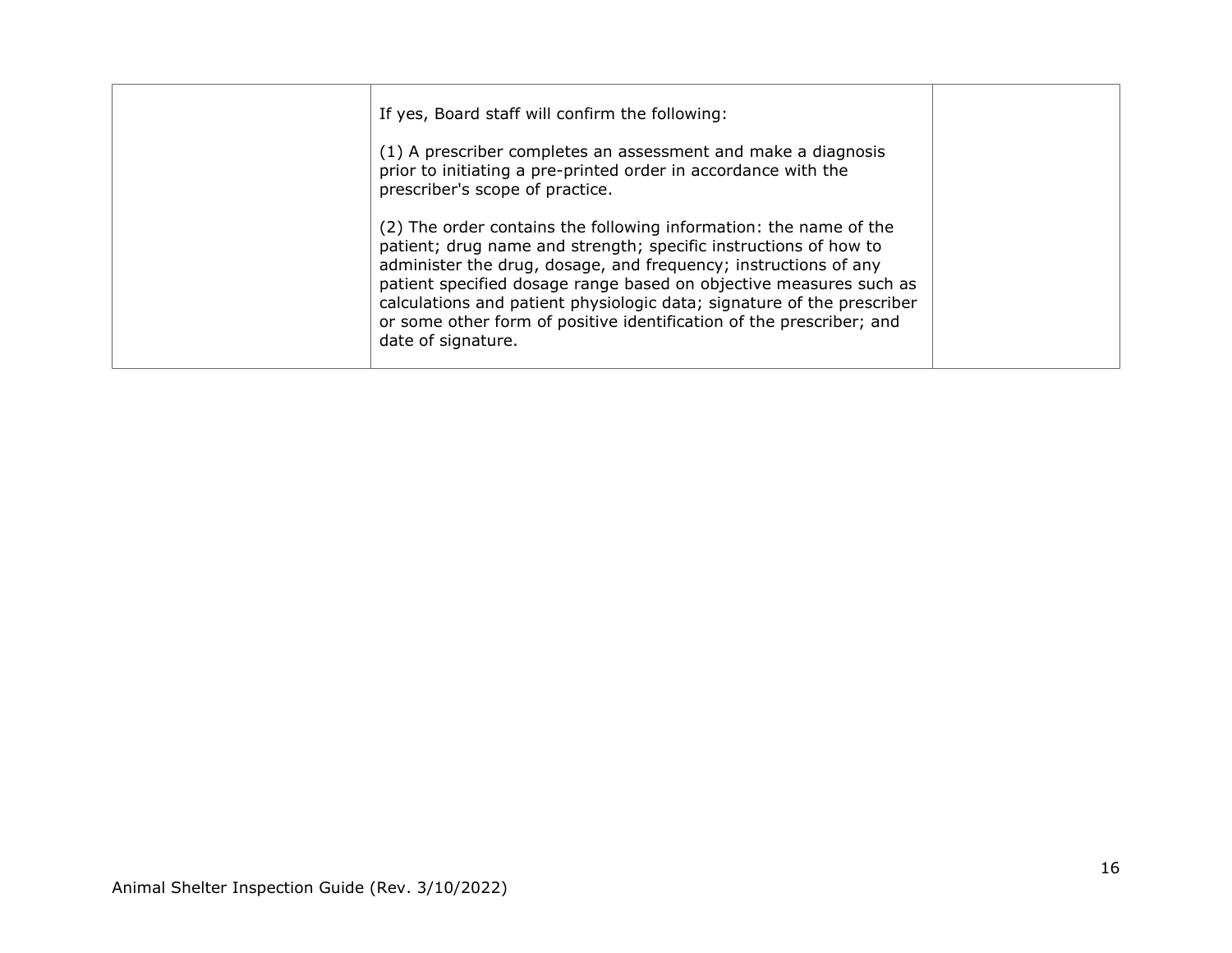# **Drug and Hypodermic Security**

| Question                                                                              | <b>Guidance</b>                                                                                                                                                                                                                                                | Law/Rule         |
|---------------------------------------------------------------------------------------|----------------------------------------------------------------------------------------------------------------------------------------------------------------------------------------------------------------------------------------------------------------|------------------|
| Are controlled substances<br>used to perform<br>euthanasia stored in a                | The cabinet or safe containing controlled substances used to perform<br>euthanasia must meet the following requirements:                                                                                                                                       | OAC 4729:5-15-02 |
| securely locked,<br>substantially constructed<br>cabinet or safe?                     | (1) The cabinet or safe shall be placed in an area that is not readily<br>accessible to the public (ex. waiting areas or areas where the public<br>are allowed without supervision by staff). The public does not include<br>volunteers of the animal shelter. |                  |
|                                                                                       | (2) When not staffed by shelter personnel, the cabinet or safe shall<br>be maintained in an area secured by a physical barrier with suitable<br>locks, which may include a locked room or secure facility.                                                     |                  |
|                                                                                       | (3) The cabinet or safe is locked and secured when not in use.                                                                                                                                                                                                 |                  |
|                                                                                       | (4) In the case of a combination lock or access code, the<br>combination or access code is changed upon termination of<br>employment of an employee having knowledge of the combination or<br>access code.                                                     |                  |
|                                                                                       | <b>REMINDER:</b> The following controlled substances are approved for<br>use as part of the euthanasia process:                                                                                                                                                |                  |
|                                                                                       | Combination drugs that contain pentobarbital and at least one<br>٠<br>noncontrolled substance active ingredient, in a manufactured<br>dosage form, whose only indication is for euthanizing<br>animals; and                                                    |                  |
|                                                                                       | The following substances only for the purpose of<br>$\blacksquare$<br>anesthetizing an animal as part of the euthanasia process:                                                                                                                               |                  |
|                                                                                       | Tiletamine and zolazepam for injection;<br>$\Omega$<br>Xylazine; and<br>$\circ$<br>Ketamine hydrochloride. (See OAC 4729:5-15-04)<br>$\circ$                                                                                                                   |                  |
| Do the methods utilized for<br>accessing the cabinet or<br>safe containing controlled | Access to the cabinet or safe containing controlled substances used<br>to perform euthanasia must comply with the following:                                                                                                                                   | OAC 4729:5-15-02 |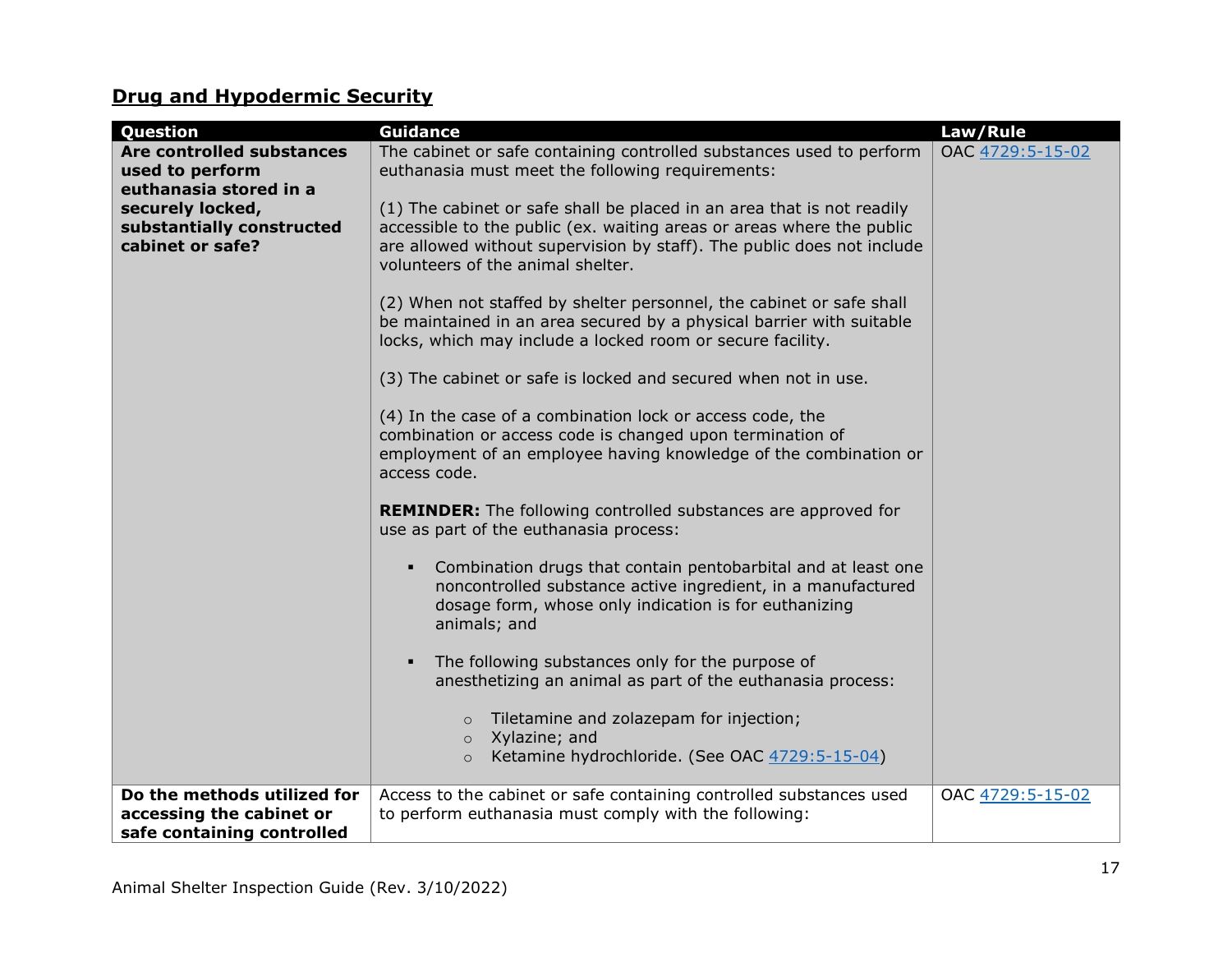| substances used to<br>perform euthanasia<br>prevent unauthorized<br>access?                                                                                 | In the case of a key lock, all keys shall be maintained in a secure<br>place that is inaccessible to anyone other than a veterinarian,<br>registered veterinary technician, responsible person, euthanasia<br>technician, or executive director of the shelter. All locks shall be kept<br>in good working order with keys removed therefrom.<br>REMINDER: Only a veterinarian, registered veterinary technician,<br>euthanasia technician, executive director of the shelter, or the<br>shelter's responsible person shall be able to access the cabinet or<br>safe containing controlled substances used to perform euthanasia.                                                                                                                                                                                                                                                                                                                                                                                                                                                                                                                                                   |                  |
|-------------------------------------------------------------------------------------------------------------------------------------------------------------|-------------------------------------------------------------------------------------------------------------------------------------------------------------------------------------------------------------------------------------------------------------------------------------------------------------------------------------------------------------------------------------------------------------------------------------------------------------------------------------------------------------------------------------------------------------------------------------------------------------------------------------------------------------------------------------------------------------------------------------------------------------------------------------------------------------------------------------------------------------------------------------------------------------------------------------------------------------------------------------------------------------------------------------------------------------------------------------------------------------------------------------------------------------------------------------|------------------|
| Are controlled substances<br>not used as part of the<br>euthanasia process stored<br>in a securely locked,<br>substantially constructed<br>cabinet or safe? | The cabinet or safe for storing controlled substances that are not<br>used as part of the euthanasia process must meet the following<br>requirements:<br>(1) The cabinet or safe shall be placed in an area that is not readily<br>accessible to the public (ex. waiting areas or areas where the public<br>are allowed without supervision by staff). The public does not include<br>volunteers of the animal shelter.<br>(2) When not staffed by shelter personnel, the cabinet or safe shall<br>be maintained in an area secured by a physical barrier with suitable<br>locks, which may include a locked room or secure facility.<br>(3) The cabinet or safe is locked and secured when not in use.<br>(4) In the case of a combination lock or access code, the<br>combination or access code is changed upon termination of<br>employment of an employee having knowledge of the combination or<br>access code.<br><b>IMPORTANT:</b> Controlled substances that are not used as part of the<br>euthanasia process must be stored in a separate cabinet or safe<br>from the cabinet or safe utilized to store controlled substances used<br>as part of the euthanasia process. | OAC 4729:5-15-02 |
| Do the methods utilized for<br>accessing the cabinet or<br>safe containing controlled                                                                       | Access to the cabinet or safe containing controlled substances that<br>are not used to perform euthanasia must comply with the following:                                                                                                                                                                                                                                                                                                                                                                                                                                                                                                                                                                                                                                                                                                                                                                                                                                                                                                                                                                                                                                           | OAC 4729:5-15-02 |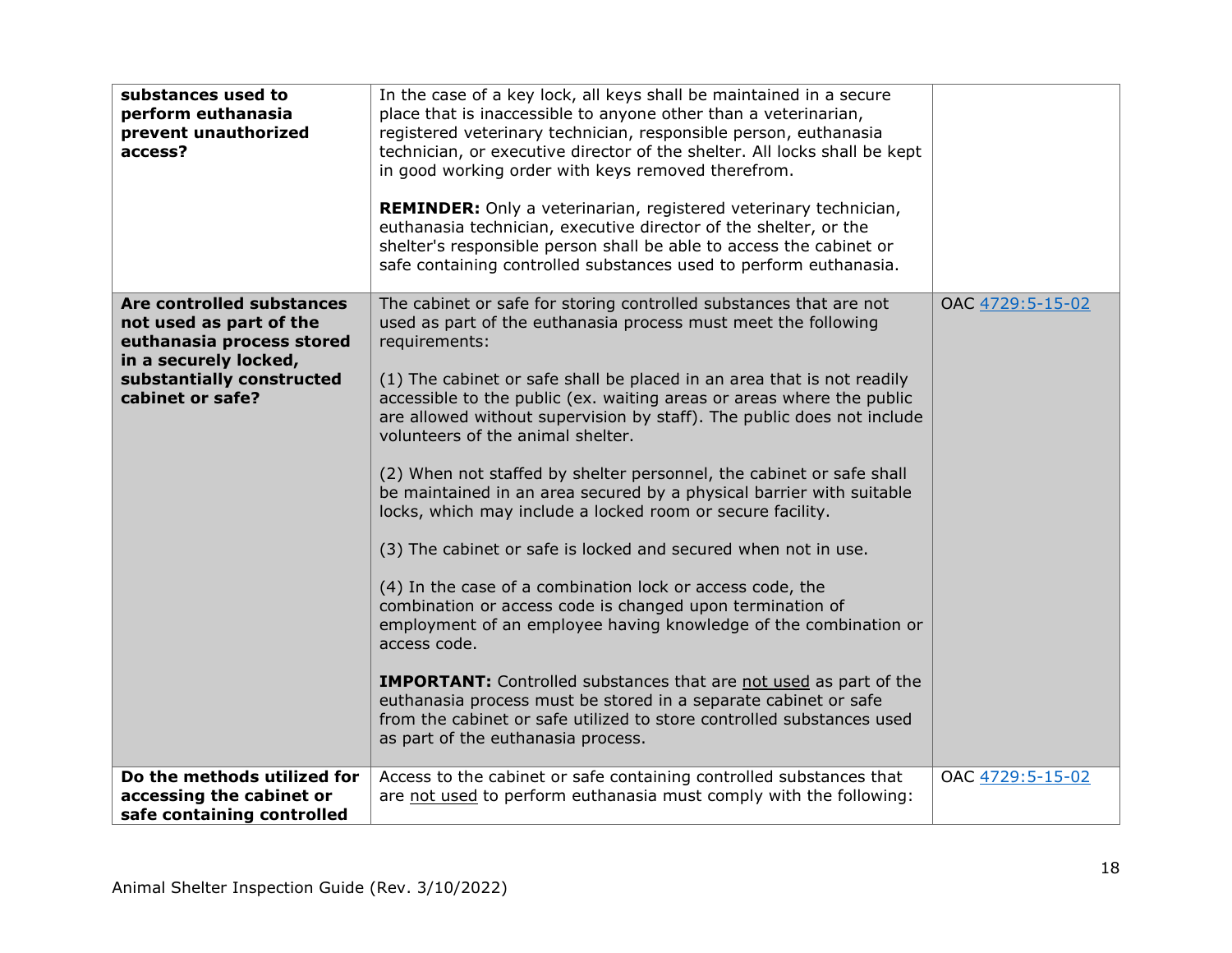| substances prevent<br>unauthorized access?                                                                                                                | (1) In the case of a key lock, all locks are kept in good working order<br>with keys removed therefrom. All keys shall be maintained in a<br>secure place that is inaccessible to anyone other than a veterinarian<br>if not being used by a veterinarian (or by a veterinary technician -<br>see $#2$ and $#3$ below).<br>(2) A veterinarian may provide a veterinary technician with a<br>temporary key for the purposes of accessing the cabinet or safe. A<br>veterinary technician must return the key to the veterinarian or to a<br>secured location with restricted access (such as a lockbox) no later<br>than the end of the veterinary technician's shift or if there is no<br>longer a veterinarian available to provide personal supervision.<br>(3) A veterinarian may provide a veterinary technician with a key,<br>combination or access code for the purposes of accessing the cabinet<br>or safe, if all the following conditions apply:<br>(a) The cabinet or safe is maintained in a room secured by a physical<br>barrier with suitable locks that can only be unlocked by a<br>veterinarian; and<br>(b) The room is locked during non-business hours or when there is<br>no longer a veterinarian available to provide personal supervision.<br>NOTE: If a licensee proposes an alternate security plan for accessing<br>the controlled substance safe or cabinet, that plan must be<br>submitted and approved by the Director of Compliance and |                  |
|-----------------------------------------------------------------------------------------------------------------------------------------------------------|-------------------------------------------------------------------------------------------------------------------------------------------------------------------------------------------------------------------------------------------------------------------------------------------------------------------------------------------------------------------------------------------------------------------------------------------------------------------------------------------------------------------------------------------------------------------------------------------------------------------------------------------------------------------------------------------------------------------------------------------------------------------------------------------------------------------------------------------------------------------------------------------------------------------------------------------------------------------------------------------------------------------------------------------------------------------------------------------------------------------------------------------------------------------------------------------------------------------------------------------------------------------------------------------------------------------------------------------------------------------------------------------------------------------------------------------------------------------------|------------------|
|                                                                                                                                                           | Enforcement [see OAC 4729:5-15-02 (C)(6)(c)].<br><b>REMINDER:</b> A veterinary technician may have access to controlled<br>substances that are not used to perform euthanasia only under the<br>personal supervision of a veterinarian.                                                                                                                                                                                                                                                                                                                                                                                                                                                                                                                                                                                                                                                                                                                                                                                                                                                                                                                                                                                                                                                                                                                                                                                                                                 |                  |
| Does the licensee comply<br>with the security<br>requirements for storing<br>thiafentanil, carfentanil,<br>etorphine hydrochloride,<br>and diprenorphine? | Thiafentanil, carfentanil, etorphine hydrochloride and diprenorphine<br>shall be stored in a separate safe or steel cabinet equivalent to a<br>U.S. Government Class V security container from all other controlled<br>substances.                                                                                                                                                                                                                                                                                                                                                                                                                                                                                                                                                                                                                                                                                                                                                                                                                                                                                                                                                                                                                                                                                                                                                                                                                                      | OAC 4729:5-15-02 |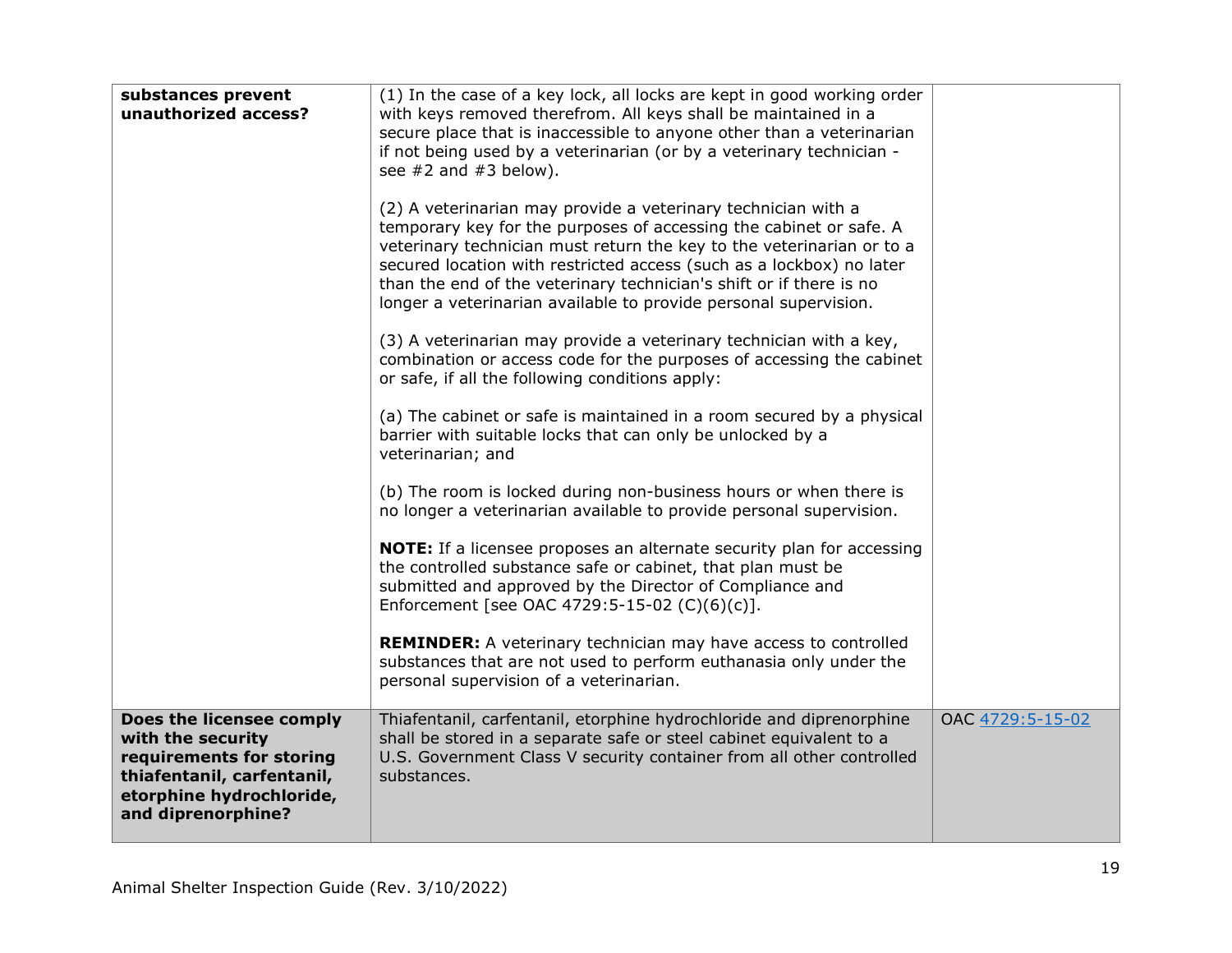|                                                                                                                                                                    | See OAC 4729:5-15-02 (I) for additional information on the storage<br>of thiafentanil, carfentanil, etorphine hydrochloride and<br>diprenorphine.                                                                                                                                                                                                                                                                                                                                                                                                                                              |                  |
|--------------------------------------------------------------------------------------------------------------------------------------------------------------------|------------------------------------------------------------------------------------------------------------------------------------------------------------------------------------------------------------------------------------------------------------------------------------------------------------------------------------------------------------------------------------------------------------------------------------------------------------------------------------------------------------------------------------------------------------------------------------------------|------------------|
| Does the licensee maintain<br>patient-specific controlled<br>substances for on-site<br>administration in a<br>substantially constructed<br>cabinet, safe, or room? | An animal shelter shall comply with all the following for storage and<br>use of patient-specific controlled substances:<br>(1) The drugs must have been personally furnished by a veterinarian<br>or dispensed by a pharmacy for direct administration to an animal.<br>(2) The drugs must be stored in an area secured by a physical<br>barrier with suitable locks, which may include a substantially<br>constructed cabinet, safe, or room. Access to the cabinet, safe, or<br>room shall be limited to designated staff.<br>(3) If using a cabinet or safe, it must be separate from those | OAC 4729:5-15-02 |
|                                                                                                                                                                    | required for non-patient specific controlled substances.<br>(4) If using a cabinet or safe, it must be placed in an area that is not<br>readily accessible to the public. The public does not include<br>volunteers of the animal shelter.<br>(5) The cabinet, safe, or room shall remain locked and secured when<br>not in use.                                                                                                                                                                                                                                                               |                  |
|                                                                                                                                                                    | (6) In the case of a key lock, all keys shall be maintained in a secure<br>place that is inaccessible to anyone other than designated staff. All<br>locks shall be kept in good working order with keys removed<br>therefrom.                                                                                                                                                                                                                                                                                                                                                                  |                  |
|                                                                                                                                                                    | (7) If using a cabinet or safe and when not staffed by shelter<br>personnel, the cabinet or safe shall be maintained in an area secured<br>by a physical barrier with suitable locks, which may include a locked<br>room or secure facility.                                                                                                                                                                                                                                                                                                                                                   |                  |
|                                                                                                                                                                    | <b>REMINDER:</b> The responsible person or shelter's executive director<br>shall maintain a current list of all designated employees or<br>volunteers that may have access to patient-specific controlled<br>substances for on-site administration for immediate inspection by an<br>agent, officer or inspector of the Board.                                                                                                                                                                                                                                                                 |                  |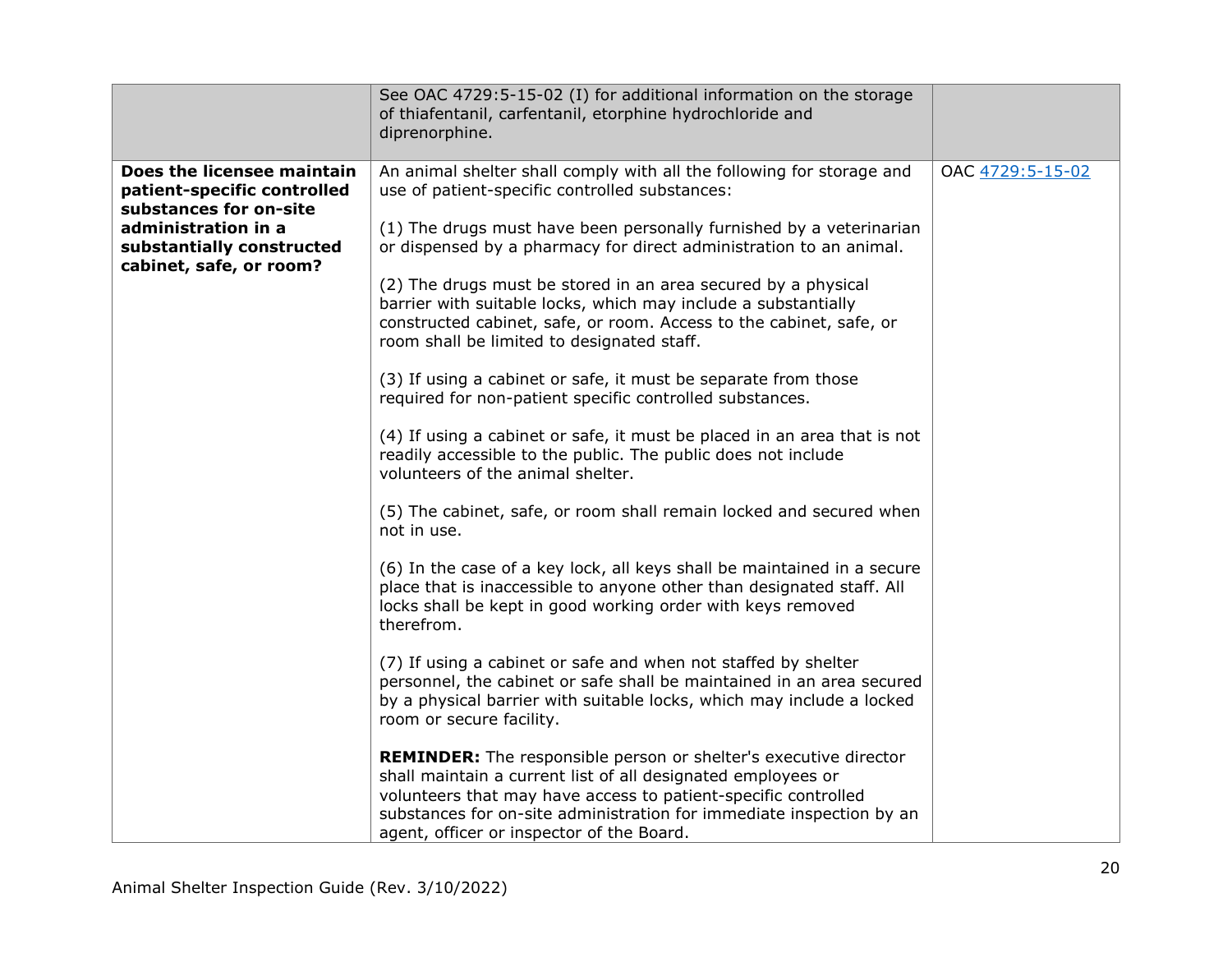| Are non-controlled<br>dangerous drugs<br>maintained under<br>appropriate supervision<br>and control? | When not staffed by shelter personnel, non-controlled dangerous<br>drugs shall be stored in an area secured by a physical barrier with<br>suitable locks, which may include a substantially constructed cabinet,<br>locked room, or secured facility.<br>During normal business hours (i.e. when staffed by shelter<br>personnel), non-controlled dangerous drugs shall not be stored in<br>areas where members of the public are not supervised by individuals<br>authorized to administer such drugs. Members of the public do not<br>include volunteers of the animal shelter.<br><b>NOTE:</b> Generally, non-controlled dangerous drugs must be<br>maintained under the supervision of shelter staff. When not staffed<br>by shelter personnel, the goal is to ensure the facility can be secured<br>to prevent unauthorized access (i.e. individuals who are not<br>employed by or volunteering at the shelter).<br><b>REMINDER:</b> Non-controlled dangerous drugs that have been<br>personally furnished by a veterinarian or dispensed by a pharmacy<br>for direct administration may be administered by an animal shelter<br>employee or volunteer. | OAC 4729:5-15-02                 |
|------------------------------------------------------------------------------------------------------|--------------------------------------------------------------------------------------------------------------------------------------------------------------------------------------------------------------------------------------------------------------------------------------------------------------------------------------------------------------------------------------------------------------------------------------------------------------------------------------------------------------------------------------------------------------------------------------------------------------------------------------------------------------------------------------------------------------------------------------------------------------------------------------------------------------------------------------------------------------------------------------------------------------------------------------------------------------------------------------------------------------------------------------------------------------------------------------------------------------------------------------------------------------|----------------------------------|
| <b>Are hypodermics</b><br>maintained under<br>appropriate supervision<br>and control?                | When not staffed by shelter personnel, hypodermics shall be stored<br>in an area secured by a physical barrier with suitable locks, which<br>may include a substantially constructed cabinet, locked room, or<br>secured facility.<br>During normal business hours (i.e. when staffed by shelter<br>personnel), hypodermics shall not be stored in areas where<br>members of the public are not supervised by individuals authorized<br>to administer injections. Members of the public do not include<br>volunteers of the animal shelter.<br><b>NOTE:</b> Generally, hypodermics must be maintained under the<br>supervision of shelter staff and volunteers. When not staffed by<br>shelter personnel, the goal is to ensure the facility can be secured to<br>prevent unauthorized access (i.e. individuals who are not employed<br>by or volunteering at the shelter).                                                                                                                                                                                                                                                                                  | OAC 4729:5-15-02<br>ORC 3719.172 |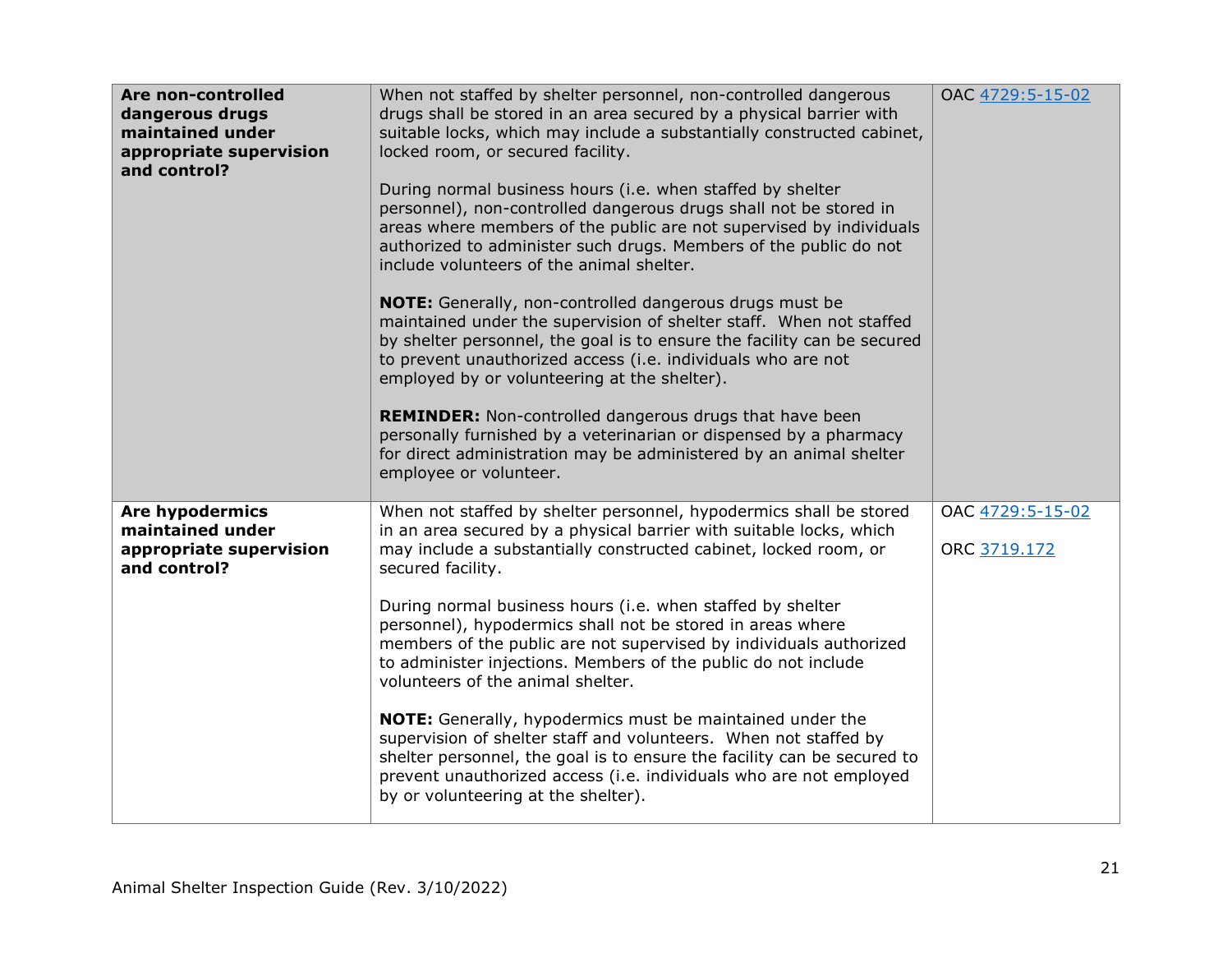| <b>REMINDER:</b> Ohio law (ORC 3719.172) requires reasonable     |  |
|------------------------------------------------------------------|--|
| precautions to prevent any hypodermic in the person's possession |  |
| from theft or acquisition by any unauthorized person.            |  |
|                                                                  |  |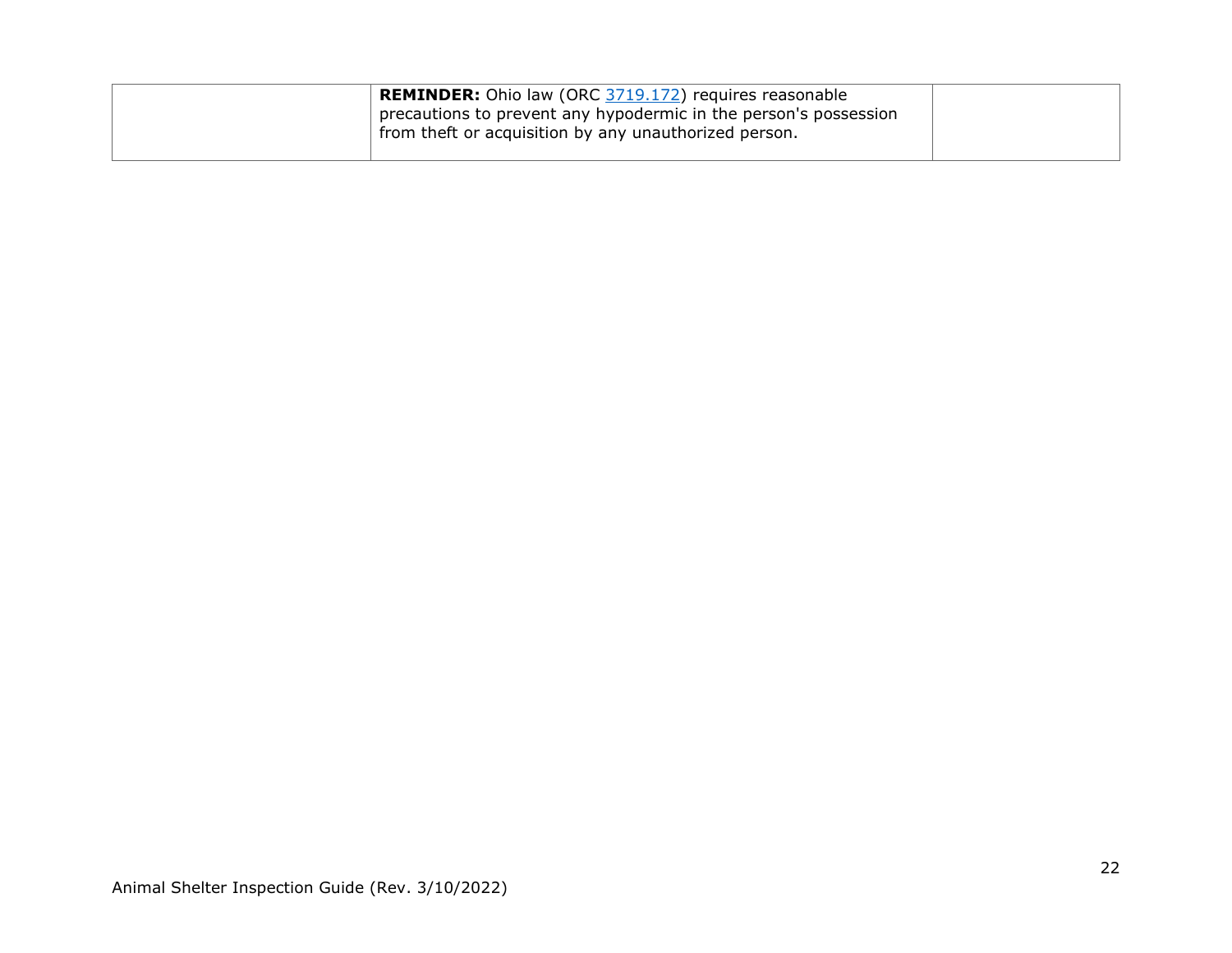# **Drug Storage and Temperature Control**

| Question                                                                                                                                 | <b>Guidance</b>                                                                                                                                                                                                                                                                                                                                                                                                                                                                                                                                                                                                                                                                                                                                                                                                                                              | Law/Rule                             |
|------------------------------------------------------------------------------------------------------------------------------------------|--------------------------------------------------------------------------------------------------------------------------------------------------------------------------------------------------------------------------------------------------------------------------------------------------------------------------------------------------------------------------------------------------------------------------------------------------------------------------------------------------------------------------------------------------------------------------------------------------------------------------------------------------------------------------------------------------------------------------------------------------------------------------------------------------------------------------------------------------------------|--------------------------------------|
| Are areas where dangerous<br>drugs are stored dry, well-<br>lit, well-ventilated, and<br>maintained in a clean and<br>orderly condition? | All areas where dangerous drugs are stored must be dry, well-lit,<br>well-ventilated, and maintained in a clean and orderly condition.                                                                                                                                                                                                                                                                                                                                                                                                                                                                                                                                                                                                                                                                                                                       | OAC 4729:5-15-02                     |
| Are storage areas<br>maintained at<br>temperatures and<br>conditions which will<br>ensure the integrity of the<br>drug stock?            | Storage areas must be maintained at temperatures and conditions<br>which will ensure the integrity of the drugs prior to use as stipulated<br>by the USP/NF and/or the manufacturer's or distributor's labeling.<br>There is not a requirement for monitoring room temperature,<br>however, Board staff may document temperature readings if storage<br>areas are excessively hot or cold.                                                                                                                                                                                                                                                                                                                                                                                                                                                                   | OAC 4729:5-15-02                     |
| Are refrigerators and/or<br>freezers used for the<br>storage of drugs<br>maintained at the proper<br>temperature?                        | The facility must maintain either of the following to ensure proper<br>refrigeration and/or freezer temperatures are maintained:<br>(1) Temperature logs with, at a minimum, daily observations; or<br>(2) A temperature monitoring system capable of detecting and<br>alerting staff of a temperature excursion.<br>Records of temperature control monitoring for refrigerators and<br>freezers used for the storage of drugs must include any of the<br>following:<br>(1) For temperature logs, either:<br>(a) The date and time of observation, the full name or the initials of<br>the individual performing the check, and the temperature recorded;<br><b>or</b><br>(b) For systems that provide automated temperature monitoring,<br>maintain a report that provides, at a minimum, the date and time of<br>observation and the temperature recorded. | OAC 4729:5-15-02<br>OAC 4729:5-15-03 |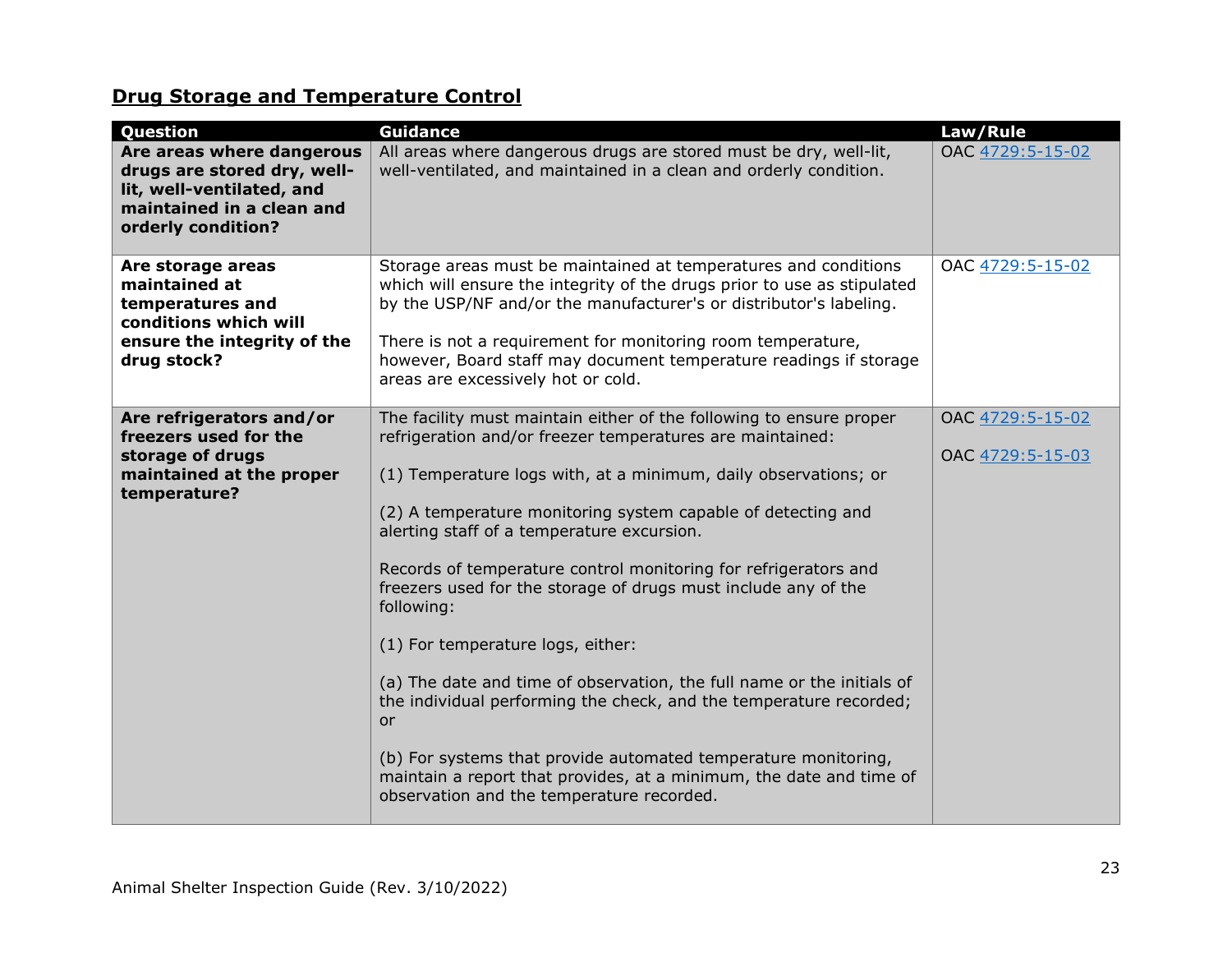|                                                                                                                                                                      | (2) For temperature monitoring systems capable of detecting and<br>alerting staff of a temperature excursion, maintain reports that<br>provide information on any temperature excursion that includes the<br>date, time, temperature recorded, and length of each excursion.<br>NOTE: A licensee may select the appropriate method for monitoring<br>temperature (i.e. electronic, manual, etc.). Temperature readings<br>should be available for review by Board staff.                                                                                                                                                                                                                                      |                  |
|----------------------------------------------------------------------------------------------------------------------------------------------------------------------|---------------------------------------------------------------------------------------------------------------------------------------------------------------------------------------------------------------------------------------------------------------------------------------------------------------------------------------------------------------------------------------------------------------------------------------------------------------------------------------------------------------------------------------------------------------------------------------------------------------------------------------------------------------------------------------------------------------|------------------|
| Does the licensee have a<br>policy to respond to any<br>out of range individual<br>temperature readings or<br>excursions to ensure the<br>integrity of stored drugs? | A licensee is required to develop and implement policies and<br>procedures to respond to any out of range individual temperature<br>readings or excursions to ensure the integrity of stored drugs.<br>The policy should be made available for review upon inspection and<br>should describe, at a minimum, all the following:<br>The actions to be taken in the event of temperature<br>٠<br>excursions outside the labelled storage conditions.<br>The process for appropriately investigating, documenting, and<br>٠<br>assessing temperature excursions outside the labelled storage<br>conditions to ensure the integrity of the drug stock (for<br>example, stability data or technical justification). | OAC 4729:5-15-02 |
| Are refrigerators and/or<br>freezers use for the<br>storage of drugs free of<br>food or beverage products?                                                           | A licensee is required to develop and implement a policy that no food<br>or beverage products are permitted to be stored in refrigerators or<br>freezers used to store drugs.<br>The policy should be made available for review upon inspection and<br>all refrigerators and freezers used for drug storage will be examined<br>to ensure compliance.<br><b>NOTE:</b> Facilities may keep unopened bottled water in the<br>refrigerator doors to help maintain consistent temperatures.<br>Shelters are also permitted to keep animal food necessary to<br>administer dangerous drugs in refrigerators and/or freezers used to<br>store dangerous drugs.                                                      | OAC 4729:5-15-02 |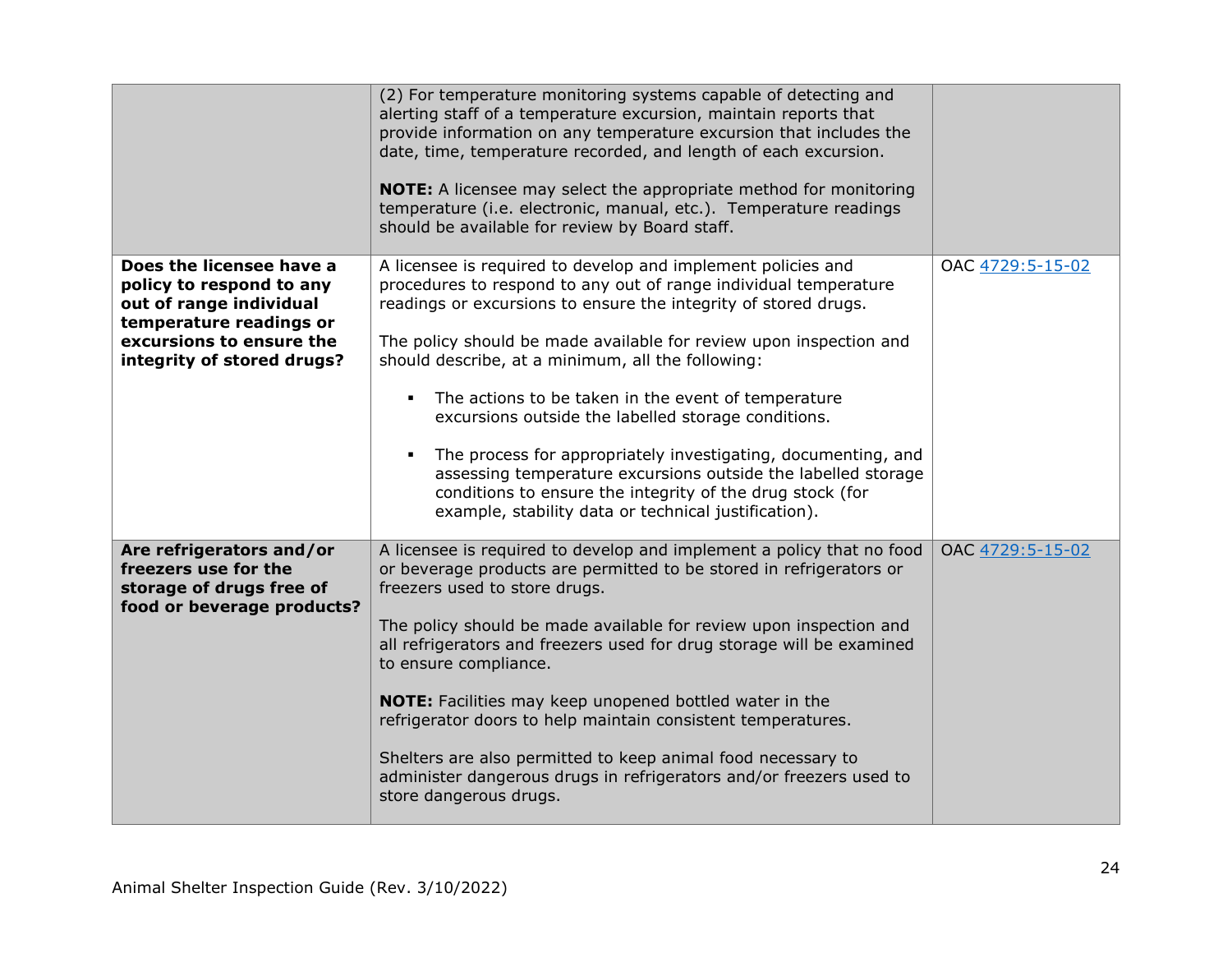# **Theft or Significant Loss of Drugs and Drug Documents**

| Question                                                                                                                                                    | <b>Guidance</b>                                                                                                                                                                                                                                                                                                                                  | Law/Rule         |
|-------------------------------------------------------------------------------------------------------------------------------------------------------------|--------------------------------------------------------------------------------------------------------------------------------------------------------------------------------------------------------------------------------------------------------------------------------------------------------------------------------------------------|------------------|
| <b>Has the licensee</b><br>experienced any theft or                                                                                                         | A licensee is required to notify the Board of any theft or significant<br>loss of dangerous drugs (controlled and non-controlled prescription                                                                                                                                                                                                    | OAC 4729:5-3-02  |
| significant loss of any<br>dangerous drugs in the<br>past twenty-four months?                                                                               | drugs) immediately upon discovery of the theft or significant loss.<br>This includes dangerous drugs in transit that were either shipped<br>from or to a prescriber, terminal distributor, or drug distributor.                                                                                                                                  | OAC 4729:5-15-02 |
|                                                                                                                                                             | This includes the theft or significant loss of any patient-<br>specific dangerous drugs maintained for on-site<br>administration.                                                                                                                                                                                                                |                  |
|                                                                                                                                                             | In addition to the initial notification requirements, a licensee is<br>required to submit a detailed report of the theft or significant loss to<br>the Board using the online portal within thirty days following the<br>discovery of such theft or significant loss.                                                                            |                  |
|                                                                                                                                                             | <b>REMINDER:</b> For more information on reporting theft or loss, visit:<br>www.pharmacy.ohio.gov/theft                                                                                                                                                                                                                                          |                  |
| <b>Has the licensee</b><br>experienced any theft or<br>loss of uncompleted<br>prescription blank(s),<br>written prescription<br>order(s) not yet dispensed, | A licensee is required to report, immediately upon discovery, to the<br>Board any theft or loss of uncompleted prescription blank(s) used for<br>writing a prescription, D.E.A. controlled substance order forms (Form<br>222), written prescription order(s) not yet dispensed, and original<br>prescription order(s) that have been dispensed. | OAC 4729:5-3-02  |
| or D.E.A. controlled<br>substance order forms in<br>the past twenty-four<br>months?                                                                         | In addition to the initial notification requirements, a licensee is<br>required to submit a detailed report of the theft or loss to the Board<br>using the online portal within thirty days following the discovery of<br>such theft or loss.                                                                                                    |                  |
|                                                                                                                                                             | NOTE: Unlike dangerous drugs, drug documents do not have a<br>significant loss threshold. Therefore, all losses (in addition to thefts)<br>must be reported to the Board.                                                                                                                                                                        |                  |
|                                                                                                                                                             | <b>REMINDER:</b> For more information on reporting theft or loss, visit:<br>www.pharmacy.ohio.gov/theft                                                                                                                                                                                                                                          |                  |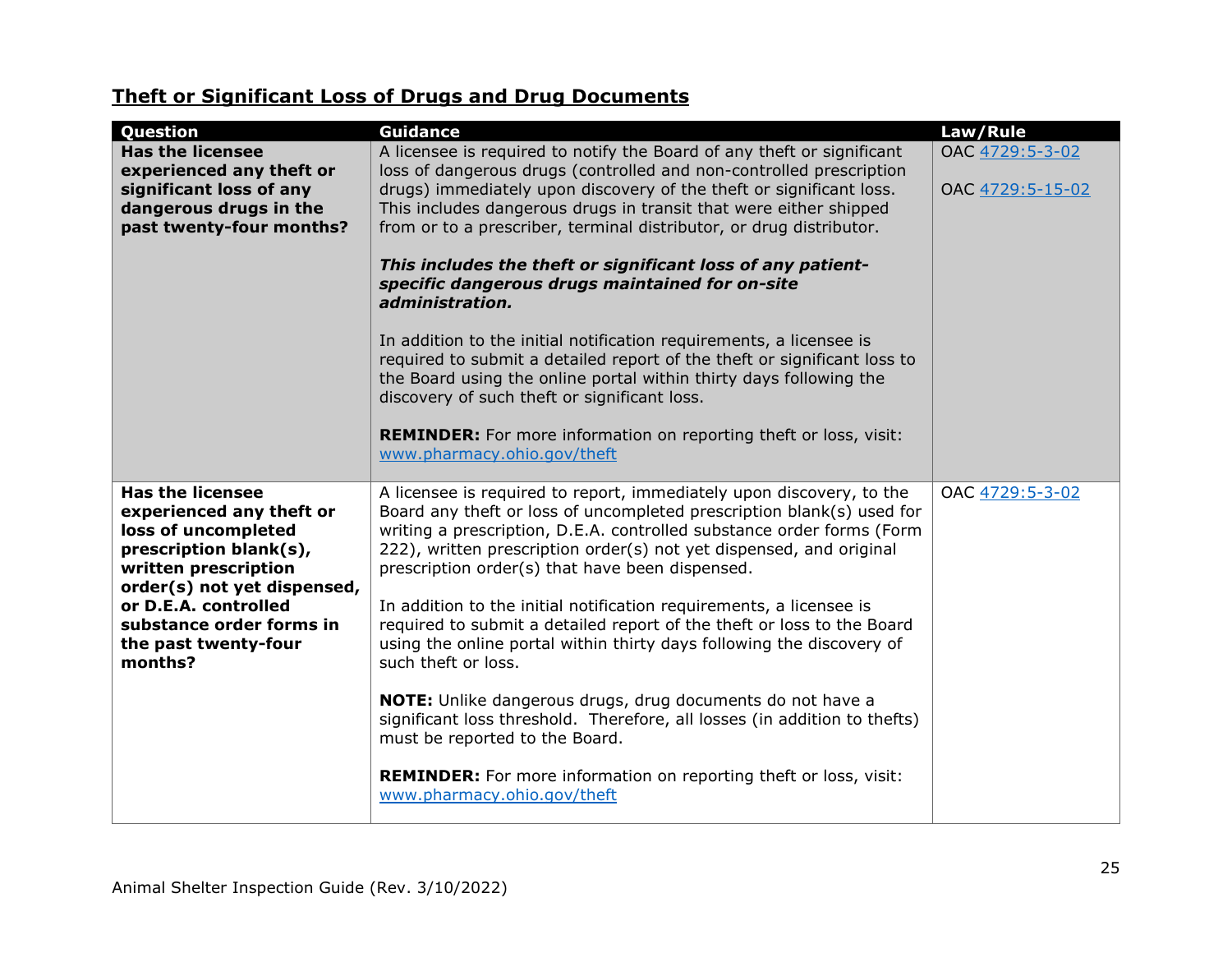# **Orders for Schedule II Controlled Substances**

| Question                                                                | <b>Guidance</b>                                                                                                                                                                                                                                                                                                                                                   | Law/Rule         |
|-------------------------------------------------------------------------|-------------------------------------------------------------------------------------------------------------------------------------------------------------------------------------------------------------------------------------------------------------------------------------------------------------------------------------------------------------------|------------------|
| Are all executed DEA<br>Forms 222 retained for at<br>least three years? | 21 CFR 1305.17 requires executed DEA Forms 222 must be<br>maintained separately from all other records of the registrant. Ohio<br>regulations require these records to be retained for at least three<br>years.                                                                                                                                                   | OAC 4729:5-15-02 |
| <b>Are DEA Forms 222</b><br>secured when not in use?                    | For an animal shelter that is licensed in accordance with section<br>4729.54 of the Revised Code: personnel authorized by the<br>responsible person may have access to D.E.A. controlled substance<br>order forms only under the personal supervision of a veterinarian.<br>D.E.A. controlled substance order forms shall be secured when not in<br>use.          | OAC 4729:5-15-02 |
|                                                                         | For an animal shelter that is licensed in accordance with section<br>4729.531 of the Revised Code: personnel authorized by the<br>responsible person may have access to D.E.A. controlled substance<br>order forms only under the personal supervision of the responsible<br>person. D.E.A. controlled substance order forms shall be secured<br>when not in use. |                  |
|                                                                         | D.E.A. controlled substance order forms (DEA Form 222) must be<br>secured when not in use. This may include the following: a locked<br>drawer, filing cabinet, safe, lock box, lockable bag, or any other<br>method that can be locked to prevent unauthorized access.                                                                                            |                  |
|                                                                         | NOTE: Individuals granted power of attorney to sign DEA 222 Forms<br>may have unsupervised access to DEA 222 Forms if a terminal<br>distributor of dangerous drugs complies with the requirements of $21$<br>CFR 1305.05. Licensees should have the required power of attorney<br>forms available for inspection.                                                 |                  |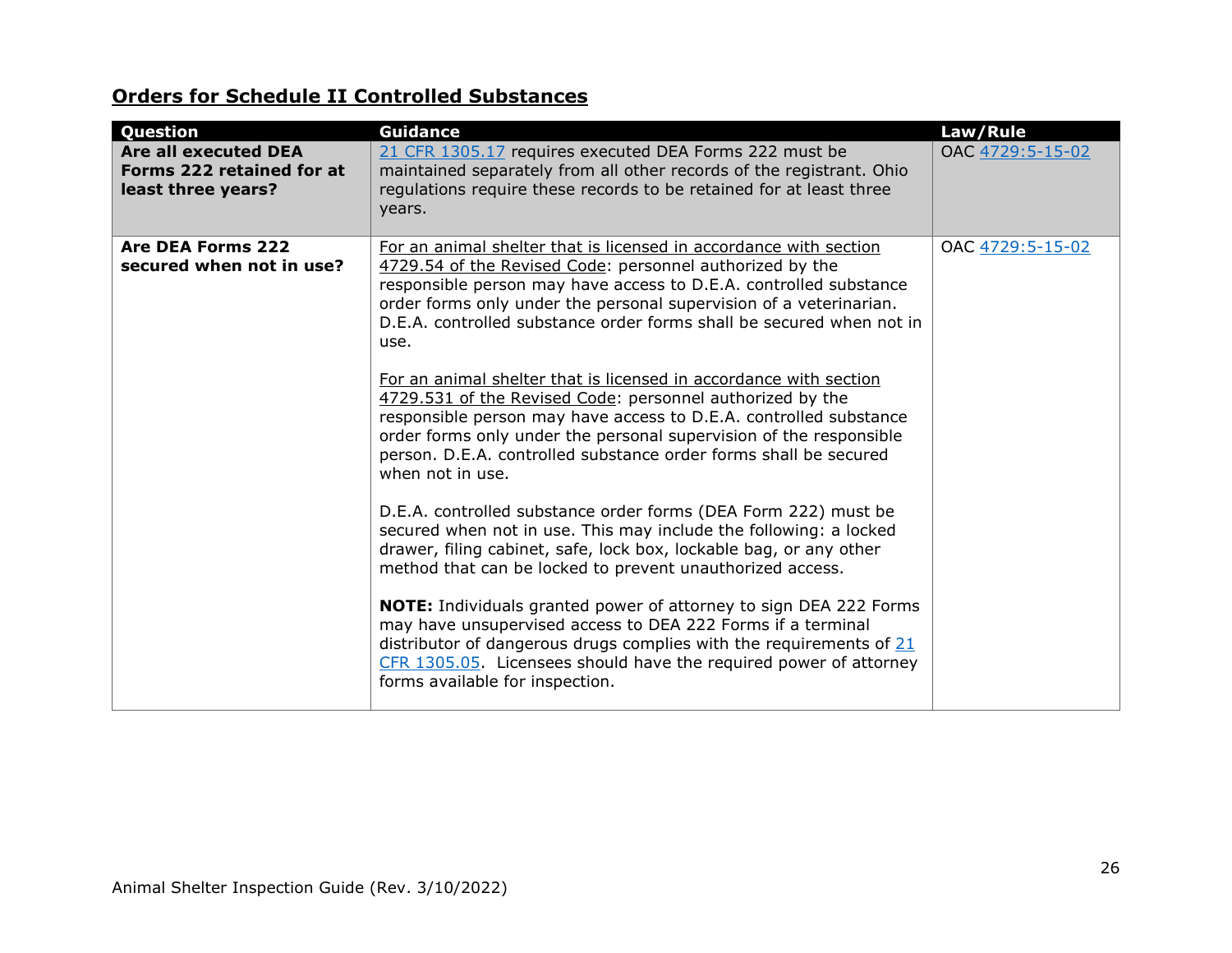# **Controlled Substance Inventory**

*IMPORTANT: Inventory requirements only apply to non-patient specific medications. While licensees are encouraged to closely monitor the use of patient-specific drugs, an inventory of those drugs is not required.* 

| Question                                                                                                                                   | <b>Guidance</b>                                                                                                                                                                                                                       | Law/Rule         |
|--------------------------------------------------------------------------------------------------------------------------------------------|---------------------------------------------------------------------------------------------------------------------------------------------------------------------------------------------------------------------------------------|------------------|
| Does the licensee conduct<br>an annual inventory of<br>controlled substances?                                                              | All Category III licensees must complete an annual inventory even if<br>drugs are not on-site (zero balance). Records of inventories must<br>be maintained for at least three years.                                                  | OAC 4729:5-3-07  |
|                                                                                                                                            | Inventories must follow the process for conducting a DEA controlled<br>substance inventory.                                                                                                                                           |                  |
|                                                                                                                                            | Each inventory must contain a complete and accurate record of all<br>controlled substances on hand the date the inventory is conducted.                                                                                               |                  |
|                                                                                                                                            | The inventory must have the names of the controlled substances,<br>each finished form, the number of units, and/or the number of<br>commercial containers of each finished form.                                                      |                  |
|                                                                                                                                            | If listed in Schedules I or II, make an exact count or measure of the<br>contents.                                                                                                                                                    |                  |
|                                                                                                                                            | If listed in Schedule III, IV, or V, make an estimated count or<br>measure of the contents, unless the container holds more than 1,000<br>tablets or capsules in which case the licensee must make an exact<br>count of the contents. |                  |
|                                                                                                                                            | NOTE: The annual inventory may be taken on any date which is<br>within thirteen months of the previous inventory date.                                                                                                                |                  |
|                                                                                                                                            | Board staff will review records to determine compliance.                                                                                                                                                                              |                  |
| Does the licensee conduct<br>monthly inventories of<br>controlled substances used<br>to anesthetize an animal as<br>part of the euthanasia | This only applies to the following controlled substances authorized in<br>OAC 4729:5-15-04 to be used as part of the euthanasia process:<br>tiletamine and zolazepam for injection, xylazine, and ketamine<br>hydrochloride.          | OAC 4729:5-15-03 |
| process?                                                                                                                                   | In addition to the inventory requirements set forth in rule 4729:5-3-<br>07 of the Administrative Code, the responsible person for an animal<br>shelter that maintains controlled substance dangerous drugs used to                   |                  |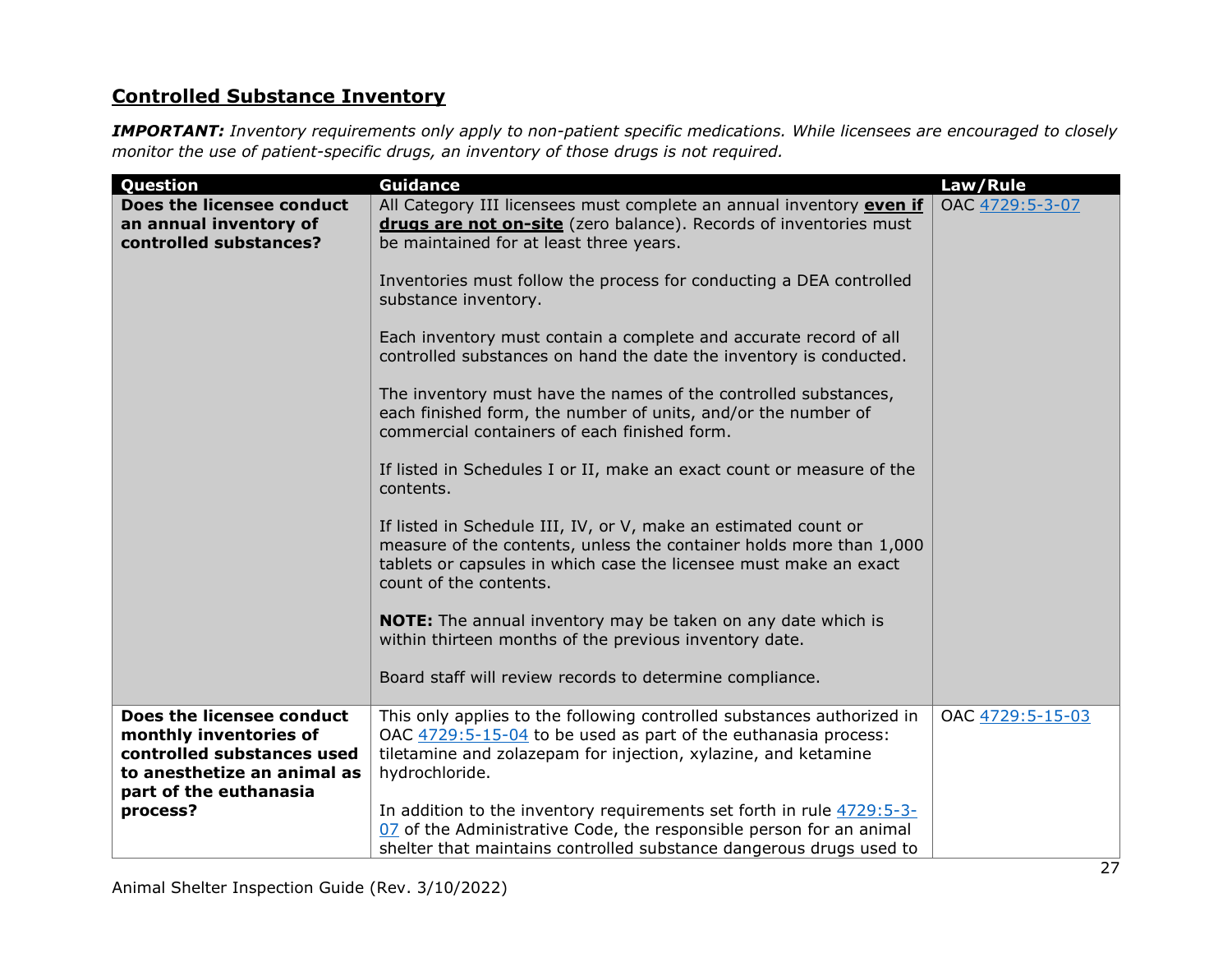|                                                                                    | perform euthanasia shall be responsible for completing a monthly<br>inventory, in accordance with rule 4729:5-3-07 of the Administrative<br>Code, of those drugs to deter and detect diversion.<br>Board staff will review records to determine compliance. |  |
|------------------------------------------------------------------------------------|-------------------------------------------------------------------------------------------------------------------------------------------------------------------------------------------------------------------------------------------------------------|--|
| <b>How does the licensee</b><br>monitor its inventory of<br>controlled substances? | Board staff will review and document how the licensee monitors its<br>inventory of controlled substances (e.g. daily count, perpetual<br>inventory, etc.).                                                                                                  |  |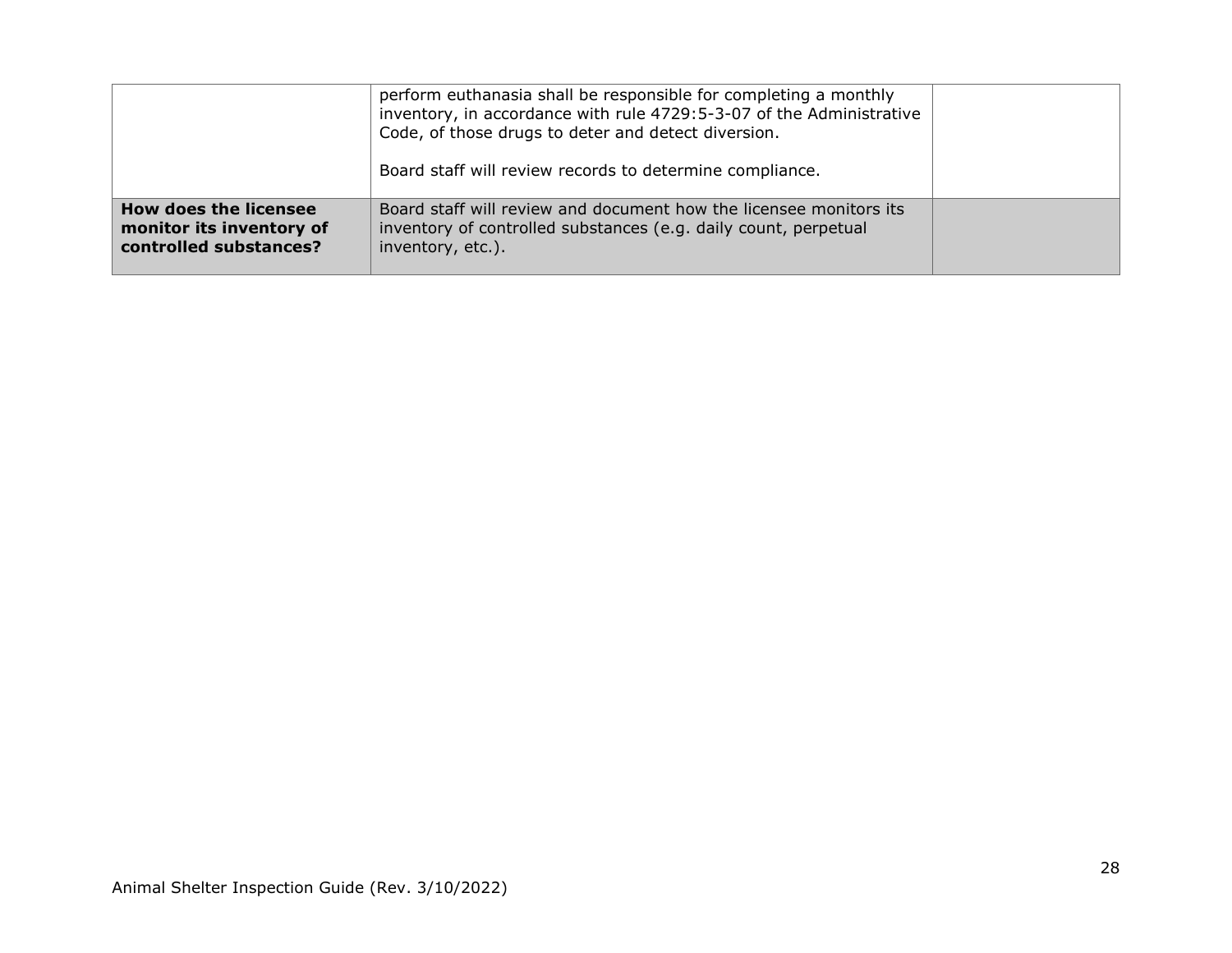# **Drug Purchases**

| Question                                                                                                                         | <b>Guidance</b>                                                                                                                                                                                                                                                                                                                                                                                                                                                                                                                                                                                                                                                                                                                                                                                                                                                                                                                                                                                                                                                                                                                                                            | Law/Rule         |
|----------------------------------------------------------------------------------------------------------------------------------|----------------------------------------------------------------------------------------------------------------------------------------------------------------------------------------------------------------------------------------------------------------------------------------------------------------------------------------------------------------------------------------------------------------------------------------------------------------------------------------------------------------------------------------------------------------------------------------------------------------------------------------------------------------------------------------------------------------------------------------------------------------------------------------------------------------------------------------------------------------------------------------------------------------------------------------------------------------------------------------------------------------------------------------------------------------------------------------------------------------------------------------------------------------------------|------------------|
| Does the licensee maintain<br>complete and accurate<br>records of drugs<br>purchased?                                            | Records of receipt shall contain the name, strength, dosage form,<br>and quantity of the dangerous drugs received, the name and address<br>of the seller, the name and address of the recipient, and the date of<br>receipt. An invoice from a drug distributor licensed in accordance<br>with division 4729:6 of the Administrative Code containing the<br>required information may be used to meet this requirement.<br>Records must be maintained for a period of three years.<br>Board staff will review records of receipt to determine compliance.                                                                                                                                                                                                                                                                                                                                                                                                                                                                                                                                                                                                                   | OAC 4729:5-15-03 |
| Has the licensee performed<br>and documented an annual<br>query of <b>eLicense</b> prior to<br>purchasing drugs at<br>wholesale? | Before a terminal distributor of dangerous drugs may purchase<br>dangerous drugs at wholesale (including samples), the terminal<br>distributor shall query the Board's online roster to confirm any of the<br>following:<br>(1) The seller is licensed to engage in the sale of dangerous drugs in<br>accordance with section 4729.52 of the Revised Code (i.e.<br>wholesaler, manufacturer, repackager, outsourcing facility or 3PL);<br>or<br>(2) The seller is licensed to engage in the occasional sale or<br>distribution of dangerous drugs at wholesale in accordance with rule<br>4729:5-3-09 of the Administrative Code (i.e. pharmacies or other<br>terminal distributors).<br>If a licensed terminal distributor of dangerous drugs conducts a<br>documented query at least annually and relies on the results of the<br>query in purchasing dangerous drugs, the terminal distributor shall<br>be deemed not to have violated section 4729.51 of the Revised Code<br>in making the purchase.<br><b>NOTE:</b> Except for veterinary drugs (OAC 4729:7-2-05), compounded<br>drugs used for office-stock can no longer be ordered from<br>compounding pharmacies. | OAC 4729:5-3-04  |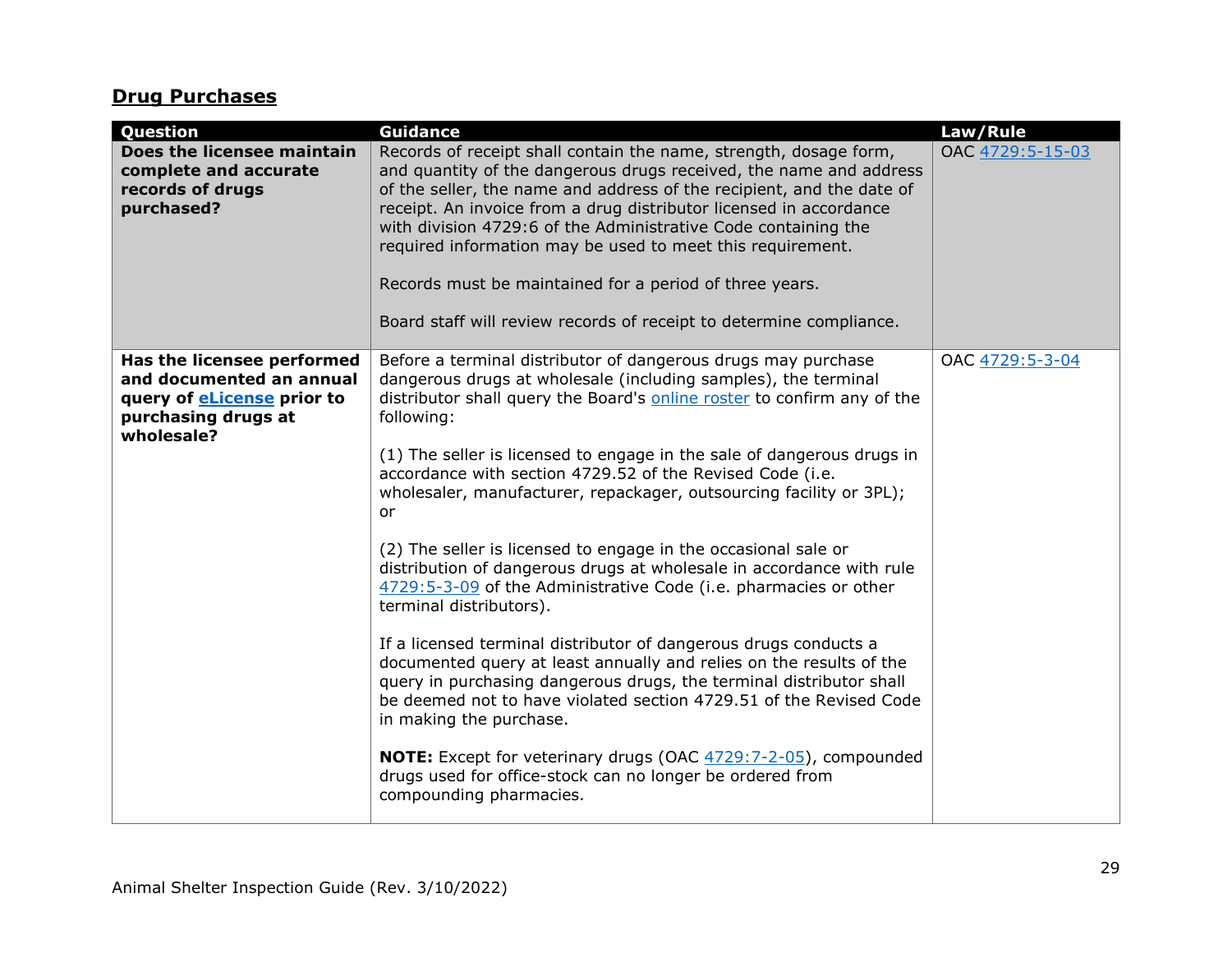| Documented queries must be maintained for three years. Board<br>staff will review drug invoices and compare to documented queries |  |
|-----------------------------------------------------------------------------------------------------------------------------------|--|
| of eLicense.                                                                                                                      |  |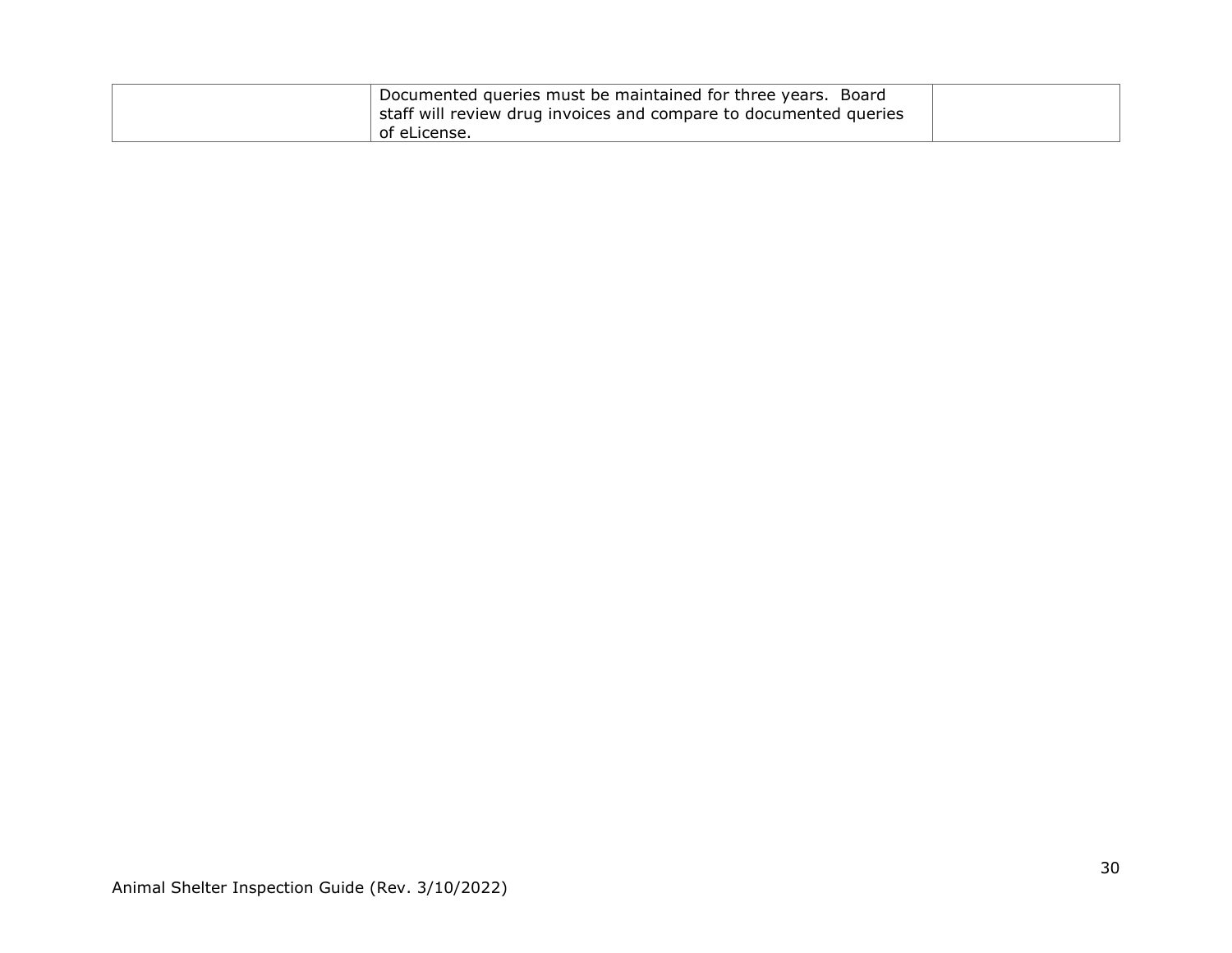# **Drug Disposal**

| Question                                                                                                                      | <b>Guidance</b>                                                                                                                                                                                                                                                                                                                                                                                                                                                                                                                                                                                                                                                                                                                                                                                                                                                                                                                                                                                                                                                                      | <b>Rule/Law</b> |
|-------------------------------------------------------------------------------------------------------------------------------|--------------------------------------------------------------------------------------------------------------------------------------------------------------------------------------------------------------------------------------------------------------------------------------------------------------------------------------------------------------------------------------------------------------------------------------------------------------------------------------------------------------------------------------------------------------------------------------------------------------------------------------------------------------------------------------------------------------------------------------------------------------------------------------------------------------------------------------------------------------------------------------------------------------------------------------------------------------------------------------------------------------------------------------------------------------------------------------|-----------------|
| Does the licensee dispose<br>of controlled substances<br>on-site using a method<br>that renders the drug non-<br>retrievable? | Any person legally authorized under Chapters 3719. and 4729. of<br>the Revised Code to possess dangerous drugs which are controlled<br>substances shall dispose of such drugs in accordance with 21 C.F.R.<br>1317 (1/1/2016). The method of destruction must render the<br>dangerous drugs which are controlled substances to a state of non-<br>retrievable. Records of controlled substance destruction that are<br>required pursuant to 21 C.F.R. 1304 (1/1/2016) shall be maintained<br>for a minimum of three years and made available to the board of<br>pharmacy upon request.                                                                                                                                                                                                                                                                                                                                                                                                                                                                                               | OAC 4729:5-3-01 |
|                                                                                                                               | "Non-retrievable" means the condition or state to which a controlled<br>substance shall be rendered following a process that permanently<br>alters that controlled substance's physical or chemical condition or<br>state through irreversible means and thereby renders the dangerous<br>drugs which are controlled substances unavailable and unusable for<br>all practical purposes. The process to achieve a non-retrievable<br>condition or state may be unique to a substance's chemical or<br>physical properties. A dangerous drug which is a controlled<br>substance is considered non-retrievable when it cannot be<br>transformed to a physical or chemical condition or state as a<br>controlled substance or controlled substance analogue. The purpose<br>of destruction is to render the controlled substance(s) to a non-<br>retrievable state and thus prevent diversion of any such substance to<br>illicit purposes.<br><b>NOTE:</b> Per the Drug Enforcement Administration, flushing (i.e. drain<br>or toilet) does not meet the definition of non-retrievable. |                 |
|                                                                                                                               | A licensee is responsible for maintaining documentation<br>demonstrating that the method of disposal meets the requirement to<br>render controlled substances non-retrievable.                                                                                                                                                                                                                                                                                                                                                                                                                                                                                                                                                                                                                                                                                                                                                                                                                                                                                                       |                 |
| Does the licensee use a<br>reverse distributor for the<br>disposal of controlled<br>substances?                               | If yes, Board staff will document the name of the reverse distributor.                                                                                                                                                                                                                                                                                                                                                                                                                                                                                                                                                                                                                                                                                                                                                                                                                                                                                                                                                                                                               |                 |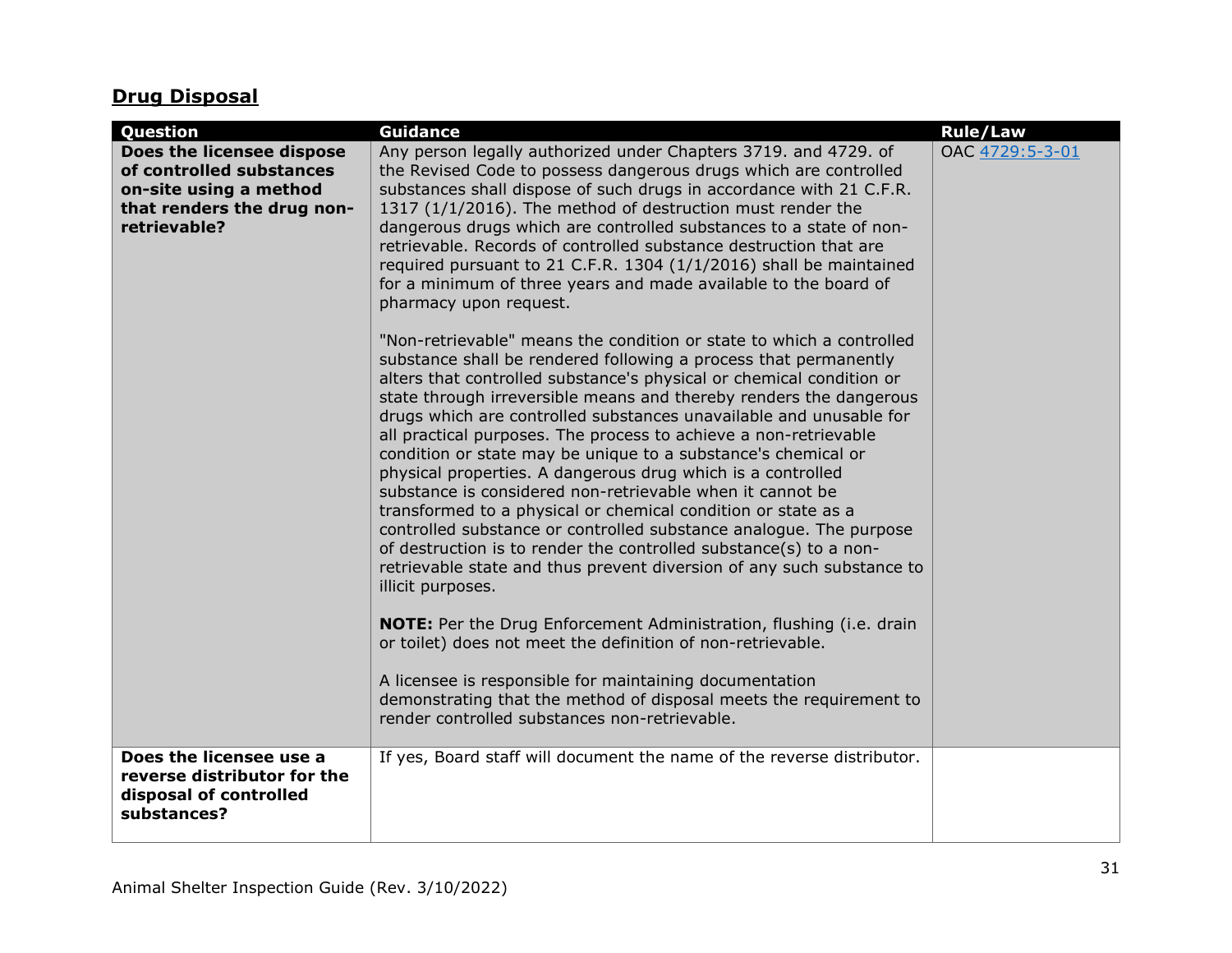| Does the licensee maintain<br>complete and accurate<br>records of the disposal of<br>controlled substances?                                                                   | A licensee must use a DEA Form 41 to document the disposal of<br>controlled substances.<br><b>NOTE:</b> Use of the DEA Form 41 does not apply to the disposal of an<br>unused portion of a controlled substance resulting from<br>administration to a patient from a licensee's stock or emergency<br>supply.<br>If the disposal of controlled substance drug inventory is performed<br>on-site, records shall also include the positive identification on the<br>DEA Form 41 of two persons conducting and witnessing the disposal,<br>one of whom shall be the responsible person or a veterinarian,<br>registered veterinary technician, or certified euthanasia technician.<br>All records must be maintained for a period of three years.<br>Board staff will review records of disposal to determine compliance.<br><b>REMINDER:</b> Documentation also is required for the disposal of any<br>patient-specific controlled substances maintained for on-site<br>administration. | OAC 4729:5-3-01<br>OAC 4729:5-15-02 |
|-------------------------------------------------------------------------------------------------------------------------------------------------------------------------------|---------------------------------------------------------------------------------------------------------------------------------------------------------------------------------------------------------------------------------------------------------------------------------------------------------------------------------------------------------------------------------------------------------------------------------------------------------------------------------------------------------------------------------------------------------------------------------------------------------------------------------------------------------------------------------------------------------------------------------------------------------------------------------------------------------------------------------------------------------------------------------------------------------------------------------------------------------------------------------------|-------------------------------------|
| Does the licensee maintain<br>complete and accurate<br>records of the disposal of<br>unused portions of<br>controlled substances<br>resulting from patient<br>administration? | Records must include the name of the drug, the quantity disposed,<br>the date and manner of disposal, and the positive identification of<br>two persons conducting and witnessing the disposal, one of whom<br>shall be the responsible person or a veterinarian, registered<br>veterinary technician, or certified euthanasia technician.<br>Documentation may be maintained in the patient record (i.e. with<br>administration record).<br>The disposal method does not have to render the unused portion of<br>the drug non-retrievable.<br>All records must be maintained for a period of three years.<br>Board staff will review records of disposal to determine compliance.                                                                                                                                                                                                                                                                                                    | OAC 4729:5-3-01<br>OAC 4729:5-15-03 |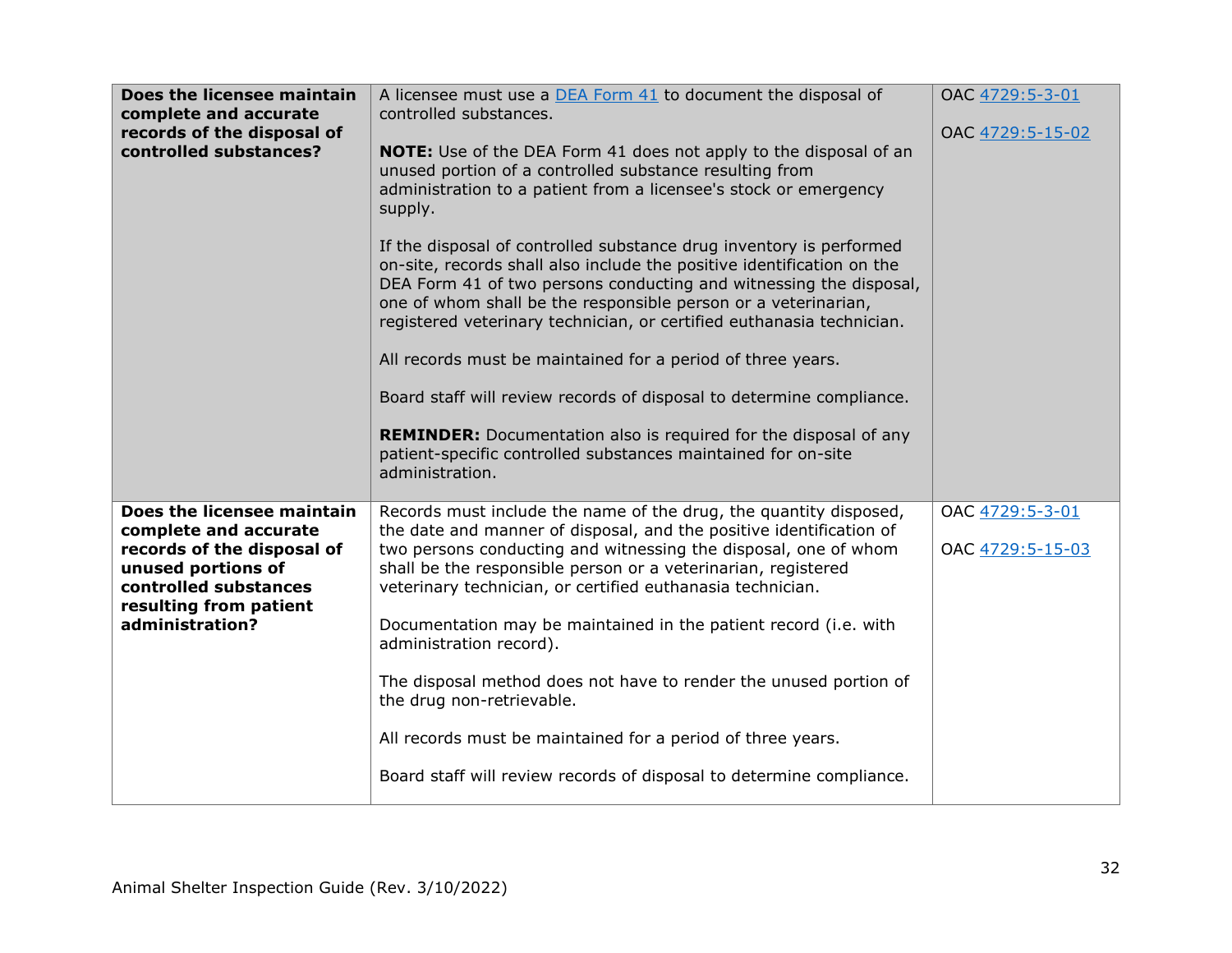|                                                                                                                                                           | <b>REMINDER:</b> Documentation also is required for the disposal of any<br>patient-specific controlled substances maintained for on-site<br>administration.                                                                                                                                                                                                                                                                                                                                                                                                                                                                                                                                                                                |                  |
|-----------------------------------------------------------------------------------------------------------------------------------------------------------|--------------------------------------------------------------------------------------------------------------------------------------------------------------------------------------------------------------------------------------------------------------------------------------------------------------------------------------------------------------------------------------------------------------------------------------------------------------------------------------------------------------------------------------------------------------------------------------------------------------------------------------------------------------------------------------------------------------------------------------------|------------------|
| Does the licensee dispose<br>of non-controlled drugs<br>using a method that<br>prevents the possession or<br>use of the drugs by<br>unauthorized persons? | Methods of disposal of non-controlled dangerous drugs must prevent<br>the possession or use of the drugs by unauthorized persons.                                                                                                                                                                                                                                                                                                                                                                                                                                                                                                                                                                                                          | OAC 4729:5-3-06  |
| Does the licensee maintain<br>complete and accurate<br>records of the disposal of<br>non-controlled dangerous<br>drugs?                                   | Records of disposal of dangerous drugs from inventory, other than<br>controlled substances, shall contain the name, strength, dosage<br>form, and quantity of the dangerous drug disposed, the date of<br>disposal, the method of disposal, and the identification of the person<br>that performed the disposal.<br>NOTE: This does not apply to wastage from administration. For non-<br>controlled drugs, such documentation is not required.<br>All records must be maintained for a period of three years.<br>Board staff will review records of disposal to determine compliance.<br><b>REMINDER:</b> Documentation is required for the disposal of any<br>patient-specific dangerous drugs maintained for on-site<br>administration. | OAC 4729:5-15-03 |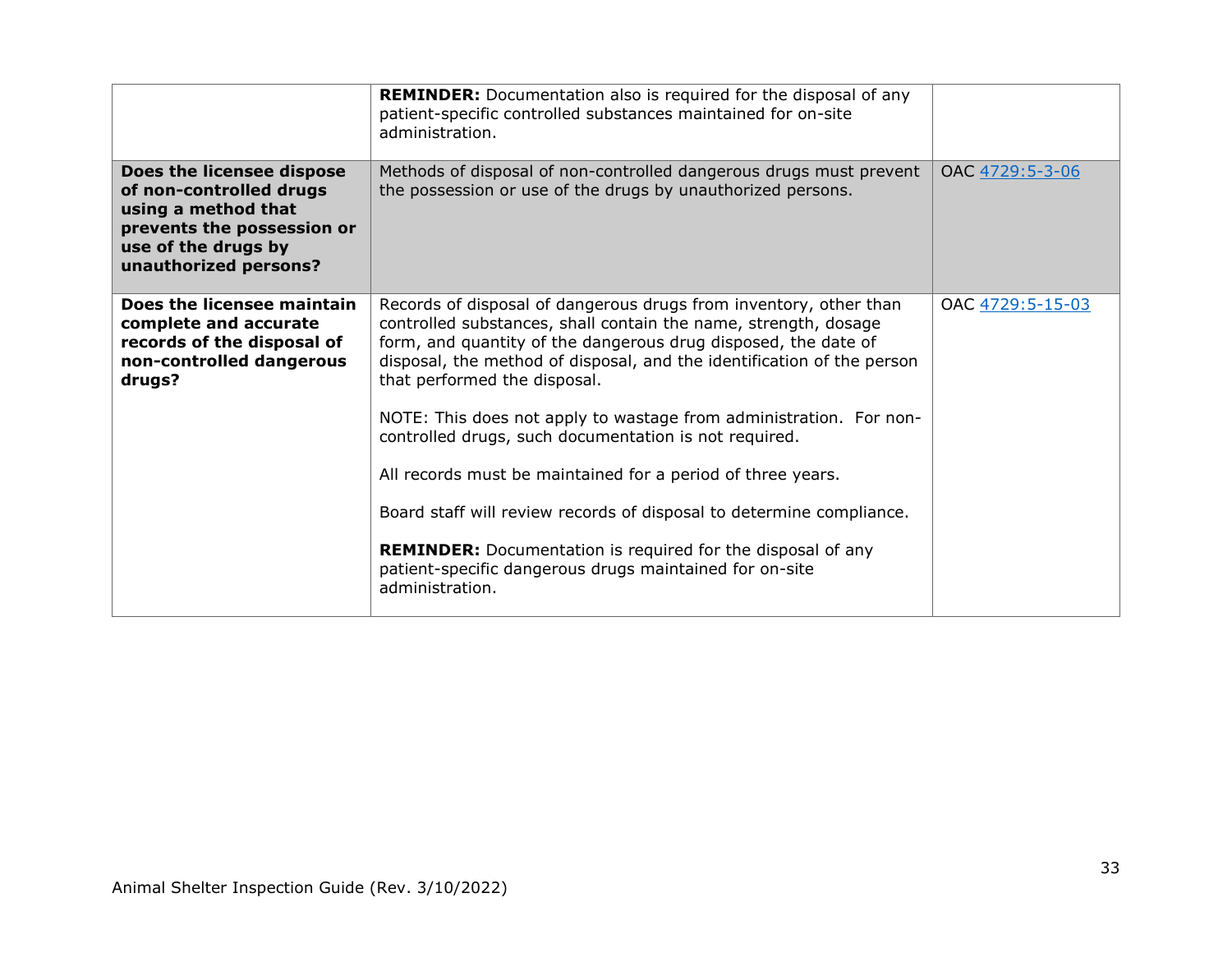### **Personally Furnishing**

*REMINDER: This section does not apply to the transfer of patient-specific dangerous drugs from an animal shelter to a new owner or caregiver per paragraph (L) of OAC 4729:5-15-02 (see next section for requirements).*

| Question                                                                                                                                | <b>Guidance</b>                                                                                                                                                                                                                                                                                                                                                                                                                                                                                                                                                                                                                                                                                                                                                                                                                        | Rule/Law                                                     |
|-----------------------------------------------------------------------------------------------------------------------------------------|----------------------------------------------------------------------------------------------------------------------------------------------------------------------------------------------------------------------------------------------------------------------------------------------------------------------------------------------------------------------------------------------------------------------------------------------------------------------------------------------------------------------------------------------------------------------------------------------------------------------------------------------------------------------------------------------------------------------------------------------------------------------------------------------------------------------------------------|--------------------------------------------------------------|
| <b>Does the licensee</b><br>personally furnish any<br>dangerous drugs to<br>patients/caregivers?                                        | Are dangerous drugs, including any drug samples, personally<br>furnished to patients?<br>Board staff will document the types of drugs personally furnished by<br>the licensee.                                                                                                                                                                                                                                                                                                                                                                                                                                                                                                                                                                                                                                                         |                                                              |
| If personally furnishing<br>controlled substances, list<br>the controlled substances<br>the licensee has in stock<br>with dosage forms. | If yes, Board staff will document the controlled substances that the<br>licensee has on hand with dosage forms.                                                                                                                                                                                                                                                                                                                                                                                                                                                                                                                                                                                                                                                                                                                        |                                                              |
| Are non-sample drugs that<br>are personally furnished to<br>patients properly labeled?                                                  | Drugs personally furnished to a patient must be labelled and<br>packaged in accordance with state and federal drug laws and rules<br>and regulations adopted pursuant to those laws.<br>A veterinarian who personally furnishes a dangerous drug, other<br>than a sample drug pursuant to section 3719.81 of the Revised<br>Code, must affix to the container a label showing:<br>(1) The name and address of the veterinarian;<br>(2) The name of the patient for whom the drug is intended, which<br>shall include the name of the owner and identification of the animal<br>or animals;<br>(3) Name and strength of the drug;<br>(4) Directions for use;<br>(5) Date furnished; and<br>(6) If a compounded drug, the statement "Compounded Drug" or<br>other similar statement shall also be displayed prominently on the<br>label. | OAC 4729:5-20-02<br>[as required by OAC<br>4729:5-15-01 (H)] |
| Are sample drugs that are<br>personally furnished to<br>patients properly labeled?                                                      | A veterinarian who personally furnishes a dangerous drug labeled as<br>a sample and where the directions for use are different from the<br>directions on or in the sample container must affix a label to the                                                                                                                                                                                                                                                                                                                                                                                                                                                                                                                                                                                                                          | OAC 4729:5-20-02<br>[as required by OAC<br>4729:5-15-01 (H)] |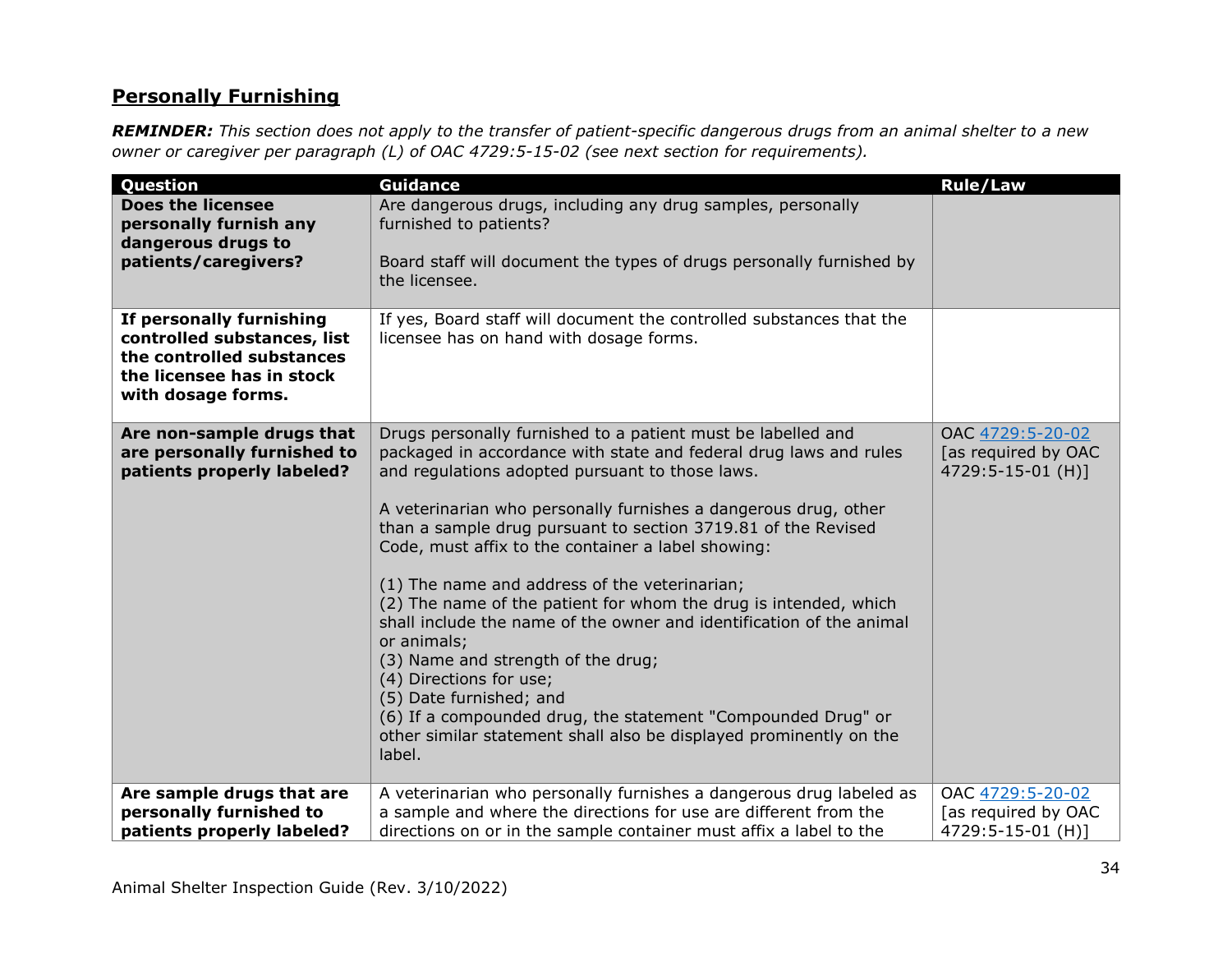|                                                                                                  | sample container or provide written documentation accompanying<br>the sample that includes the following:<br>(1) The name of the veterinarian;<br>(2) The name of the patient for whom the drug is intended, which<br>shall include the name of the owner and identification of the animal<br>or animals;<br>(3) Directions for use.<br>Board staff will review labels to confirm compliance.<br>"Sample" means a dangerous drug or pharmaceutical preparation<br>that would be hazardous to health or safety if used without the<br>supervision of a licensed health professional authorized to prescribe<br>drugs, or a drug of abuse, and that, at one time, had been placed in<br>a container plainly marked as a sample by a manufacturer. Except as<br>provided in paragraph (E) of this rule, samples may only be provided<br>to and furnished by a licensed prescriber as defined in rule 4729:5-<br>1-02 of the Administrative Code in accordance with paragraph (B) of<br>this rule. |                                                              |
|--------------------------------------------------------------------------------------------------|------------------------------------------------------------------------------------------------------------------------------------------------------------------------------------------------------------------------------------------------------------------------------------------------------------------------------------------------------------------------------------------------------------------------------------------------------------------------------------------------------------------------------------------------------------------------------------------------------------------------------------------------------------------------------------------------------------------------------------------------------------------------------------------------------------------------------------------------------------------------------------------------------------------------------------------------------------------------------------------------|--------------------------------------------------------------|
| Are animal aides preparing<br>and packaging drugs to be<br>personally furnished?                 | A veterinarian may delegate to a registered veterinary technician or<br>animal aide, acting within the scope of the professional's practice,<br>the act of preparing and packaging a dangerous drug that will be<br>personally furnished.<br>Unless otherwise authorized under Chapter 4741. of the Revised<br>Code and the rules adopted thereunder, animal aides shall not<br>prepare and package dangerous drugs that are anesthetic agents or<br>controlled substances.                                                                                                                                                                                                                                                                                                                                                                                                                                                                                                                    | OAC 4729:5-20-02<br>[as required by OAC<br>4729:5-15-01 (H)] |
| Does the licensee maintain<br>complete and accurate<br>records of drugs personally<br>furnished? | Records of personally furnishing shall contain the name, strength,<br>dosage form, and quantity of the dangerous drugs personally<br>furnished, the name or identification of the animal or animals, name<br>and address of the animal's or animals' owner or caregiver, the date<br>the drug is personally furnished and, if applicable, the date the drug<br>is received by the animal's or animals' owner or caregiver.                                                                                                                                                                                                                                                                                                                                                                                                                                                                                                                                                                     | OAC 4729:5-15-03                                             |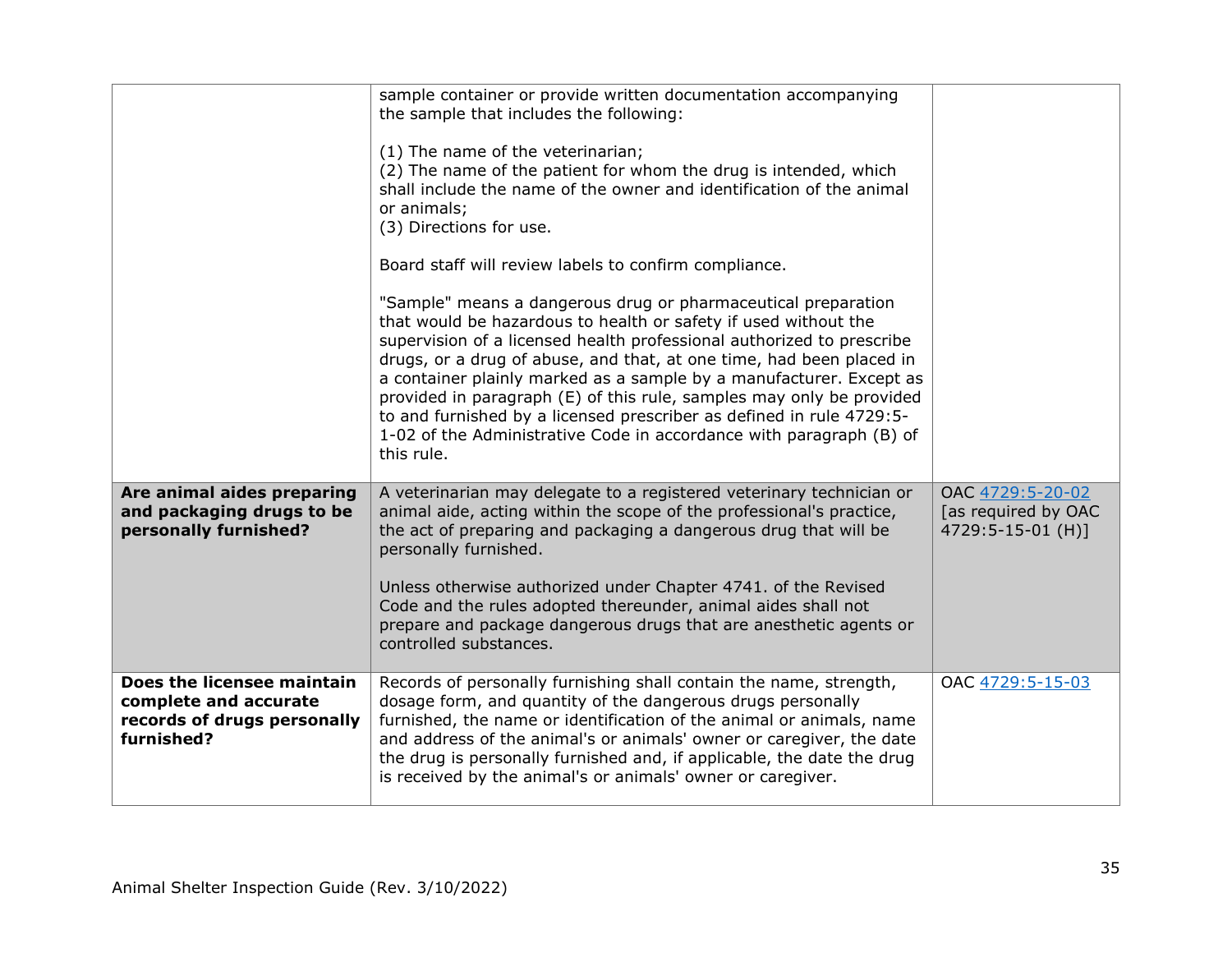|                                                                                                                                        | A veterinarian shall be required to document the final association of<br>a controlled substance dangerous drug with a patient using positive<br>identification.<br>Records of personally furnishing must be maintained for at least<br>three years.<br>Board staff will review records to determine compliance.                                                                                                                                                                                                                                          |                                                              |
|----------------------------------------------------------------------------------------------------------------------------------------|----------------------------------------------------------------------------------------------------------------------------------------------------------------------------------------------------------------------------------------------------------------------------------------------------------------------------------------------------------------------------------------------------------------------------------------------------------------------------------------------------------------------------------------------------------|--------------------------------------------------------------|
| Is counseling offered to<br>owners/caregivers when<br>drugs are personally<br>furnished?                                               | A veterinarian must personally offer to provide, or may provide in<br>writing, the service of counseling to an owner or caregiver whenever<br>any dangerous drug is personally furnished.<br>A veterinarian shall not be required to counsel a patient or caregiver<br>when the patient or caregiver refuses the offer of counseling or does<br>not respond to the written offer to counsel.                                                                                                                                                             | OAC 4729:5-20-02<br>[as required by OAC<br>4729:5-15-01 (H)] |
| Are drugs that are<br>personally furnished<br>distributed under<br>appropriate supervision<br>and control?                             | A veterinarian may delegate an individual or individuals to distribute<br>dangerous drugs that are personally furnished if all the following<br>apply:<br>(1) A veterinarian provides personal supervision (i.e. is on-site).<br>Personal supervision is not required for non-controlled drugs if the<br>drugs are provided by a by a registered veterinary technician or<br>animal aide and a veterinarian is available for counseling by means<br>of electronic communication during normal hours of operation.<br>-AND-<br>(2) Counseling is offered. | OAC 4729:5-20-02<br>[as required by OAC<br>4729:5-15-01 (H)] |
| <b>Does the licensee</b><br>personally furnish<br>compounded drugs that<br>were initially prepared by a<br>pharmacy for in-office use? | A veterinarian may personally furnish up to a seven-day supply of a<br>compounded drug to a patient when, in their professional judgment,<br>failure to provide the drug would result in potential harm to the<br>patient.<br>Board staff will review records to determine compliance.                                                                                                                                                                                                                                                                   | OAC 4729:7-2-05                                              |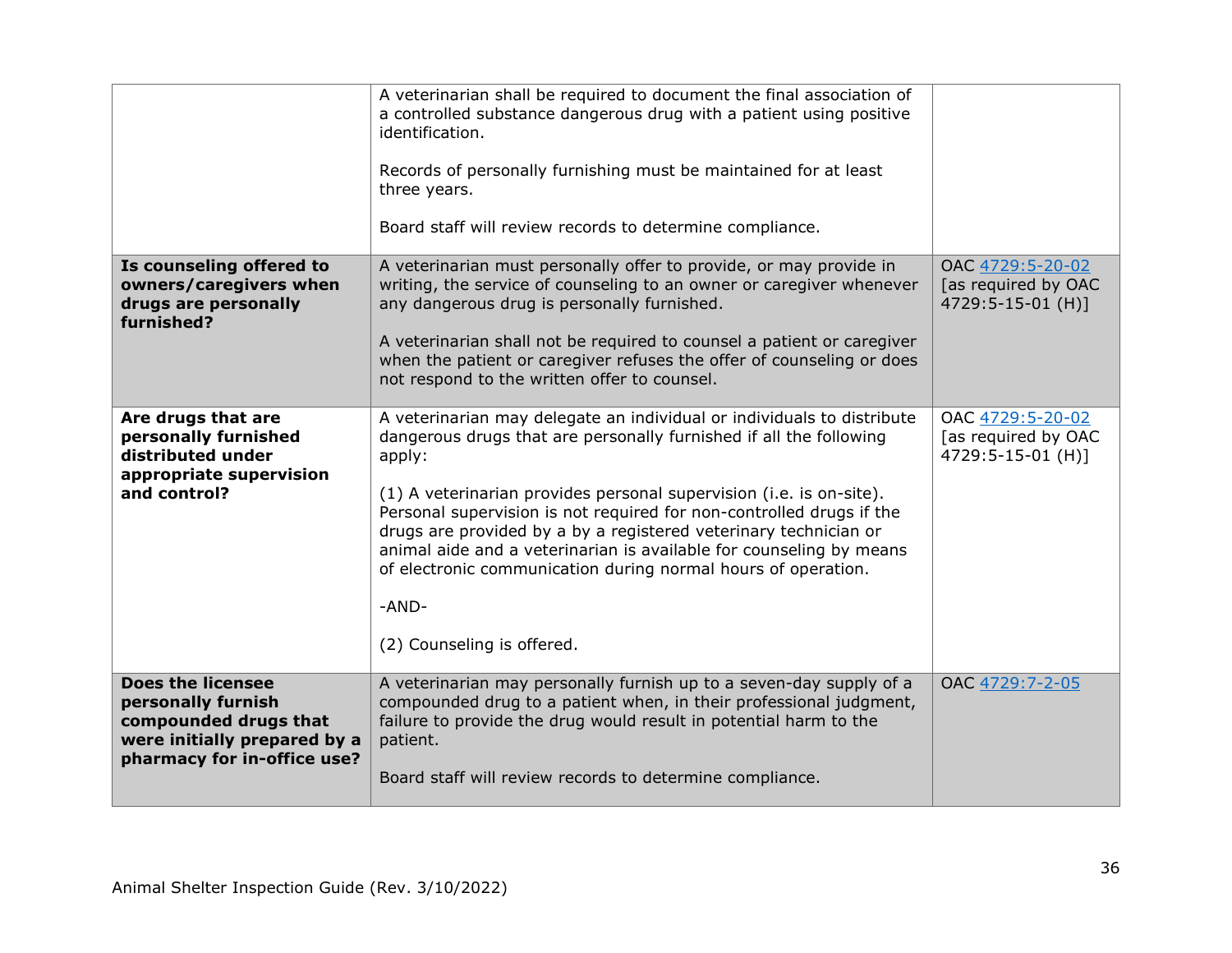# **Patient-Specific Drug Transfers**

| Question                                                                                                                                                                                                          | <b>Guidance</b>                                                                                                                                                                                                                                                                                                                                                                                                                                                                                                                                                                                                                                                             | <b>Rule/Law</b>  |
|-------------------------------------------------------------------------------------------------------------------------------------------------------------------------------------------------------------------|-----------------------------------------------------------------------------------------------------------------------------------------------------------------------------------------------------------------------------------------------------------------------------------------------------------------------------------------------------------------------------------------------------------------------------------------------------------------------------------------------------------------------------------------------------------------------------------------------------------------------------------------------------------------------------|------------------|
| Does the licensee engage<br>in the transfer of patient-<br>specific drugs to the<br>animal's new owner or<br>caregiver that have been<br>personally furnished by a<br>veterinarian or dispensed<br>by a pharmacy? | In the event of a change of ownership of an animal, a shelter<br>employee or volunteer may transfer dangerous drugs that have been<br>personally furnished by a veterinarian or dispensed by a pharmacy<br>for direct administration to an animal to the animal's new owner or<br>caregiver.                                                                                                                                                                                                                                                                                                                                                                                | OAC 4729:5-15-02 |
| Does the licensee maintain<br>records of controlled<br>substances transferred to a<br>new owner or caregiver?                                                                                                     | Records of controlled substances transferred in accordance with<br>paragraph (L) of rule 4729:5-15-02 of the Administrative Code shall<br>contain the name, strength, dosage form, and quantity of the<br>dangerous drugs transferred, the name or identification of the<br>animal, name and address of the animal's owner or caregiver if the<br>owner or caregiver is not the animal shelter, the positive<br>identification of the animal shelter employee or volunteer<br>transferring the drug, the date the drug is transferred, and the date<br>the drug is received by the animal's owner or caregiver.<br>Board staff will review records to determine compliance. | OAC 4729:5-15-02 |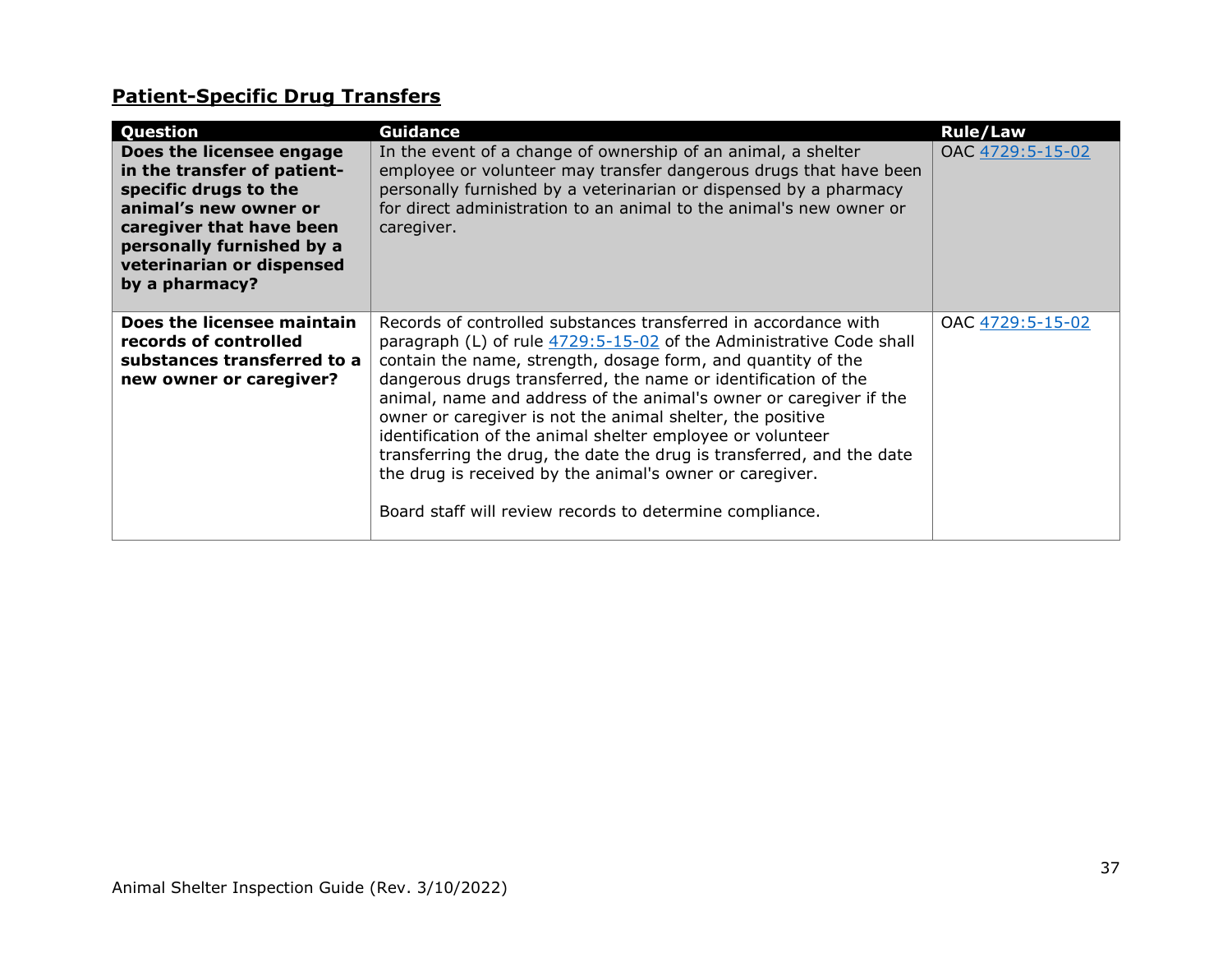# **Drug Samples**

| Question                                                                                                                              | <b>Guidance</b>                                                                                                                                                                                                                                                                                                                                          | <b>Rule/Law</b> |
|---------------------------------------------------------------------------------------------------------------------------------------|----------------------------------------------------------------------------------------------------------------------------------------------------------------------------------------------------------------------------------------------------------------------------------------------------------------------------------------------------------|-----------------|
| <b>Does the licensee</b><br>distribute samples to<br>patients?                                                                        | Board staff will document the types of drugs received as samples.                                                                                                                                                                                                                                                                                        |                 |
| Does the licensee receive<br>samples at the request of a<br>prescriber?                                                               | Prescribers must request samples. Samples cannot be dropped off<br>at a facility without permission.<br>No drug distributor or distributor's representative, including sales<br>representatives, may sell or distribute a sample of a drug to a<br>licensed prescriber unless requested by the prescriber.                                               | OAC 4729:6-3-08 |
| Are sample drugs<br>personally furnished free<br>of charge, in the original<br>container, and prior to the<br>drug's expiration date? | Licensees cannot open sample packages and distribute them in<br>alternate containers or partial quantities.<br>Samples must be provided free of charge.<br>Expired samples must be disposed of in the same manner as all<br>other drug inventory and may not be dispensed or donated, unless<br>they are donated to a pharmacy school under ORC 3715.89. | ORC 3719.81     |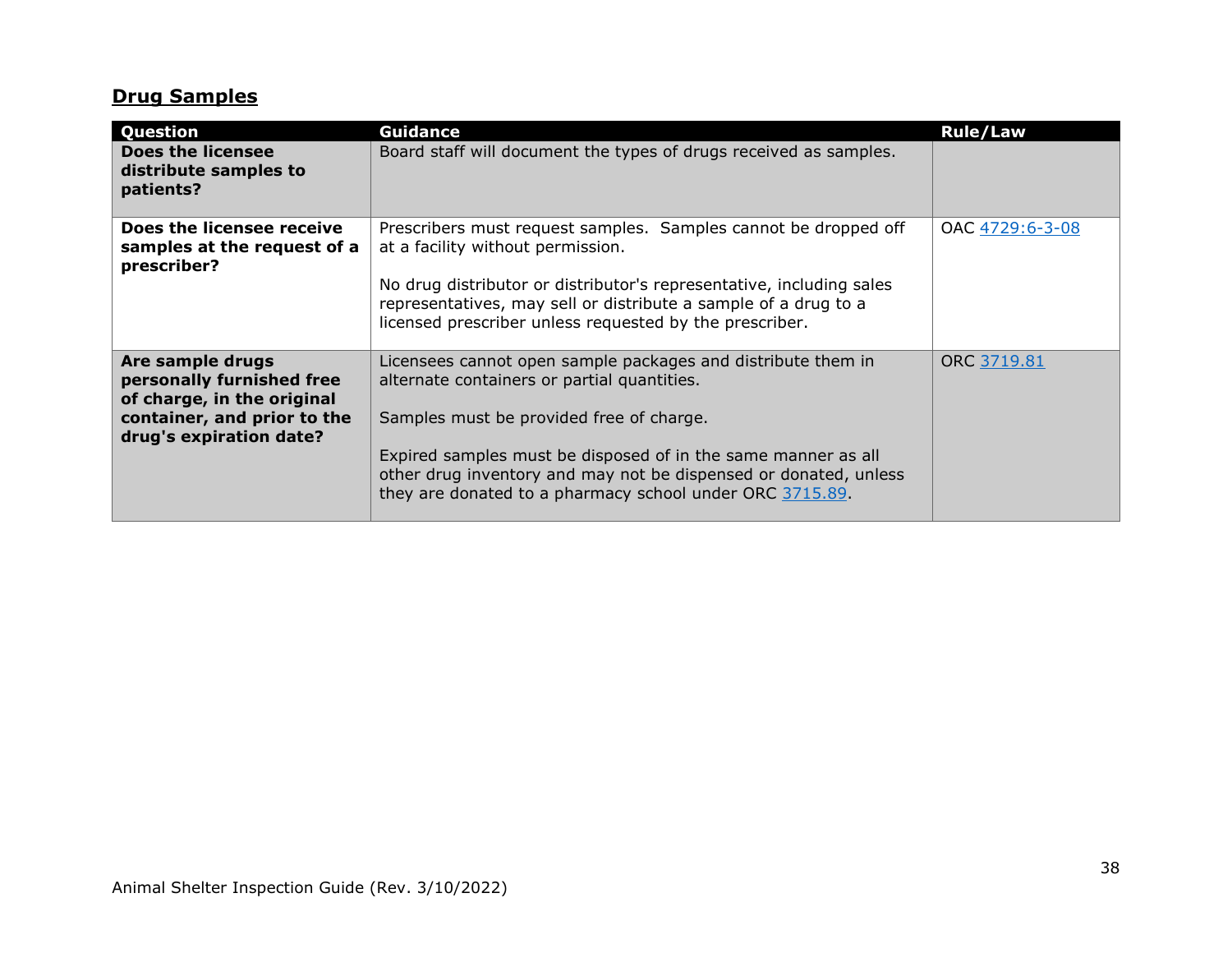# **OARRS**

| Question                   | Guidance                                                      | Rule/Law |
|----------------------------|---------------------------------------------------------------|----------|
| Are any of the prescribers | Delegates are required to have their own OARRS accounts. A    | 4729.80  |
| using delegates to request | delegate is not permitted to use the username and login for a |          |
| <b>OARRS reports?</b>      | prescriber or another delegate.                               |          |
|                            |                                                               |          |

# **Drug Compounding**

| Question                                                     | <b>Guidance</b>                                                                                                                                       | <b>Rule/Law</b> |
|--------------------------------------------------------------|-------------------------------------------------------------------------------------------------------------------------------------------------------|-----------------|
| Is the licensee engaged in<br>hazardous drug<br>compounding? | If engaged in hazardous drug compounding, an animal shelter may<br>be subject to an additional inspection by a Board Specialist (i.e.<br>pharmacist). |                 |
|                                                              | "Hazardous drug" means any drug listed in table one on the NIOSH<br>List of Antineoplastic and Other Hazardous Drugs in Healthcare<br>Settings.       |                 |
|                                                              | A separate compounding guide will be made available for licensees<br>engaged in drug compounding, including the preparation of<br>hazardous drugs.    |                 |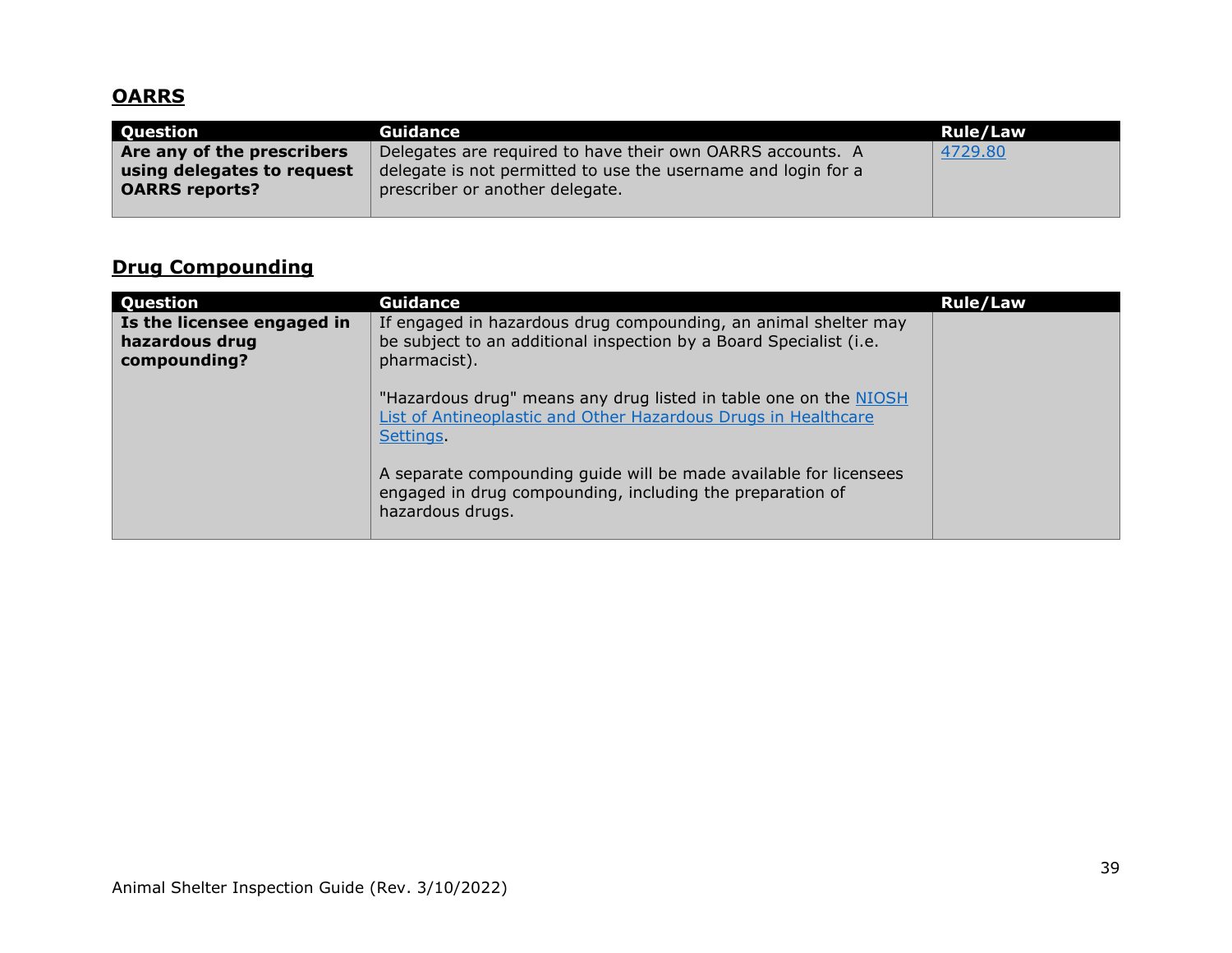# **Prescriptions**

*For more information on the Board's requirements for issuing a valid prescription, visit: [www.pharmacy.ohio.gov/Rx.](http://www.pharmacy.ohio.gov/Rx)* 

| Question                                                           | <b>Guidance</b>                                                                                                                                                                                                                                                                                                                                                                                                                                                                                                                                                                                                                                                                                                                                                                                       | <b>Rule/Law</b>  |
|--------------------------------------------------------------------|-------------------------------------------------------------------------------------------------------------------------------------------------------------------------------------------------------------------------------------------------------------------------------------------------------------------------------------------------------------------------------------------------------------------------------------------------------------------------------------------------------------------------------------------------------------------------------------------------------------------------------------------------------------------------------------------------------------------------------------------------------------------------------------------------------|------------------|
| Does the facility use pre-<br>printed prescriptions?               | Board staff will review prescription blanks to ensure that any pre-<br>printed prescriptions with multiple drug names or strength<br>combinations do not contain any controlled substances among the<br>choices.                                                                                                                                                                                                                                                                                                                                                                                                                                                                                                                                                                                      | OAC 4729:5-5-05  |
| <b>How does the licensee</b><br>issue prescription?                | Board staff will document the methods used for transmitting<br>prescriptions (written, oral, fax, or electronic transmission).<br>If the licensee faxes hard copy prescriptions, Board staff will confirm<br>the original prescription signed by the prescriber from which the<br>facsimile is produced shall not be issued to the patient. The original<br>prescription signed by the prescriber must remain with the patient's<br>records at the location where it was issued for three years from the<br>date of issuance. Following the successful transmission of the<br>prescription, the word "VOID" or "FAXED" shall be written or<br>stamped on the face of the original prescription in a manner that<br>does not destroy any of the original information contained on the<br>prescription. | OAC 4729:5-3-11  |
| Are uncompleted<br>prescription blanks<br>secured when not in use? | Only a veterinarian shall have access to uncompleted prescription<br>blanks used for writing a prescription. Uncompleted prescription<br>blanks shall be secured when not in use.<br>Prescription blanks must be secured when not on the veterinarian's<br>person. This may include the following: a locked drawer, filing<br>cabinet, safe, lock box, lockable bag, or any other method that can<br>be locked to prevent unauthorized access.                                                                                                                                                                                                                                                                                                                                                        | OAC 4729:5-15-02 |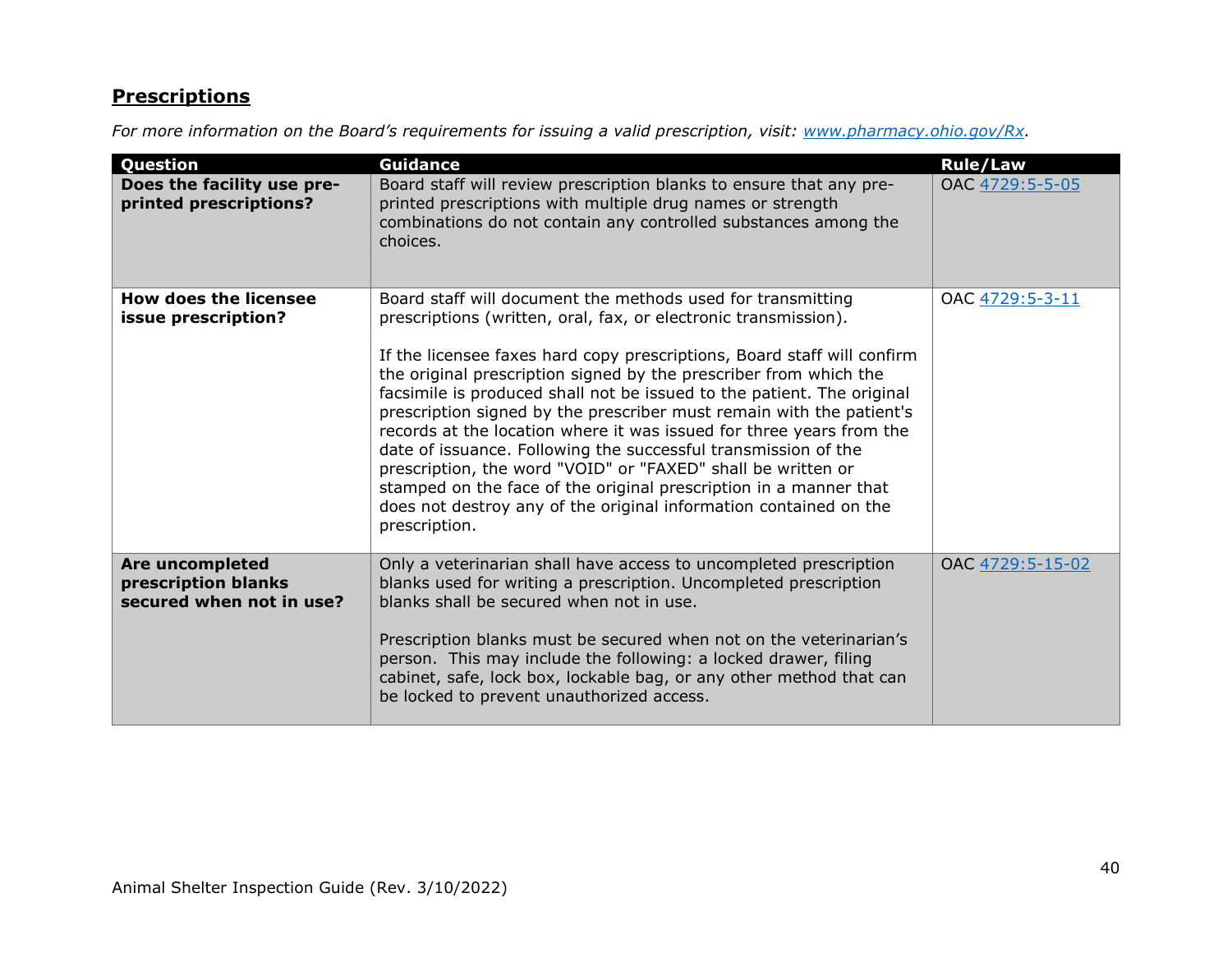# **Expired/Adulterated Drugs**

| Question                                                                                                  | <b>Guidance</b>                                                                                                                                                                                                                                                                                                                                                                                                                                                                                                                                                                                                                                                                                                                                                                                                                         | <b>Rule/Law</b>  |
|-----------------------------------------------------------------------------------------------------------|-----------------------------------------------------------------------------------------------------------------------------------------------------------------------------------------------------------------------------------------------------------------------------------------------------------------------------------------------------------------------------------------------------------------------------------------------------------------------------------------------------------------------------------------------------------------------------------------------------------------------------------------------------------------------------------------------------------------------------------------------------------------------------------------------------------------------------------------|------------------|
| Are multi-dose vials<br>properly labeled?                                                                 | Upon the initial puncture of a multiple-dose vial containing a drug,<br>the vial shall be labeled with a date opened.                                                                                                                                                                                                                                                                                                                                                                                                                                                                                                                                                                                                                                                                                                                   | OAC 4729:5-15-02 |
| Do multi-dose vials exhibit<br>any characteristics<br>indicating adulteration?                            | Multiple-dose vials shall be examined prior to use for evidence of<br>physical or chemical contamination. Vials that have any of the<br>following characteristics shall be deemed adulterated:<br>(1) Contain particulate matter, precipitates, turbidity, or<br>discoloration;<br>(2) Mislabeled; or<br>(3) Noticeable coring (damage to the rubber stopper).                                                                                                                                                                                                                                                                                                                                                                                                                                                                          | OAC 4729:5-15-02 |
| <b>Are there</b><br>expired/adulterated drugs<br>present in the licensee's<br>active drug stock?          | Board staff will conduct a check for expired drugs/adulterated drugs,<br>including, but not limited to, the following:<br>Expired drugs in common stock areas.<br>Multidose vials that have been opened/punctured and exhibit<br>$\blacksquare$<br>any characteristics of adulteration (contain particulate matter,<br>precipitates, turbidity, or discoloration; are mislabeled; or<br>noticeable coring).                                                                                                                                                                                                                                                                                                                                                                                                                             | OAC 4729:5-3-06  |
| Are expired/adulterated<br>drugs appropriately<br>segregated from the<br>licensee's active drug<br>stock? | Expired/adulterated drugs must be stored separately from active<br>drug stock in a manner that prohibits access by unauthorized<br>persons.<br>Expired/adulterated controlled substances that are segregated must<br>be secured in the same manner as active controlled substance stock.<br>This can be a bin/bag clearly marked "outdated/do not use" or a<br>similar statement that is stored where active controlled substance<br>stock is maintained but segregated in a manner that is clear to all<br>who see it that the drugs may not be used.<br>Expired/adulterated non-controlled substance drugs must be<br>segregated from the active drug stock. This can be a bin/bag clearly<br>marked "outdated/do not use" or a similar statement that is stored<br>in common stock areas but segregated in a manner that is clear to | OAC 4729:5-3-06  |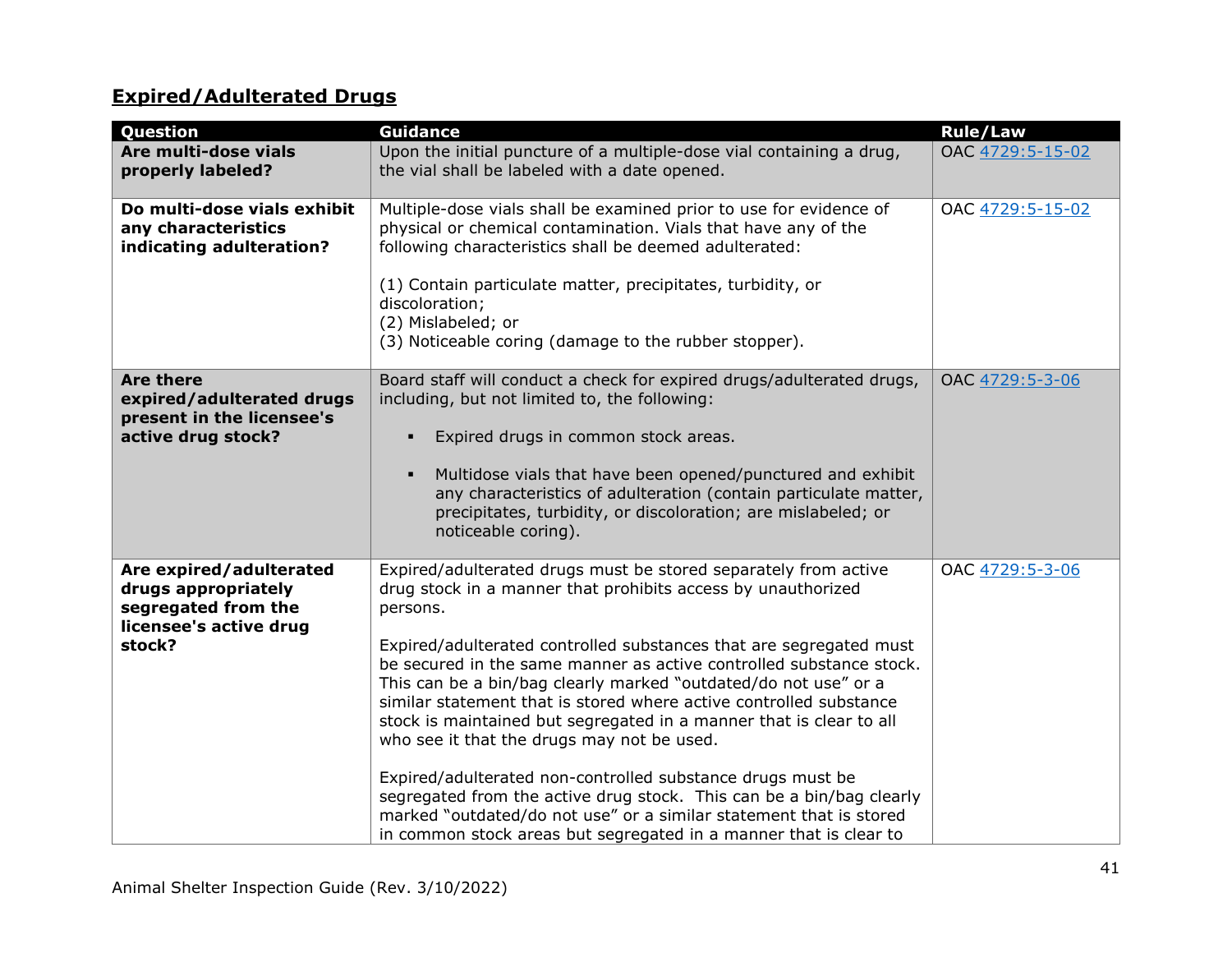|                                                                                                                    | all who see it that the drugs may not be used. Expired/adulterated<br>non-controlled substance drugs must be maintained under the same<br>supervision requirements as active non-controlled substance drug<br>stock.                                  |                 |
|--------------------------------------------------------------------------------------------------------------------|-------------------------------------------------------------------------------------------------------------------------------------------------------------------------------------------------------------------------------------------------------|-----------------|
| Are expired/adulterated<br>drugs stored no longer<br>than one year from the<br>date of<br>expiration/adulteration? | Expired/adulterated drugs shall be stored no longer than one year<br>from the date of expiration/adulteration by those holding a terminal<br>distributor of dangerous drugs license.<br>Board staff will review expired/adulterated drugs to confirm. | OAC 4729:5-3-06 |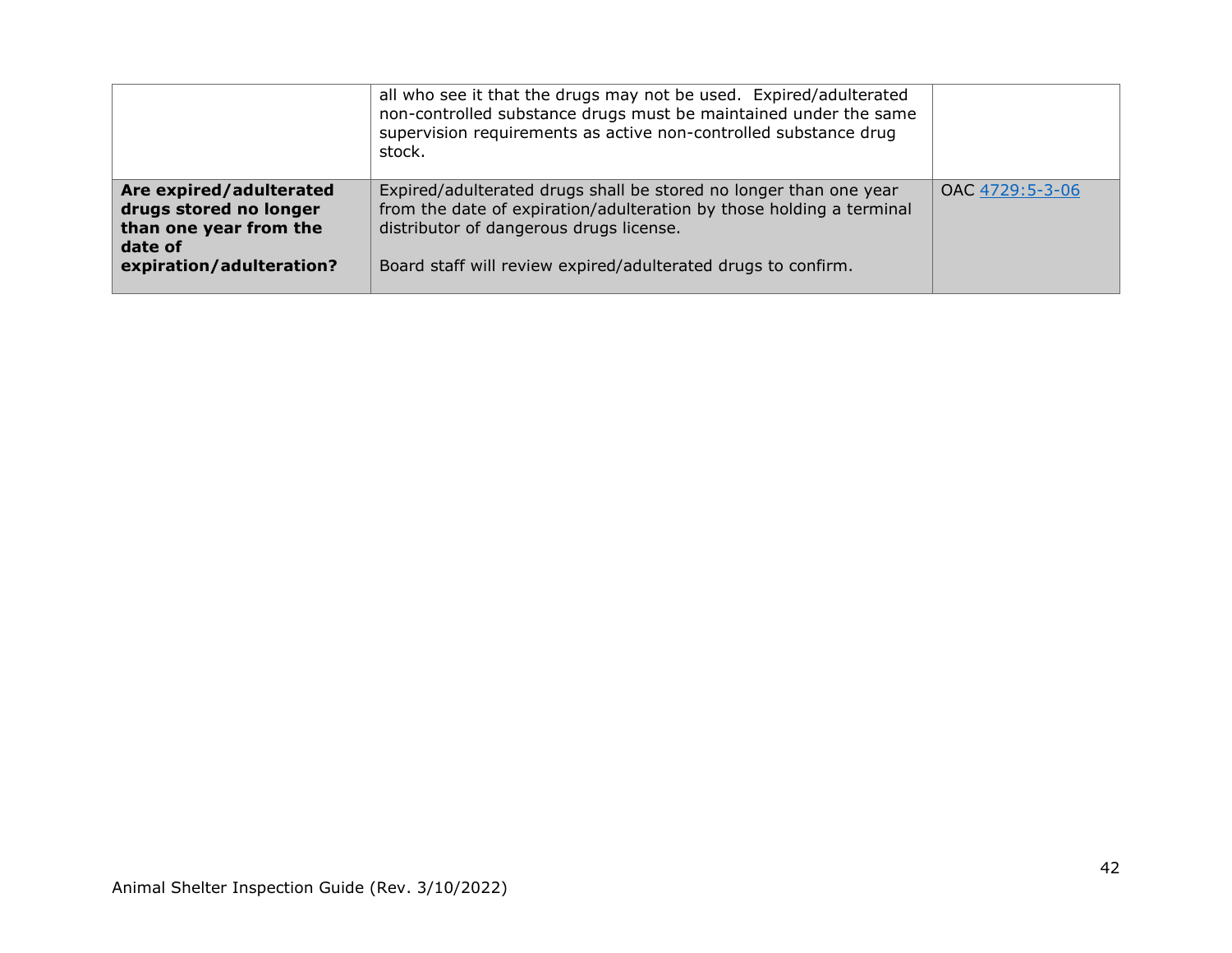# **General Record Keeping**

| Question                                                                                                      | <b>Guidance</b>                                                                                                                                                                                                                                                                                                                                                                                                                                                                                                                                                                                                                                                                                                                  | <b>Rule/Law</b>                     |
|---------------------------------------------------------------------------------------------------------------|----------------------------------------------------------------------------------------------------------------------------------------------------------------------------------------------------------------------------------------------------------------------------------------------------------------------------------------------------------------------------------------------------------------------------------------------------------------------------------------------------------------------------------------------------------------------------------------------------------------------------------------------------------------------------------------------------------------------------------|-------------------------------------|
| Does the licensee maintain<br>all required records on-site<br>for a period of three years                     | All records maintained in accordance with this rule shall be readily<br>retrievable and shall be kept on-site for a period of three years.                                                                                                                                                                                                                                                                                                                                                                                                                                                                                                                                                                                       | OAC 4729:5-15-03                    |
| in a readily retrievable<br>manner?                                                                           | If stored off-site, Board staff will document the off-site location and<br>confirm the licensee submitted proper notification to the Board.                                                                                                                                                                                                                                                                                                                                                                                                                                                                                                                                                                                      |                                     |
| Are records maintained<br>under appropriate<br>supervision and control to<br>restrict unauthorized<br>access? | All records relating to the receipt, administration, distribution,<br>personally furnishing and sale of dangerous drugs shall be<br>maintained under appropriate supervision and control to restrict<br>unauthorized access.<br>Generally, a licensee should avoid having any patient records easily<br>accessible to the general public (i.e. waiting rooms, unsecured<br>storage facilities, or any other place where the public could easily<br>access drug records). The public does not include volunteers of the<br>animal shelter.                                                                                                                                                                                        | OAC 4729:5-15-02                    |
| Are records electronically<br>created and maintained?                                                         | Such records may be electronically created and maintained in<br>accordance with the following:<br>(1) Complies with the requirements of the record keeping rule<br>(including positive identification requirements);<br>(2) All paper records shall be scanned in full color via technology<br>designed to capture information in one form and reproduce it in an<br>electronic medium presentable and usable to an end user;<br>(3) Contains security features to prevent unauthorized access; and<br>(4) Contains daily back-up functionality to protect against record<br>loss.<br>Board staff will ask the licensee to provide documentation<br>demonstrating daily back-up functionality to protect against record<br>loss. | OAC 4729:5-15-03                    |
| Does the licensee engage<br>in the transfer or sale of<br>dangerous drugs?                                    | If yes, records of transfer or sale conducted in accordance with rule<br>4729:5-3-09 of the Administrative Code must contain the name,<br>strength, dosage form, national drug code, expiration date and<br>quantity of the dangerous drug transferred or sold, the address of                                                                                                                                                                                                                                                                                                                                                                                                                                                   | OAC 4729:5-15-03<br>OAC 4729:5-3-09 |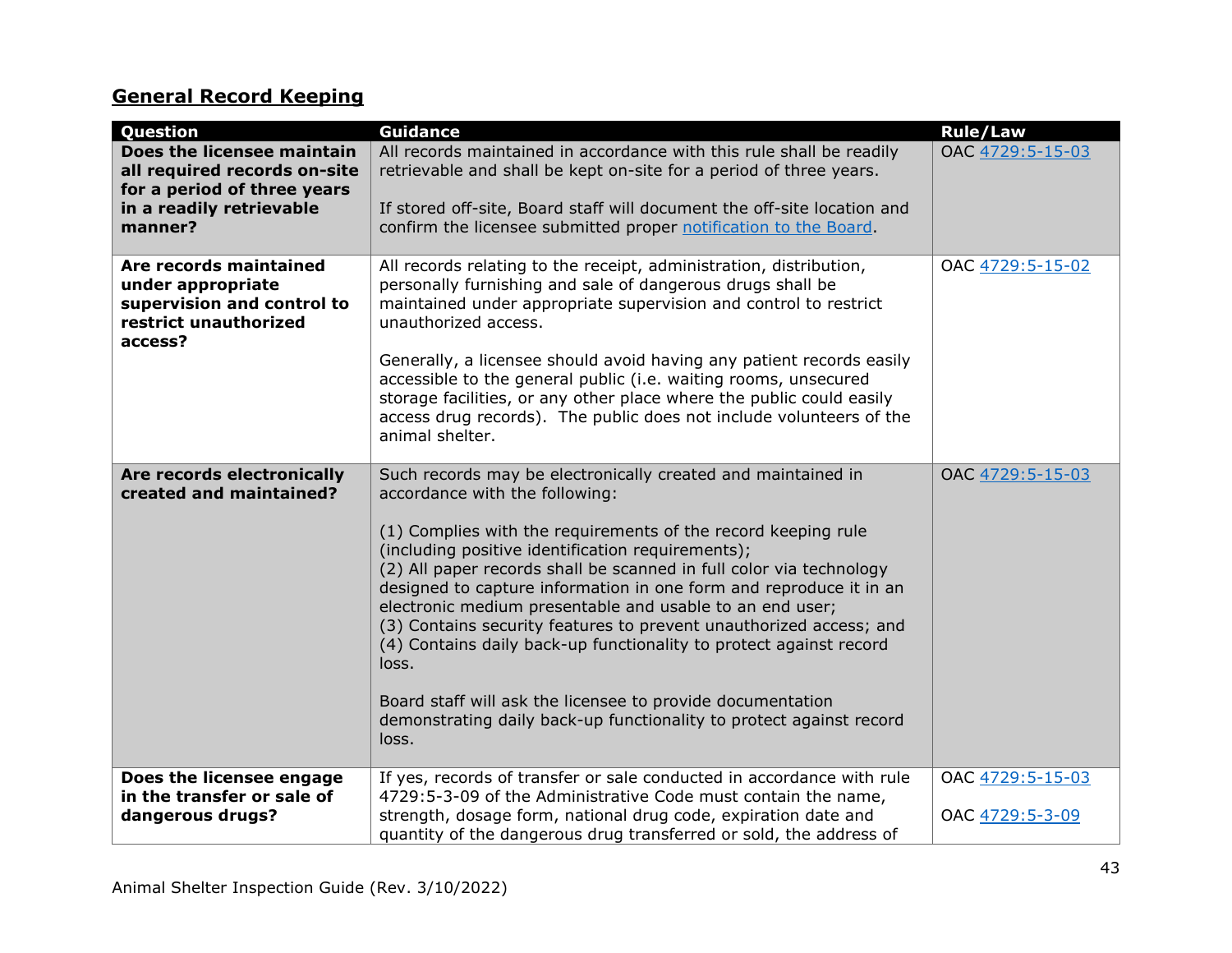| the location where the drugs were transferred or sold, and the date<br>of transfer or sale.                                                                                                                                                                                                                                                                                                       |  |
|---------------------------------------------------------------------------------------------------------------------------------------------------------------------------------------------------------------------------------------------------------------------------------------------------------------------------------------------------------------------------------------------------|--|
| <b>NOTE:</b> This includes intracompany transfers/sales and occasional<br>sales. It does not apply to the transfer of patient-specific drugs to<br>new owners/caregivers.                                                                                                                                                                                                                         |  |
| Occasional sales by non-pharmacies (i.e. sales outside of a<br>commonly owned company) are limited to naloxone and drugs that<br>are in shortage.                                                                                                                                                                                                                                                 |  |
| "Drug shortage," with respect to an occasional sale, means a drug on<br>the United States Food and Drug Administration's drug shortage list<br>that is not commercially available regardless of the reason that the<br>drug is not available, including the absence of a manufacturer for the<br>drug or the lack of a readily available supply of the drug from a<br>manufacturer or wholesaler. |  |
| Board staff will review records to determine compliance.                                                                                                                                                                                                                                                                                                                                          |  |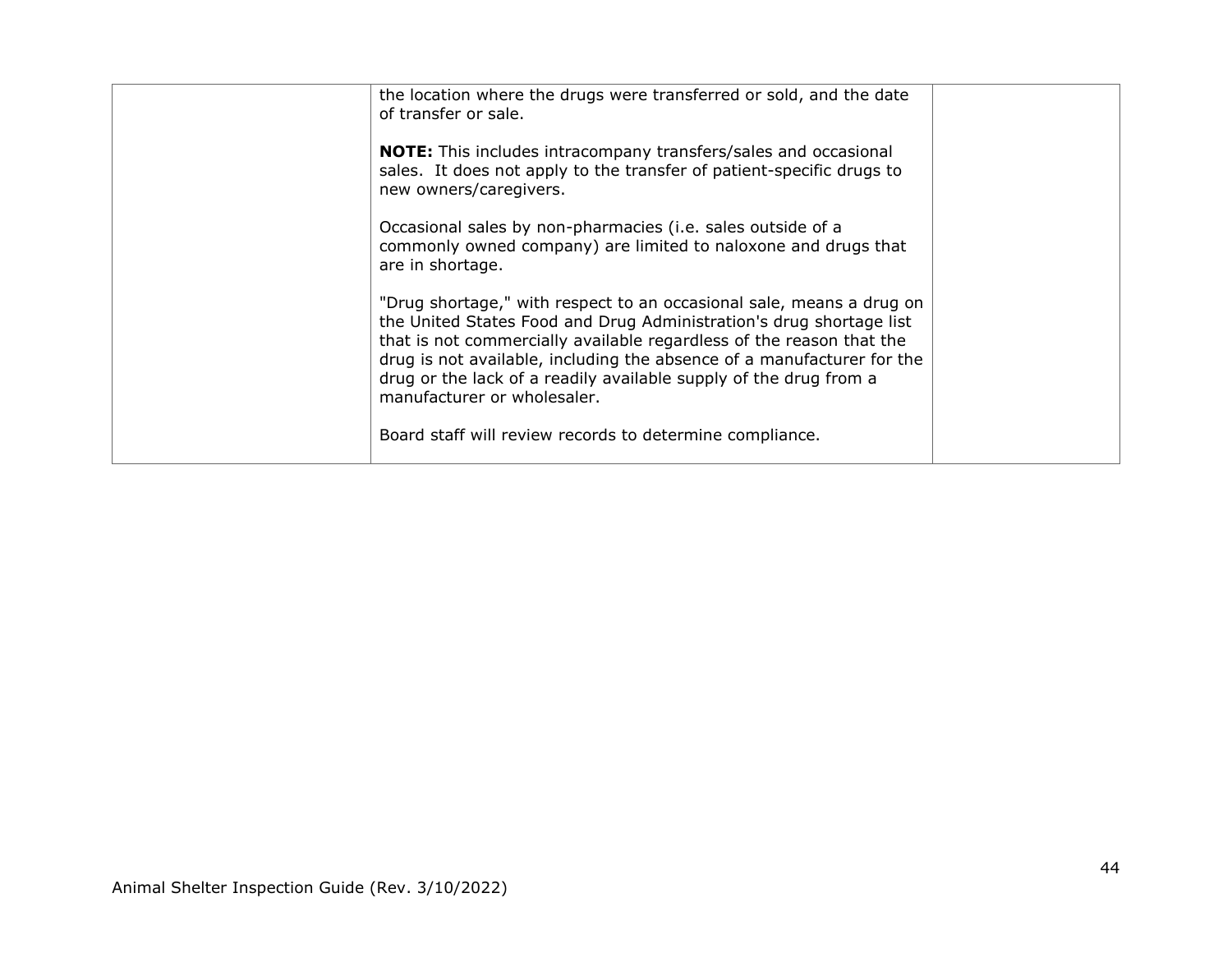# **Temporary Removal of Drugs**

| Question                                                                                                                                                                                                                 | <b>Description / Guidance</b>                                                                                                                                                                                                                                                                                                                                                                                                                                                                                                                                                                                                                                                                                                                                                                                                                                     | Law/Rule        |
|--------------------------------------------------------------------------------------------------------------------------------------------------------------------------------------------------------------------------|-------------------------------------------------------------------------------------------------------------------------------------------------------------------------------------------------------------------------------------------------------------------------------------------------------------------------------------------------------------------------------------------------------------------------------------------------------------------------------------------------------------------------------------------------------------------------------------------------------------------------------------------------------------------------------------------------------------------------------------------------------------------------------------------------------------------------------------------------------------------|-----------------|
| Does the licensee engage<br>in the temporary off-site<br>storage of dangerous<br>drugs?                                                                                                                                  | A veterinarian licensed pursuant to Chapter 4741. of the Revised<br>Code may maintain a supply of dangerous drugs obtained from a<br>licensed terminal distributor of dangerous drugs at another location<br>in order to treat current or prospective patients.                                                                                                                                                                                                                                                                                                                                                                                                                                                                                                                                                                                                   | OAC 4729:5-3-13 |
| Does the licensee maintain<br>records of all controlled<br>substances stored off-site<br>for more than twenty-four<br>hours?                                                                                             | The terminal distributor of dangerous drugs shall also maintain the<br>following records for controlled substance dangerous drugs removed<br>from the terminal distributor of dangerous drugs that are stored off-<br>site for more than twenty-four hours: name, strength, dosage form,<br>and quantity of the controlled substance dangerous drugs, the<br>positive identification of the veterinarian who removed the drugs,<br>and the address of the location where the drugs are maintained.<br>Corresponding records shall also be maintained for any controlled<br>substances returned to the terminal distributor's inventory of<br>dangerous drugs from the off-site location. All records required in<br>accordance with this paragraph shall be readily retrievable and<br>maintained for at least three years from the date of removal or<br>return. | OAC 4729:5-3-13 |
| Does a veterinarian<br>temporarily removing<br>drugs from a licensed<br>location maintain direct<br>supervision and control<br>over the dangerous drugs<br>and any hypodermics<br>removed from the licensed<br>location? | The veterinarian temporarily removing drugs from a licensed location<br>shall maintain direct supervision and control over the dangerous<br>drugs and any hypodermics removed from the terminal distributor.<br>"Direct supervision" means an individual authorized pursuant to this<br>rule is in the immediate area and within visual range of dangerous<br>drugs and/or hypodermics to deter and detect diversion.                                                                                                                                                                                                                                                                                                                                                                                                                                             | OAC 4729:5-3-13 |
| If direct supervision is not<br>provided, are the drugs<br>that are temporarily<br>removed securely stored at<br>temperatures and<br>conditions which will                                                               | If direct supervision is not provided, the dangerous drugs and any<br>hypodermics shall be physically secured in a manner to prevent<br>unauthorized access and all reasonable efforts shall be made to store<br>the drugs at temperatures and conditions which will ensure the<br>integrity of the drugs prior to their use as stipulated by the USP/NF<br>and/or the manufacturer's or distributor's labeling.                                                                                                                                                                                                                                                                                                                                                                                                                                                  | OAC 4729:5-3-13 |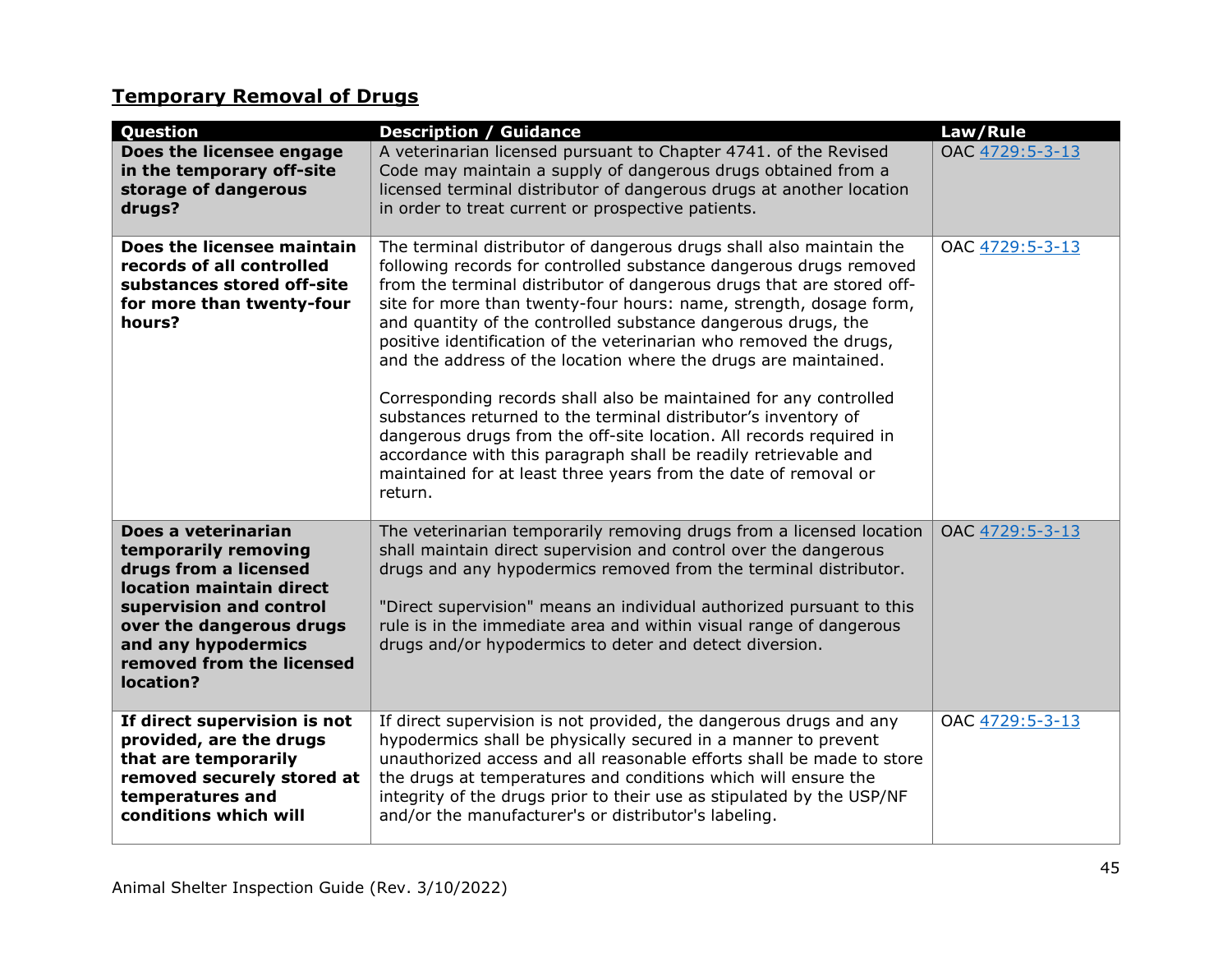| ensure the integrity of the | Securely stored means that the drugs are secured in a manner that                                                                     |  |
|-----------------------------|---------------------------------------------------------------------------------------------------------------------------------------|--|
| drugs?                      | prevents unauthorized access. This may include the following: a                                                                       |  |
|                             | locked drawer, filing cabinet, locked room, safe, lock box, or any<br>other method that can be locked to prevent unauthorized access. |  |
|                             |                                                                                                                                       |  |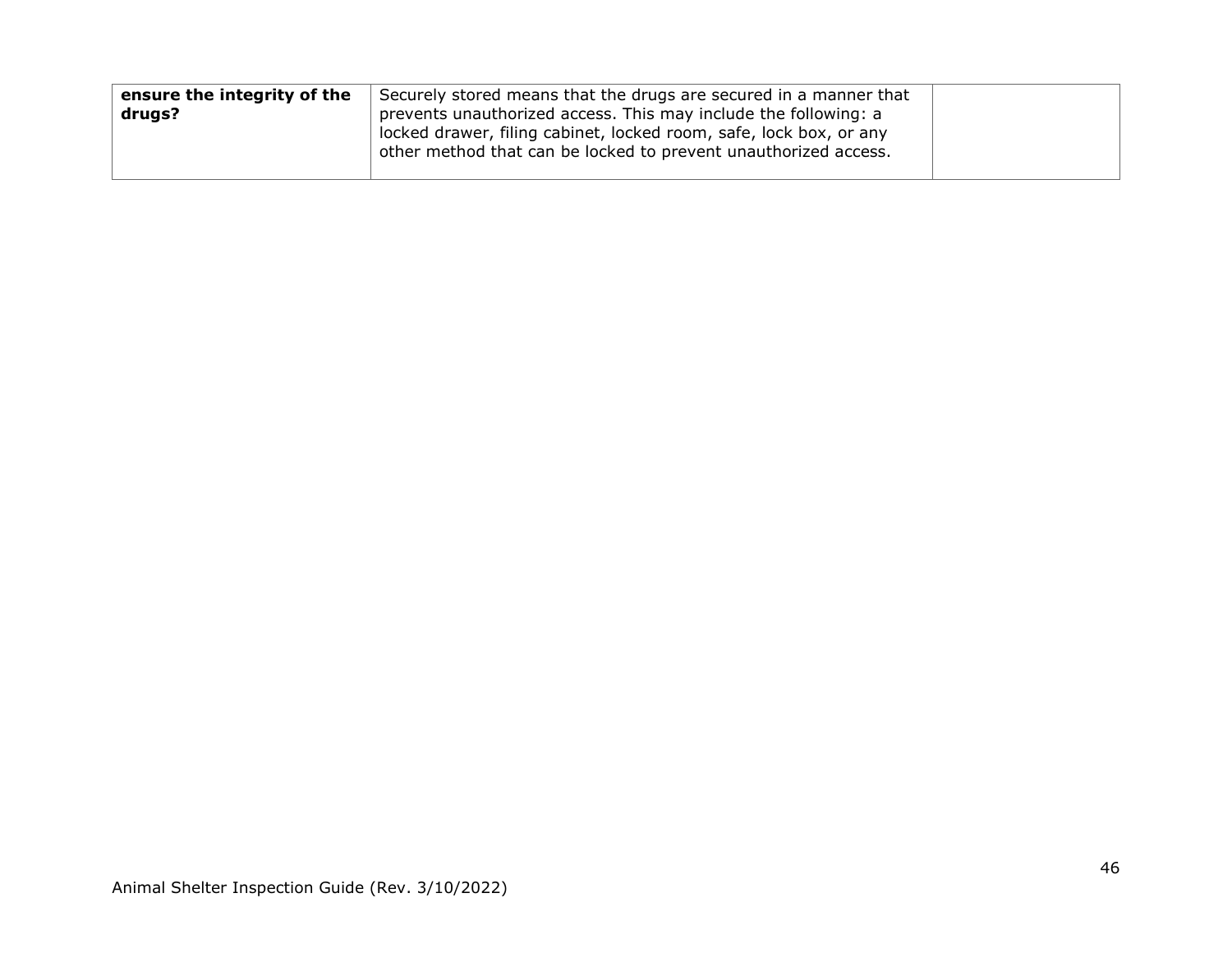### **Chemical Capture**

*This section applies to animal shelters and dog wardens who obtain a chemical capture classification. For more information about this classification, visit: [www.pharmacy.ohio.gov/ChemCapture](http://www.pharmacy.ohio.gov/ChemCapture)*

| Question                                                                                                                          | <b>Description / Guidance</b>                                                                                                                                                                                                                                                                                                                                                                                                                                                                                                                                                                                                                                                                                                                                                                                                                                                           | Law/Rule                                           |
|-----------------------------------------------------------------------------------------------------------------------------------|-----------------------------------------------------------------------------------------------------------------------------------------------------------------------------------------------------------------------------------------------------------------------------------------------------------------------------------------------------------------------------------------------------------------------------------------------------------------------------------------------------------------------------------------------------------------------------------------------------------------------------------------------------------------------------------------------------------------------------------------------------------------------------------------------------------------------------------------------------------------------------------------|----------------------------------------------------|
| Does the licensee employ a<br>certified officer?                                                                                  | To qualify for a chemical capture classification, a licensee shall<br>appoint or employ a certified officer. An individual is considered a<br>certified officer if the individual does one of the following:<br>(1) Successfully completes a chemical capture course that<br>has a curriculum approved by the Ohio Veterinary Medical<br>Licensing Board (OVMLB);<br>(2) Successfully completes training acceptable to the Ohio<br>Veterinary Medical Licensing Board from the National Animal<br>Control Association or Safe Capture International, Inc*.<br>*Safe Capture International, Inc is now the San Diego Zoo<br>Wildlife Alliance Safe Capture.<br>A listing of OVMLB approved chemical capture courses can be<br>accessed here: www.pharmacy.ohio.gov/coursesCC (scroll to the<br>bottom of the page).<br>Board staff will review training records to determine compliance. | OAC 4729:5-15-05                                   |
| Is the facility utilizing<br>drugs for chemical capture<br>that have been approved<br>by the Board?                               | A certified officer may use any of the following drugs for chemical<br>capture:<br>1. Ketamine;<br>2. Xylazine; and<br>3. Tiletamine and zolazepam.                                                                                                                                                                                                                                                                                                                                                                                                                                                                                                                                                                                                                                                                                                                                     | OAC 4729:5-15-05                                   |
| Are areas where drugs and<br>devices used for chemical<br>capture at the licensee's<br>facility stored in<br>accordance with rule | Drugs used for chemical capture that are stored at the licensee's<br>location must meet the following security requirements:<br>Controlled substance dangerous drugs used to perform euthanasia<br>or chemical capture shall be stored in a securely locked,<br>substantially constructed cabinet or safe.                                                                                                                                                                                                                                                                                                                                                                                                                                                                                                                                                                              | OAC 4729:5-15-05 $\rightarrow$<br>OAC 4729:5-15-02 |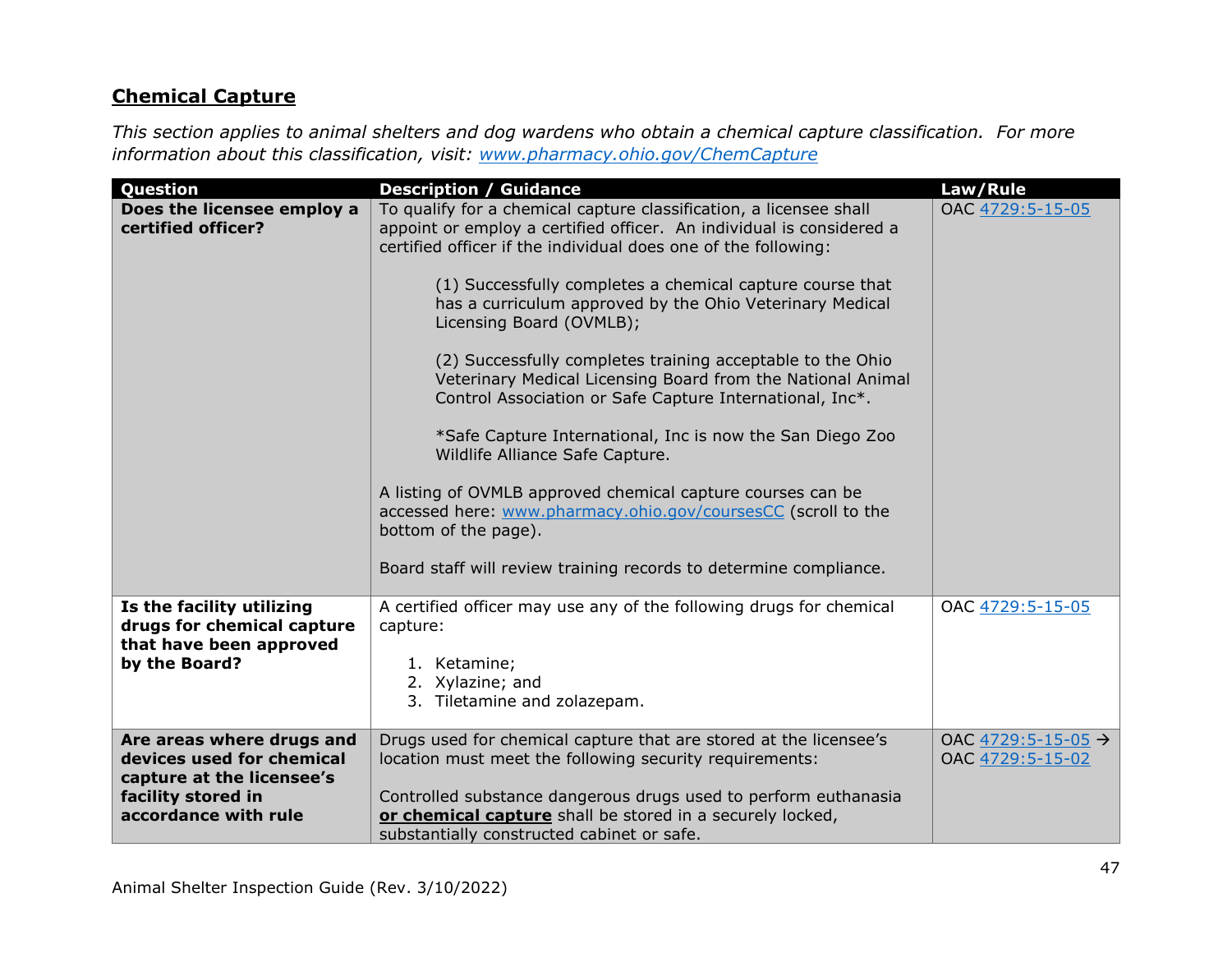| 4729:5-15-02 of the<br><b>Administrative Code?</b>                                                                                                                                     | (1) The cabinet or safe shall be placed in an area that is not<br>readily accessible to the public. The public does not include<br>volunteers of the animal shelter.<br>(2) The cabinet or safe shall remain locked and secured when not<br>in use.<br>(3) In the case of a combination lock or access code, the<br>combination or access code shall be changed upon<br>termination of employment of an employee having knowledge<br>of the combination or access code.<br>(4) In the case of a key lock, all keys shall be maintained in a<br>secure place that is inaccessible to anyone other than a<br>veterinarian, registered veterinary technician, responsible<br>person, euthanasia technician, certified officer, dog warden,<br>or executive director of the shelter. All locks shall be kept in<br>good working order with keys removed therefrom. |                 |
|----------------------------------------------------------------------------------------------------------------------------------------------------------------------------------------|----------------------------------------------------------------------------------------------------------------------------------------------------------------------------------------------------------------------------------------------------------------------------------------------------------------------------------------------------------------------------------------------------------------------------------------------------------------------------------------------------------------------------------------------------------------------------------------------------------------------------------------------------------------------------------------------------------------------------------------------------------------------------------------------------------------------------------------------------------------|-----------------|
|                                                                                                                                                                                        | (5) When not staffed by shelter personnel, the cabinet or safe<br>shall be maintained in an area secured by a physical barrier<br>with suitable locks, which may include a locked room or<br>secure facility.<br>(6) Only a veterinarian, registered veterinary technician,<br>euthanasia technician, executive director of the shelter,<br>certified officer, dog warden, or the licensee's responsible<br>person shall be able to access the cabinet or safe.                                                                                                                                                                                                                                                                                                                                                                                                |                 |
| Are areas where drugs and<br>devices used for chemical<br>capture at the licensee's<br>facility stored in<br>accordance with rule<br>4729:5-3-13 of the<br><b>Administrative Code?</b> | A certified officer may maintain a supply of dangerous drugs, as<br>authorized in rule 4729:5-15-05 of the Administrative Code,<br>obtained from a licensed terminal distributor of dangerous drugs<br>with a chemical capture classification at another location in order to<br>engage in chemical capture.<br>A certified officer shall maintain direct supervision and control over<br>the dangerous drugs, equipment, and any hypodermics removed<br>from the terminal distributor.                                                                                                                                                                                                                                                                                                                                                                        | OAC 4729:5-3-13 |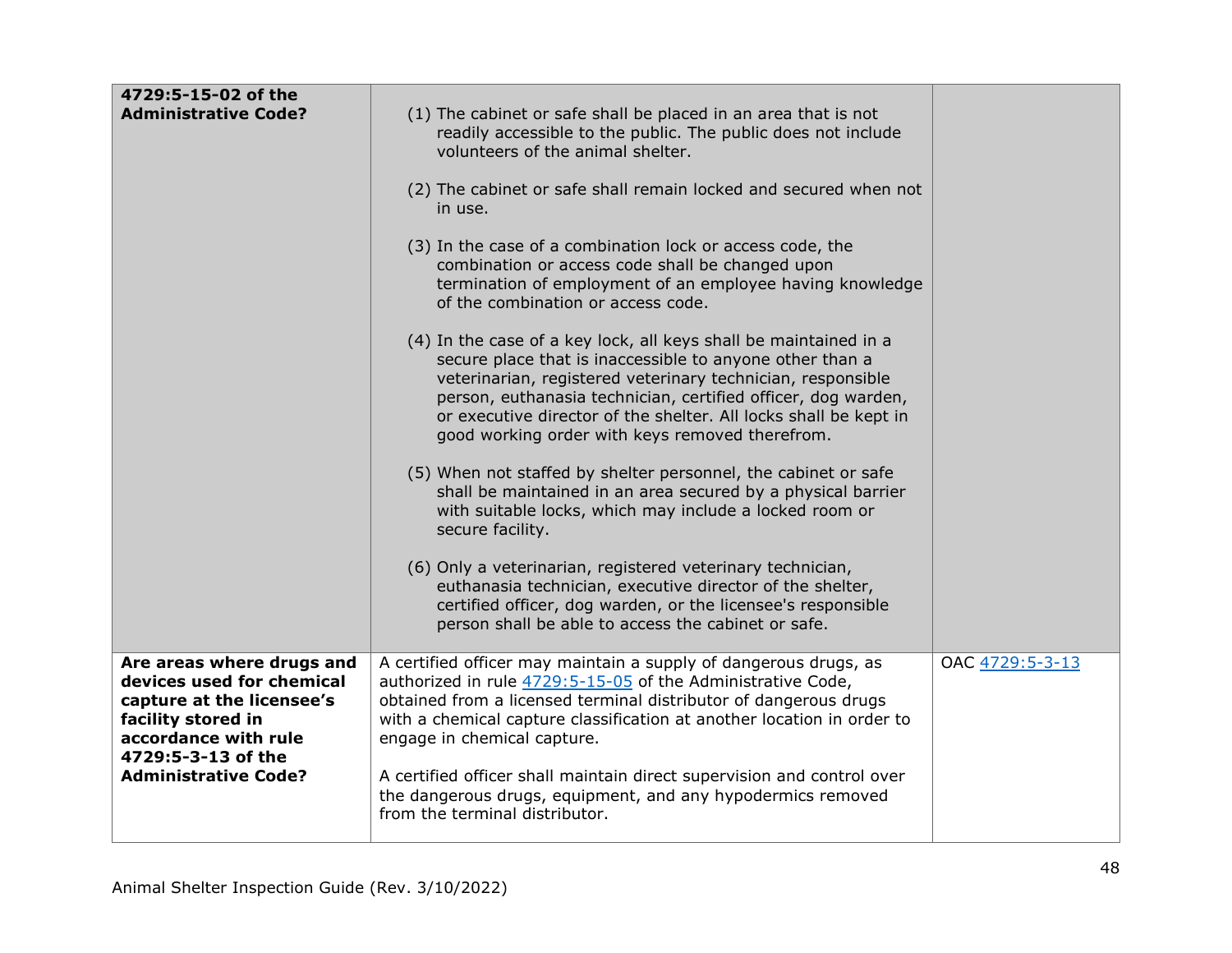|                                                                                                                    | If direct supervision is not provided, the dangerous drugs,<br>equipment, and any hypodermics shall be physically secured in a<br>manner to prevent unauthorized access and all reasonable efforts<br>shall be made to store the drugs at temperatures and conditions<br>which will ensure the integrity of the drugs prior to their use as<br>stipulated by the USP/NF and/or the manufacturer's or distributor's<br>labeling.<br>A certified officer maintaining dangerous drugs off-site shall only<br>obtain the drugs from single terminal distributor and shall not co-<br>mingle drug stock from another terminal distributor of dangerous<br>drugs.<br>The terminal distributor of dangerous drugs shall also maintain the<br>following records for controlled substance dangerous drugs removed<br>from the terminal distributor of dangerous drugs that are stored off-<br>site: name, strength, dosage form, and quantity of the controlled<br>substance dangerous drugs, the positive identification of the certified<br>officer who removed the drugs, and the address of the location |                  |
|--------------------------------------------------------------------------------------------------------------------|-----------------------------------------------------------------------------------------------------------------------------------------------------------------------------------------------------------------------------------------------------------------------------------------------------------------------------------------------------------------------------------------------------------------------------------------------------------------------------------------------------------------------------------------------------------------------------------------------------------------------------------------------------------------------------------------------------------------------------------------------------------------------------------------------------------------------------------------------------------------------------------------------------------------------------------------------------------------------------------------------------------------------------------------------------------------------------------------------------|------------------|
|                                                                                                                    | where the drugs are maintained.<br>Corresponding records shall also be maintained for any controlled<br>substances returned to the terminal distributor's inventory of<br>dangerous drugs from the off-site location.<br>All records required for off-site use shall be readily retrievable and<br>maintained for at least three years from the date of removal or<br>return.                                                                                                                                                                                                                                                                                                                                                                                                                                                                                                                                                                                                                                                                                                                       |                  |
| Does the licensee have a<br>drug dosing protocol that<br>complies with the<br>requirements of OAC<br>4729:5-15-05? | The animal shelter or dog warden shall develop and implement a<br>drug dosing protocol for all drugs and equipment used in chemical<br>capture.<br>(1) The protocol shall be reviewed and signed by a<br>veterinarian licensed under Chapter 4741. of the Revised<br>Code.<br>(2) The protocol shall include the following: drug, dose,<br>concentration, approved uses for drug delivery, approved<br>equipment for use, circumstances for use, contraindications,                                                                                                                                                                                                                                                                                                                                                                                                                                                                                                                                                                                                                                 | OAC 4729:5-15-05 |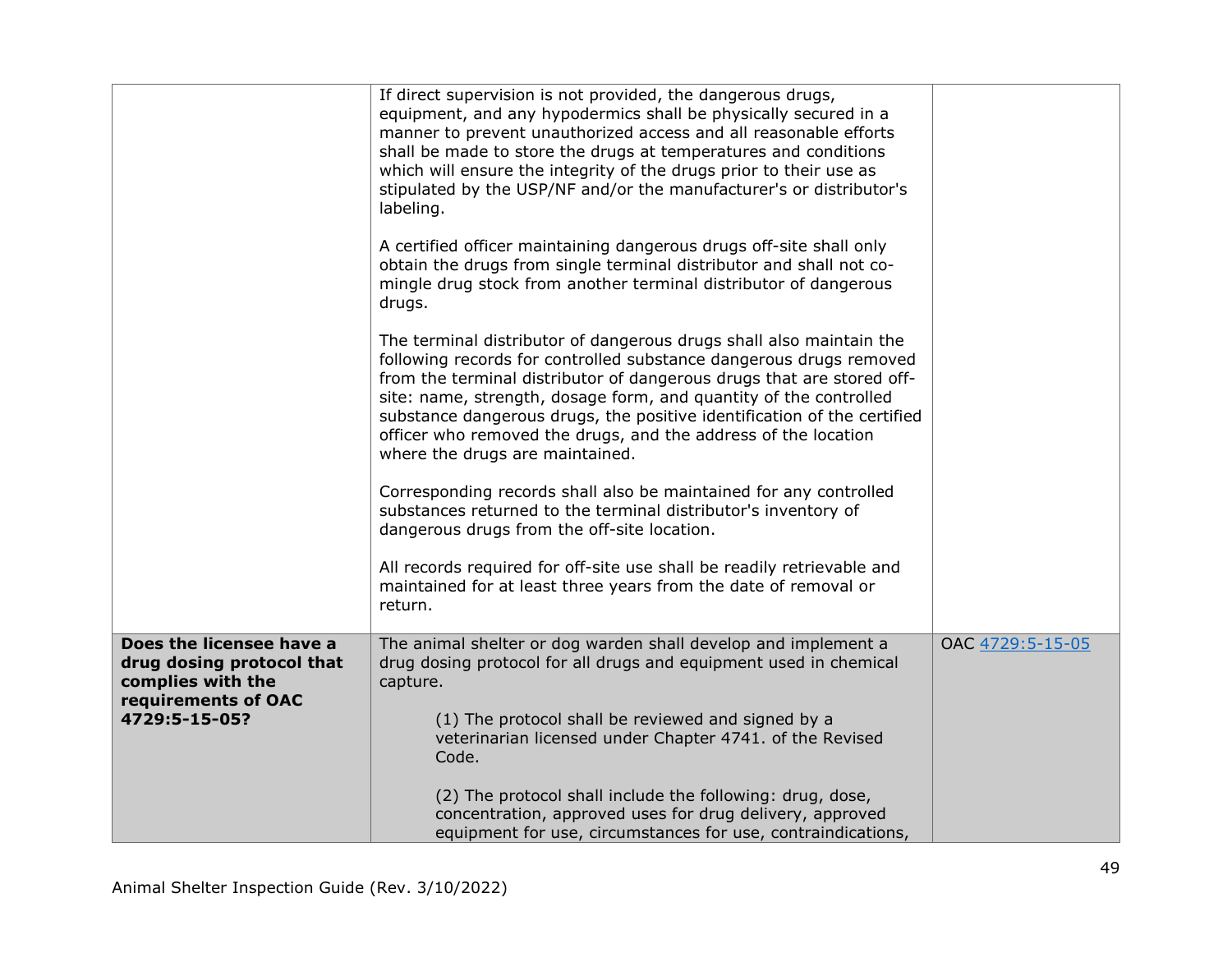|                                                                                                                          | any known common complications/side effects, and weight<br>ranges with corresponding volume of drug to be<br>administered.<br>(3) A documented review of the protocol shall be conducted<br>by a veterinarian licensed under Chapter 4741. of the Revised<br>Code at least once every five years.<br>Board staff will review protocol to determine compliance.                                                                                                                                                                |                  |
|--------------------------------------------------------------------------------------------------------------------------|-------------------------------------------------------------------------------------------------------------------------------------------------------------------------------------------------------------------------------------------------------------------------------------------------------------------------------------------------------------------------------------------------------------------------------------------------------------------------------------------------------------------------------|------------------|
| Is equipment used in<br>chemical capture secured<br>to prevent unauthorized<br>access?                                   | All equipment used in chemical capture shall be secured to prevent<br>unauthorized access by individuals who are not certified officers.                                                                                                                                                                                                                                                                                                                                                                                      | OAC 4729:5-15-05 |
| Does the licensee have<br>policies and procedures<br>that determine when<br>chemical capture is<br>appropriate?          | An animal shelter or dog warden with a chemical capture<br>classification shall develop and implement policies and procedures<br>that incorporate the following based upon nationally recognized<br>standards for chemical capture:<br>Determining when chemical capture is appropriate. Such policies and<br>procedures shall make all reasonable efforts to ensure animal safety,<br>certified officer safety, and the safety of the public.<br>Board staff will review policies and procedures to determine<br>compliance. | OAC 4729:5-15-05 |
| Does the licensee have<br>policies and procedures<br>that provide for the care of<br>a companion animal upon<br>capture? | An animal shelter or dog warden with a chemical capture<br>classification shall develop and implement policies and procedures<br>that incorporate the following based upon nationally recognized<br>standards for chemical capture:<br>The care of a companion animal immediately upon capture. Certified<br>officers engaged in chemical capture must have a written animal<br>handling and post capture protocol which includes:<br>(a) The procedure for removing the dart from a captured<br>animal;                      | OAC 4729:5-15-05 |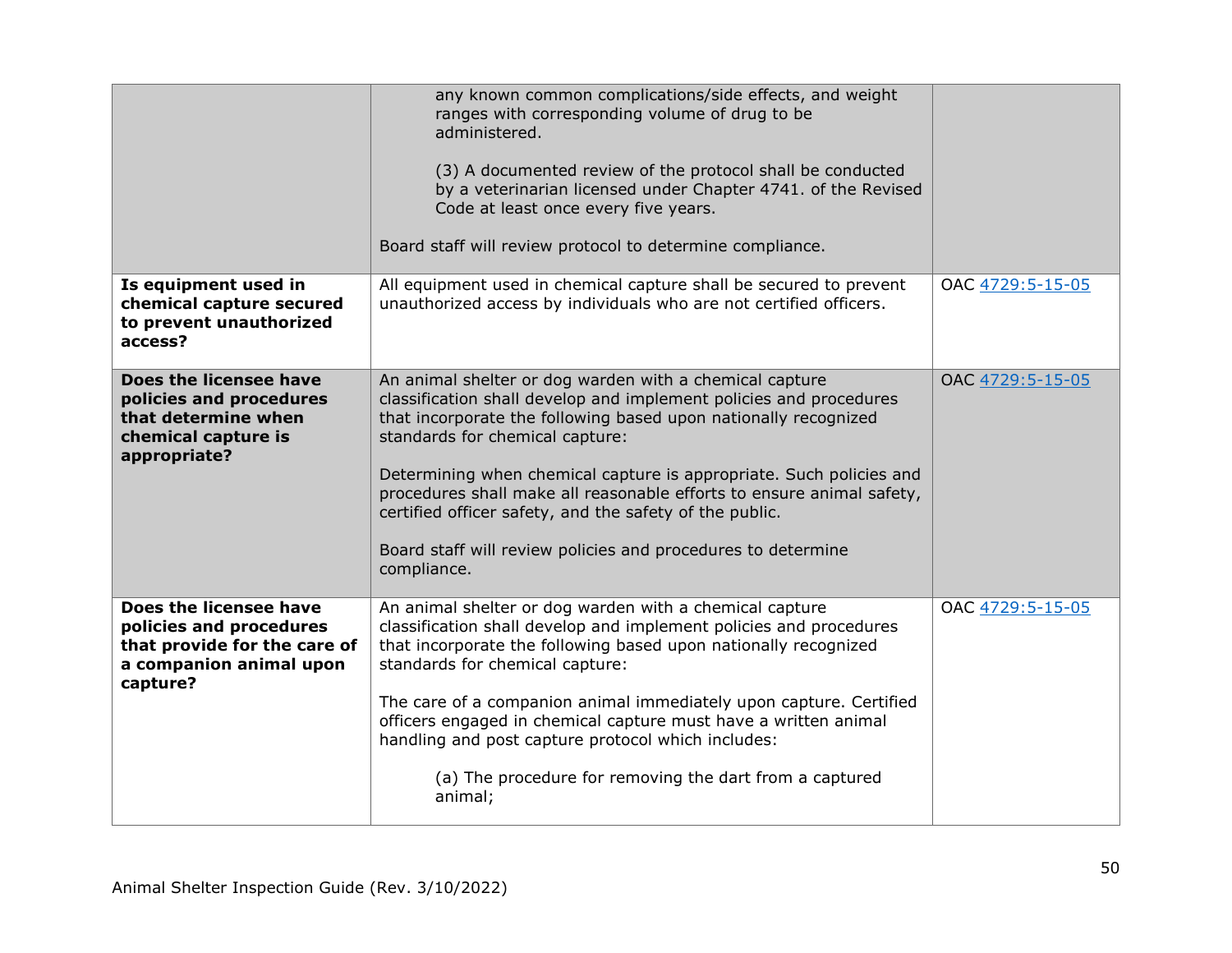| (b) First aid for the animal, with particular reference to the<br>dart wound and potential emergencies (including:<br>hyperthermia, hypothermia, shock, bloat, respiratory<br>distress, and cardiac arrest); and |  |
|------------------------------------------------------------------------------------------------------------------------------------------------------------------------------------------------------------------|--|
| (c) Appropriate location and handling for the animal during<br>recovery from the capture event.                                                                                                                  |  |
| Board staff will review policies and procedures to determine<br>compliance.                                                                                                                                      |  |